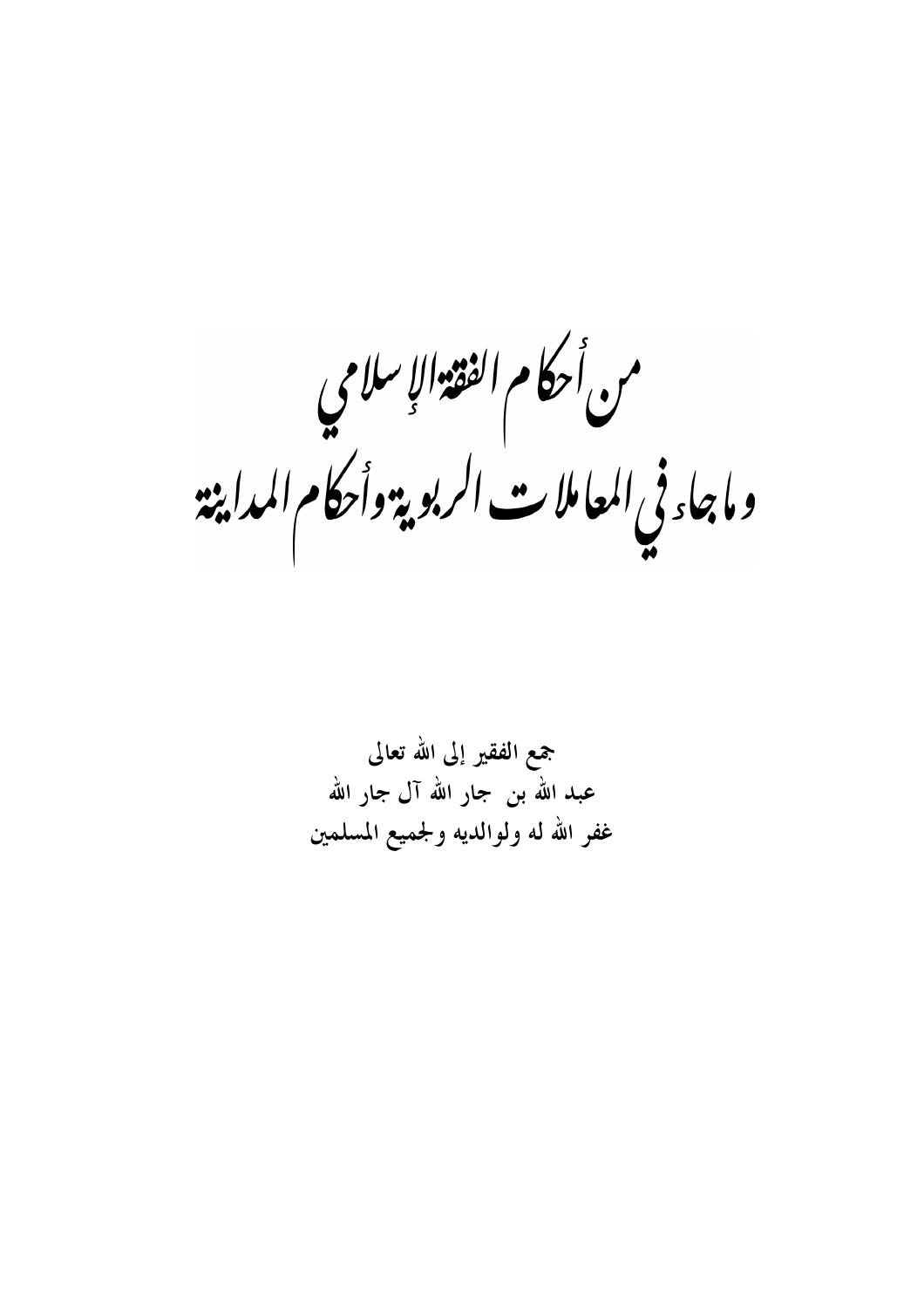بسم الله الرحمن الرحيم مقدمة

الحمد لله الذي أحل لنا ما ينفعنا وحرم علينا ما يضرنا في ديننا ودنيانا وآخرتنا رحمة بنا إحسانا إلينا وأشهد أن لا إله إلا الله وحده لا شريك له وأشهد أن محمداً عبده ورسوله الذي ما ترك حيراً إلا دلنا عليه ولا شراً إلا فمانا عنه وحذرنا منه وصلوات الله وســــلامه عليه وعلى آله وأصحابه وأتباعه إلى يوم الدين.

وبعد: فقد طلب مين بعض الإخوان أن أفرد من كتابي "بمجـــة الناظرين فيما يصلح الدنيا والدين" ما يتعلق بالمعاملات الربوية التي وقع فيها كثير من الناس وطرق الكسب الحرام تحذيراً منها ومسن سوء عاقبتها وما يتعلق بالاقتصاد في النفقات وأحكـــام المداينــــة فأجبتهم إلى ذلك.

سائلاً الله تعالى أن ينفع هما من قرأها أو سمعها وأن يعظم الأجر والمثوبة لمن كتبها أو طبعها أو نشرها أو عمل ها.

وهو حسبنا ونعم الوكيل. ولا حول ولا قوة إلا بالله العلـــي العظيم.

المؤلف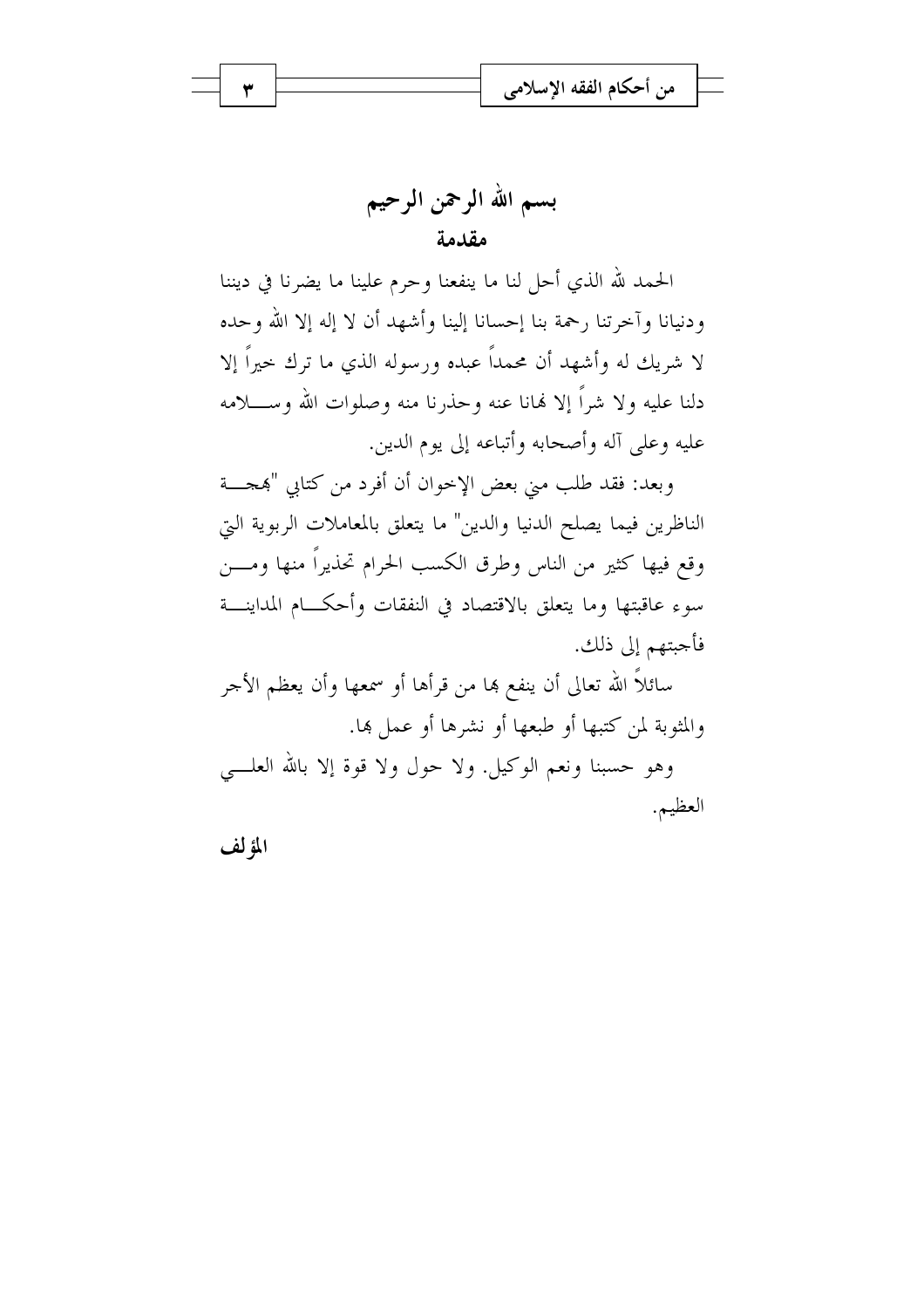

الفقه في اللغة: الفهم ومعناه شرعاً معرفة الأحكـــام الــــشرعية بأدلتها من القرآن الكريم والسنة المطهــرة والإجمـــاع والقيـــاس الصحيح.

> والأحكام الشرعية خمسة: ١ – الواحب يثاب فاعله ويعاقب تاركه.

مثل الصلاة والزكاة والصوم والحج وبر الوالدين وصلة الأرحام والإحسان إلى الجيران والصدق في الحديث وأداء الأمانة ونحو ذلك.

٢ – الحرام ضده يثاب تاركه ويعاقب فاعله. مثل الزنا والسرقة وشرب الخمر وعقوق الوالدين وقطيعة الأرحام والمعاملة بالربسا وحلق اللحي وشرب الدحان وتصوير ذوات الأرواح من الآدميين والبهائم ونحو ذلك كالأغابي.

٣- المسنون ومثله المستحب والمندوب يثاب فاعله ولا يعاقب تاركه مثل نوافل الصلاة والصدقة والصوم والحج والذكر والدعاء والاستغفار .

٤– المكروه ضده يثاب تاركه ولا يعاقب فاعله. مثل تقـــديم اليسار عند دحول المسجد واليمين عند دحول الحمسام وفرقعسة الأصابع في الصلاة وتشبيكها.

٥- المباح فعله وتركه سواءٍ. مثل فضول الأكـــل والــــشرب والنوم والمشي.

وينقسم الواجب إلى فرض عين يطلب حصوله من كل مسلم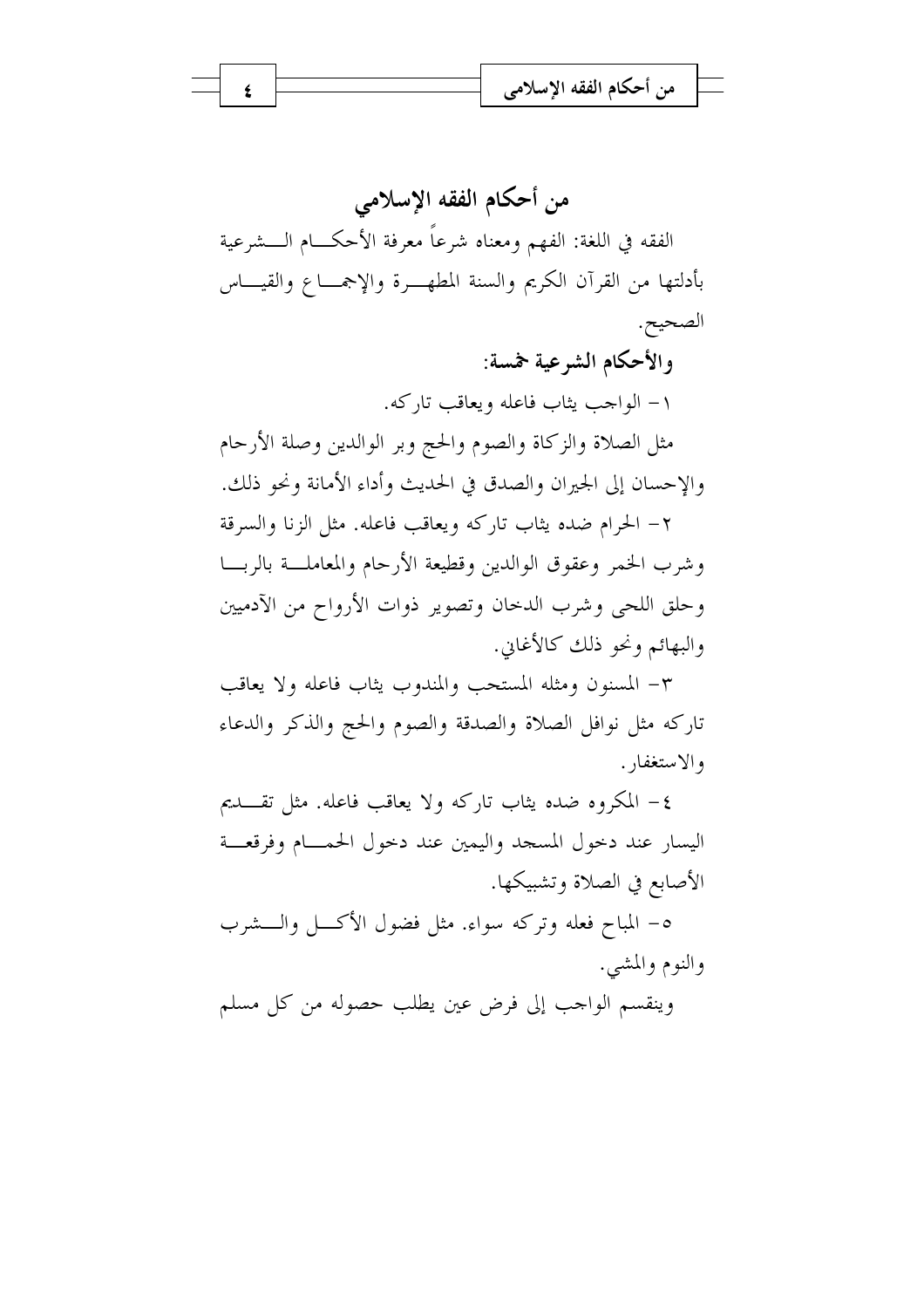بالغ عاقل. مثل أصول الإيمان الستة، وأركان الإسلام الخمسة. وإلى فرض كفاية يطلب حصوله من عموم المسلمين إذا قام به بعــضهم سقط الإثم عن الباقين كتعلم العلوم والصناعات النافعــة والجهــاد والأذان والأمر بالمعروف والنهى عن المنكر، وكل ما فيه مـــصلحة خالصة أو راجحة أمر به الإسلام، وكل ما فيه مفسدة خالـــصة أو راجحة فم عنه.

وقد أباح الله لنا كل طيب نافع وحرم علينا كل حبيث أو ضار لأجسامنا وعقولنا وأموالنا رحمة بنا وإحساناً إلينا قال الله تعالى في وصف نبينا محمد ﷺ : ﴿وَيُحِلُّ لَهُمُ الطَّيِّبَاتِ وَيُحَــوِّمُ عَلَـــيْهِمُ الْخَبَائِثَ﴾ '' وقال تعالى: ﴿هُُوَ الَّذِي خَلَقَ لَكُم مَّا فـــى الأَرْضَ جَميعًا﴾ `` وقال: ﴿إِيَا أَيُّهَا الَّذِينَ آمَنُوا كُلُوا مـــن طَيِّبَـــات مَـــاً رَزَقْنَاكُمْ وَاشْكُرُوا لله إن كُنْتُمْ إِيَّاهُ تَعْبُدُونَ﴾( ٚ ْ ْ

ويجب على كل مسلم مكلف أن يتعلم من الفقه كل ما يحتاج إليه في عباداته ومعاملاته ليعبد الله عن علم وليكون على بصيرة من أمره وليفهم كيف يصلى؟ وكيف يزكي، وكيف يصوم، وكيــف يحج، وكيف يبيع، وكيف يشتري؟ فلا يعذر أحد بالجهل لأن الله ركب فينا العقول وأرسل الرسول وأنزل القرآن وقامت حجسة الله على عباده ومن لا يستطيع أن يتعلم ليسأل أهل العلم. قال تعالى:

- (١) سورة الأعراف آية ١٥٧. (٢) سورة البقرة آية ٢٩.
	- (٣) سورة البقرة آية ١٧٢.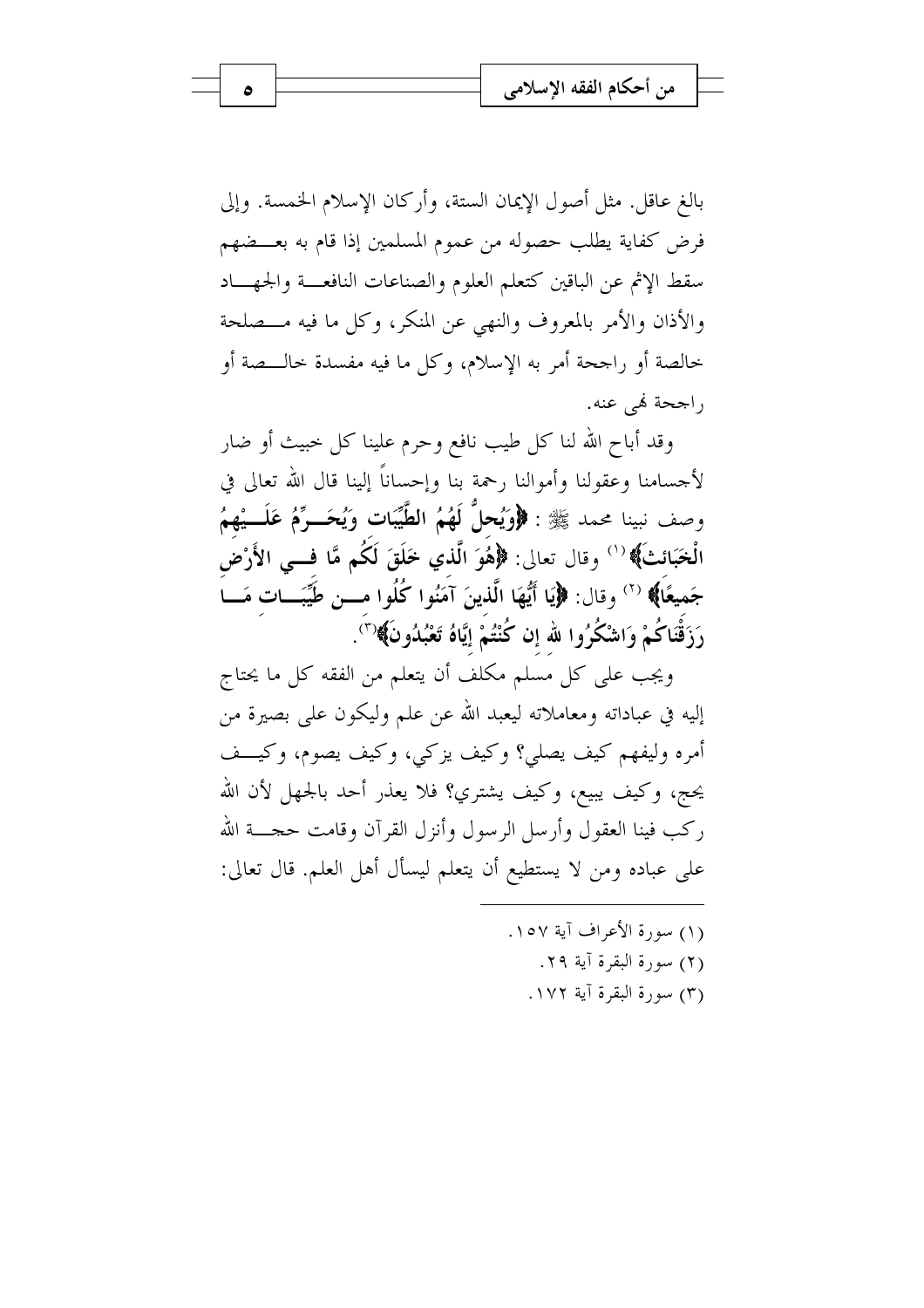﴿فَاسْأَلُوا أَهْلَ الذِّكْرِ إن كُنْتُم لاَ تَعْلَمُونَ﴾ ('' ويجب على المسلم أن يتعلَّم العلم والفقه في دين الله ثم يعمل به ويدعو إليه ويصبر على ذلك. قال تعالى: ﴿وَالْعَصْرِ \* إِنَّ الإِنْسَانَ لَفِي خُسْرٍ \* إِلاَّ الَّذِينَ آمَنُوا وَعَمِلُوا الصَّالحَات وَتَوَاصَوْا بِالْحَقِّ وَتَوَاصَوْا بِالصَّبْرِ﴾.

وقال تعالى: ﴿فَلَوْلاَ نَفَرَ من كُلِّ فِرْقَة مِّنْهُمْ طَائِفَةٌ لِيَتَفَقَّهُوا في الدِّين وَليُنذرُوا قَوْمَهُمْ إذَا رَجَعُوا إلَيْهِمْ لَعَلَّهُمْ يَحْذَرُونَ﴾(``.

فالعلم بما يجب لله على عباده فرض عين أما بقية أنواع العلــــوم كعلوم الصناعة والزراعة والطب والهندسة وعلم القضاء والإفتساء فهذه فرض كفاية وقال النبي ﷺ (من يرد الله به خـــــــــراً يفقهــــــه في الدين) يعني يوفقه للعلم والعمل به. والحديث متفق عليه.

ومفهوم الحديث أن من لم يرد الله به خيراً أعرض عن طلـــب العلم النافع والعمل به فأصبح من الخاسرين. قال العلماء: وطريقــة التفقه في الدين أن يحفظ الطالب في كل فن أصلاً يبني عليه. فأول ذلك يفهم القرآن الكريم وما فيه من الأوامر فيمتثلـــها والنـــواهي فيجتنبها، ثم السنة المطهرة يحفظ فيها مختصراً ككتـــاب (عمــــدة الأحكام في أحاديث حير الأنام)، ثم يحفظ مختصراً في الفقــــه مثــــل (عمدة الفقه) عند الحنابلة، و (قرة عيون الأبصار) عند الأحناف، و (مختصر حليل) عند المالكية، و (مختصر المزين أو منسهاج الطسالبين للنووي) عند الشافعية، ومورد هذه المذاهب وهذه الكتب واحـــد

> (١) سورة النحل آية ٤٣ - وسورة الأنبياء ٧. (٢) سورة التوبة آية ١٢٢.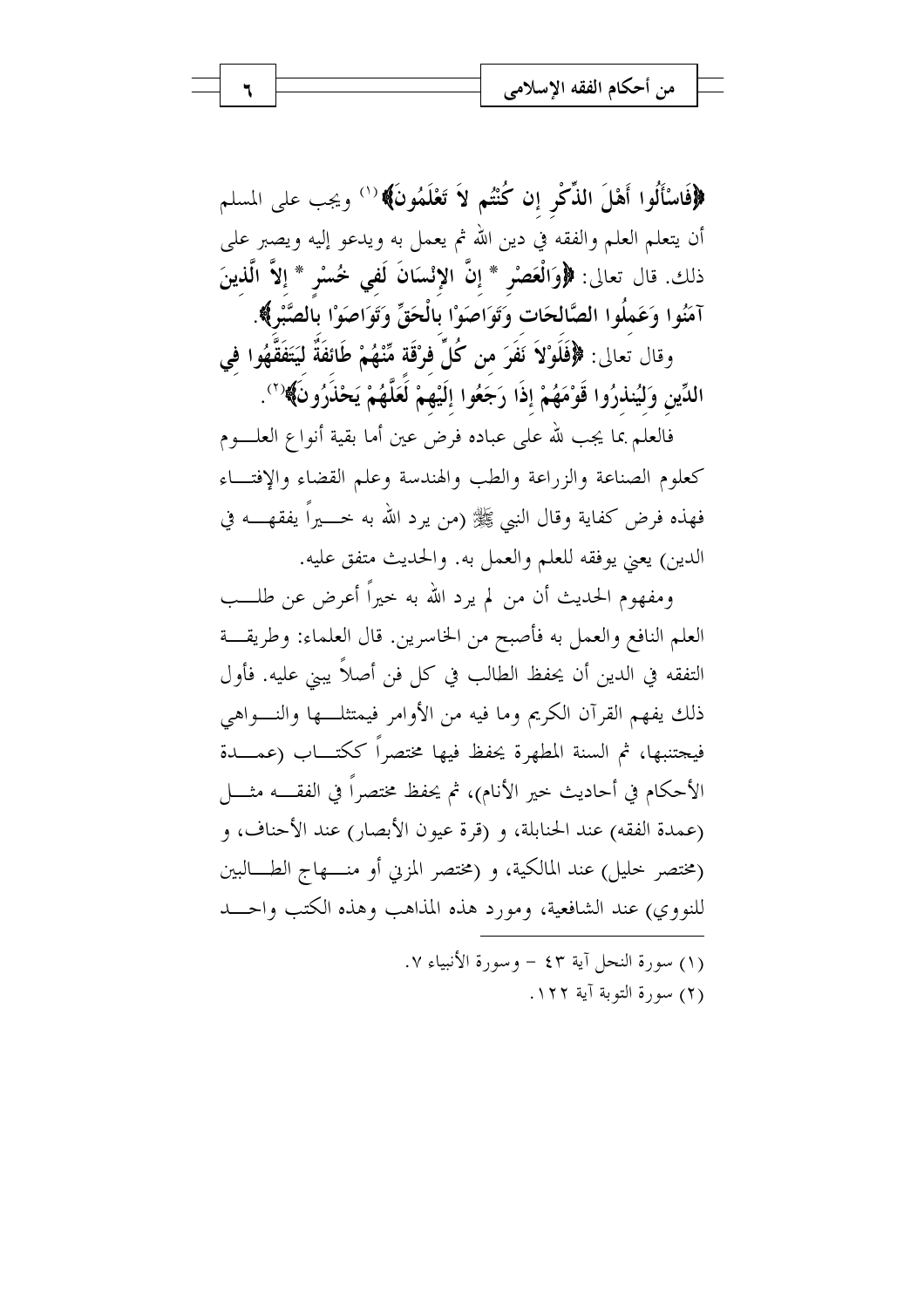

وهو القرآن والسنة وغالبها متفق عليه ولله الحمد وإنا احتلفــوا في فهم بعض النصوص أو في صحتها وضعفها وكلهم مجتهـــدون. رحمهم الله تعالى وغفر لنا ولهم.

اللهم رب حبريل وميكائيل وإسرافيل فاطر السموات والأرض عالم الغيب والشهادة أنت تحكم بين عبادك في ما كانوا فيه يختلفون اهدنا لما اختلف فيه من الحق بإذنك إنك تمدي من تشاء إلى صراط مستقيم.

وصلى الله على عبده ورسوله محمد وعلى آله وصحبه وسلم.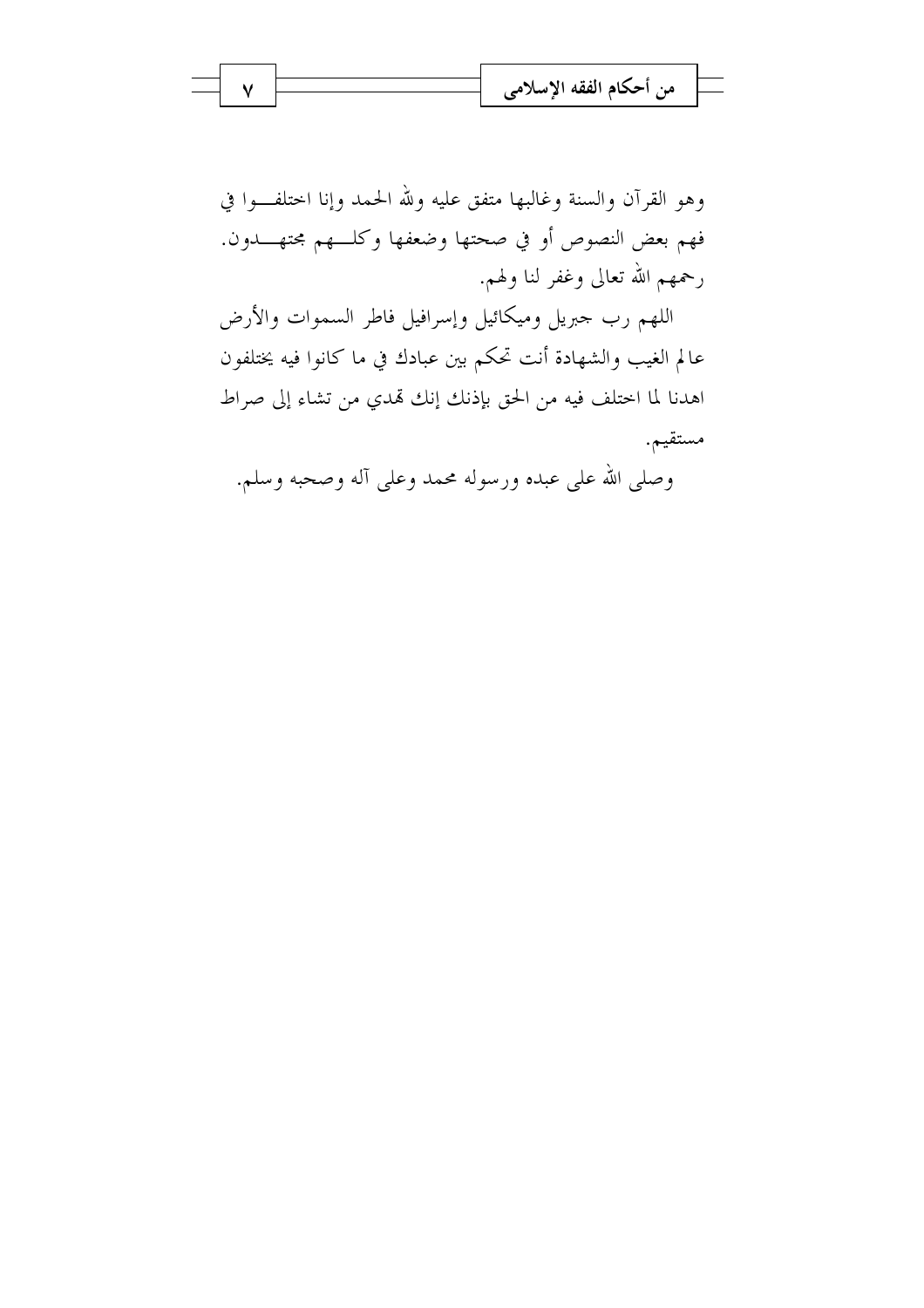

### الاقتصاد في النفقات

التوسط والاعتدال في إنفاق النفقات حلق فاضل بين حلقـــين مذمومين متطرفين وهما: الإسراف والتبـــذير ، والبخــــل والـــشح والتقتير. فإن الله تعالى امتن على العبـــاد بــــالأموال ليــــشكروها باستعمالها في مرضاته، وليقوم بما أودهـــم<sup>(١)</sup>وينفقـــوا منــــها في الواجبات والمستحبات، وحرم عليهم تبذيرها والإسراف في إنفاقها في غير الوجوه المشروعة. قال تعالى: ﴿وكُلُوا وَاشْرَبُوا وَلاَ تُسْرِفُوا **إِنَّهُ لاَ يُحبُّ الْمُسْرِفينَ﴾** (<sup>٢)</sup> وإذا كان لا يحبـــهم فهــــو يبغـــضهم ويمقتهم، والسرف؛ إما أن يكون بالزيادة علـــى القــــدر الكــــافي والسرف بالمأكولات التي تضر بالجسم، وإما أن يكون بزيادة الشره والتنوع في المآكل والمشارب والملابس فوق الحاجة، وإما بتجــاوز الحلال إلى الحرام، فالسرف يبغضه الله ويضر بدن الإنسان ومعيشته حيّ ربما أدت به الحال إلى أن يعجز عن ما يجب عليه من النفقات. وفي الحديث (كلوا واشربوا والبسوا وتصدقوا في غير إسبراف ولا مخيلة) رواه أحمد والنسائي وابن ماحة والحاكم بإسناد صحيح.

وقد نعي الله على قوم تعجلوا شهواتهم وأذهبوا طيباقم في هذه الحياة. فقال: ﴿أَذْهَبْتُمْ طَيِّبَاتِكُمْ فِي حَيَاتِكُمُ اللُّنْيَا وَاسْتَمْتَعْتُمْ بِهَا فَالْيَوْمَ تُجْزَوْنَ عَذَابَ الْهُون بمَا كُنْتُمْ تَسْتَكْبِرُونَ في الأَرْضِ بغَيْر

- (١) اعو جاجهم.
- (٢) سورة الأعراف آبة ٣١.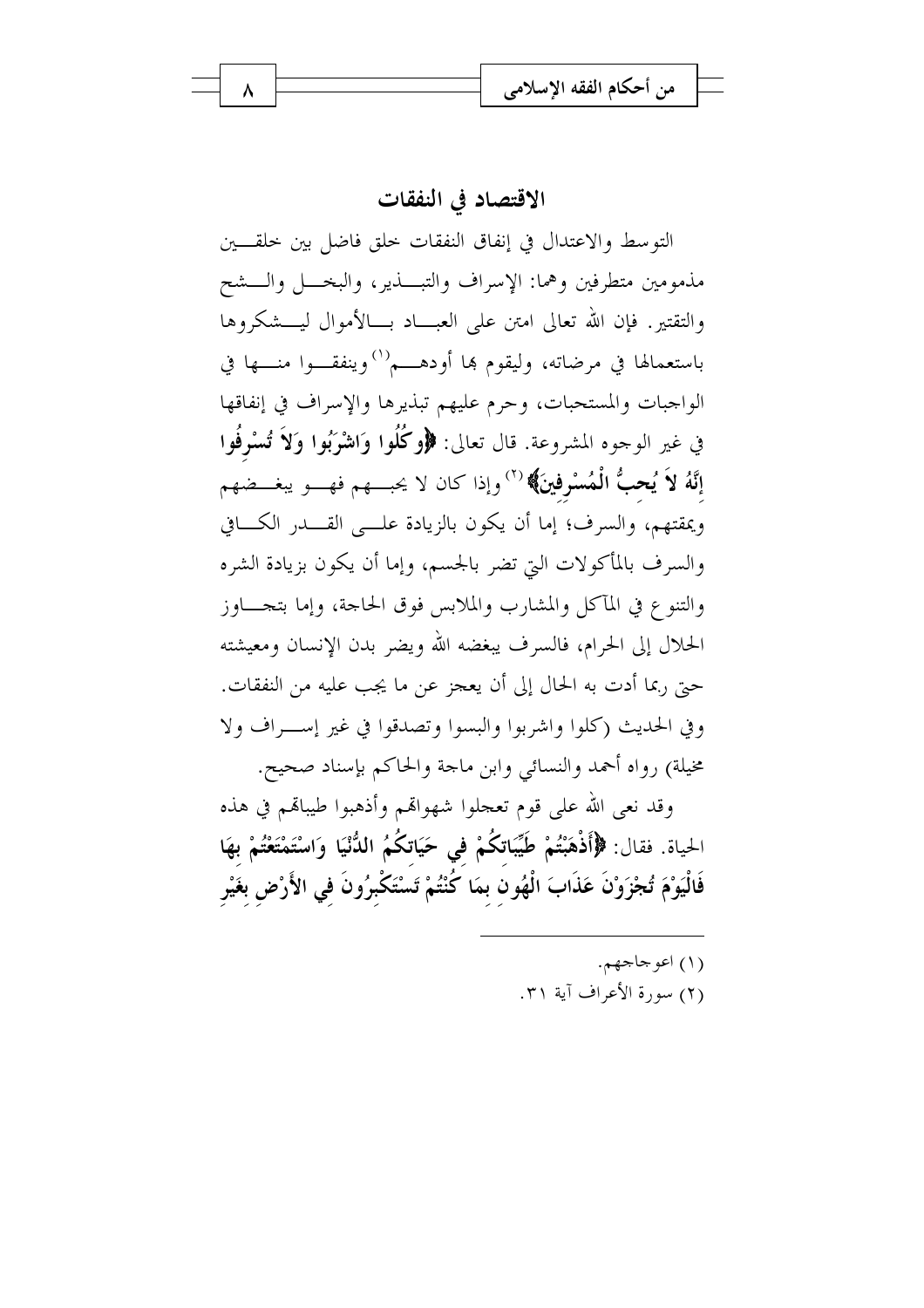الْحَقِّ وَبِمَا كُنْتُمْ تَفْسُقُونَ﴾(').

وقالُ تعالى: ﴿إِنَّ الْمُبَذِّرِينَ كَانُوا إِخْوَانَ السُّنَّيَاطِينَ﴾(`' أي أشباههم في السفه والتبذير، وترك طاعة الله، وارتكاب معـــصيته. فإن الشيطان يدعو إلى كل خصلة ذميمة؛ فيـــدعو الإنـــسان إلى الشح، والبخل، والإمساك، فإن عصاه دعاه إلى الإسراف والتبذير وإنفاق الأموال بالباطل والمحرمـات؛ كاشــتراء الاســطوانات والبكمات والأشرطة التي سجلت فيها الأغابي المحرمــة، واشــتراء صور ذوات الأرواح، وكإنفاق المال في الدحان الخبيـــث الـــضار بالصحة والاقتصاد، فكلَّ ذلك وما في معناه فالنفقة فيه نفقة بغـــير حق وقد قال رسول الله ﷺ (إن رحالاً يتخوضون في مال الله بغير حق فلهم النار يوم القيامة) أخرجه البخاري. وقد مدح الله المؤمنين بالعدل في إنفاقهم بقدر الحاحة فقال: ﴿وَالَّذِينَ إِذَا أَنْفَقُــوا لَـــمْ يُسْرِفُوا وَلَمْ يَقْتُرُوا وَكَانَ بَيْنَ ذَلكَ قَوَامًا﴾ ٌ `` أي لم تصل نفقتهم إلى حد السرف ولم تنقص إلى حد البخل وكان إنفاقهم بين البخل والتبذير بقدر ما تقوم به حاجتهم وتندفع به ضروراتهم.

وقد حدث التوسع الزائد في هذه الأوقات في النفقات والولائم والحفلات حتى وصلت إلى حد الإسراف والتبذير وهذا ضرر عظيم مخالف للشرع ومضاره شاملة للغني والفقير. وقد جعل الله الأموال

> (١) سورة الأحقاف آية ٢٠. (٢) سورة الإسراء آية ٢٧. (٣) سورة الفرقان آية ٦٧.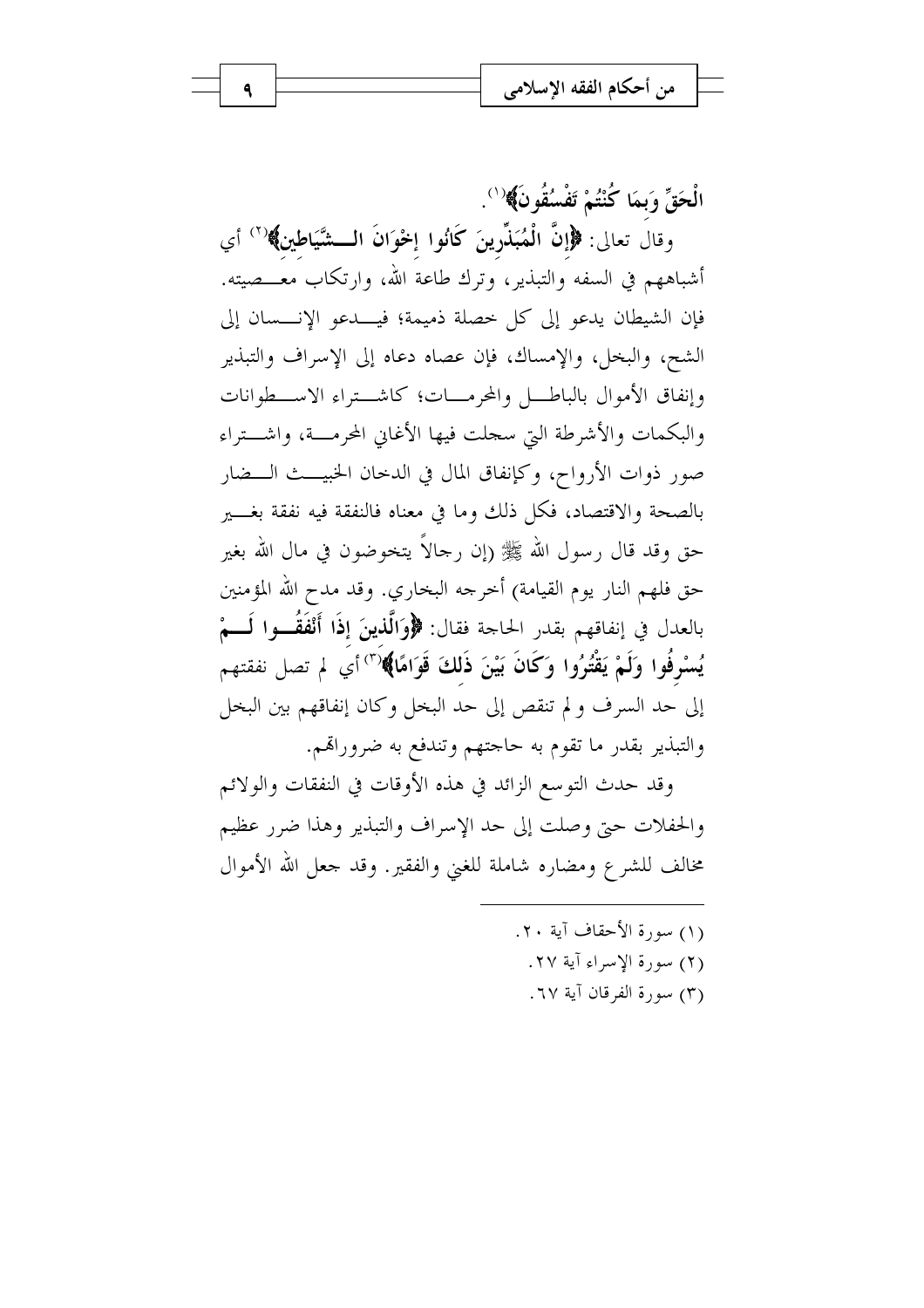قياماً للناس تقوم ها المصالح والمنافع، فمن صرفها في غير وجههـــا الشرعي فقد ضيع الأمانة الملقاة على عاتقه، وهذا النوع من النفقة لم يضمن الله للمنفق خلفها. إن هذا التوسع يرغم العاجزين ومــــن ليس لهم مقدرة بالتزام ذلك مجاراة للأغنياء والقـــادرين، فلــــو أن الرؤساء والأغنياء الذين هم قدوة لغيرهـــم التزمـــوا الاقتـــصاد في النفقات واتفقوا عليه لشكروا على ذلك وكان فيه حير للمجتمع، قال تعالى في الحث على هذا السبيل: ﴿وَلاَ تَجْعَلْ يَدَكَ مَغْلُولَةً إِلَى عُنُقكَ وَلاَ تَبْسُطْهَا كُلَّ الْبَسْط فَتَقْعُدَ مَلُومًا مَّحْسُورًا﴾ (`` فإنـــك إن قصرت بالنفقات، وبخلت بالواجبات، لامسك النساس علي الإمساك ولاموك على البخل، وإن أسرفت في الإنفاق فوق طاقتك نفد ما عندك فأصبحت حاسر اليد فارغها، فالاقتصاد من أســـباب بقاء المعيشة ودوامها فإنه (ما عال من اقتصد) والـسخاء المحمــود شرعاً: هو بذل ما يحتاج إليه وأن يوصل ذلك إلى مستحقيه بقــــدر الإمكان. وليس كما قيل: حد الجود بذل الموجود ولو كان كذلك لانتفى اسم السرف والتبذير اللذين ورد الكتاب بذمهما، وجاءت السنة بالنهي عنهما، فمن كان سخياً سمى كريماً مستوجباً للحمد، ومن قصر عنه سمي بخيلاً مستوجباً للذم.

والسخي قريب من الله، قريب من خلقه، قريب من الجنة، بعيد عن النار .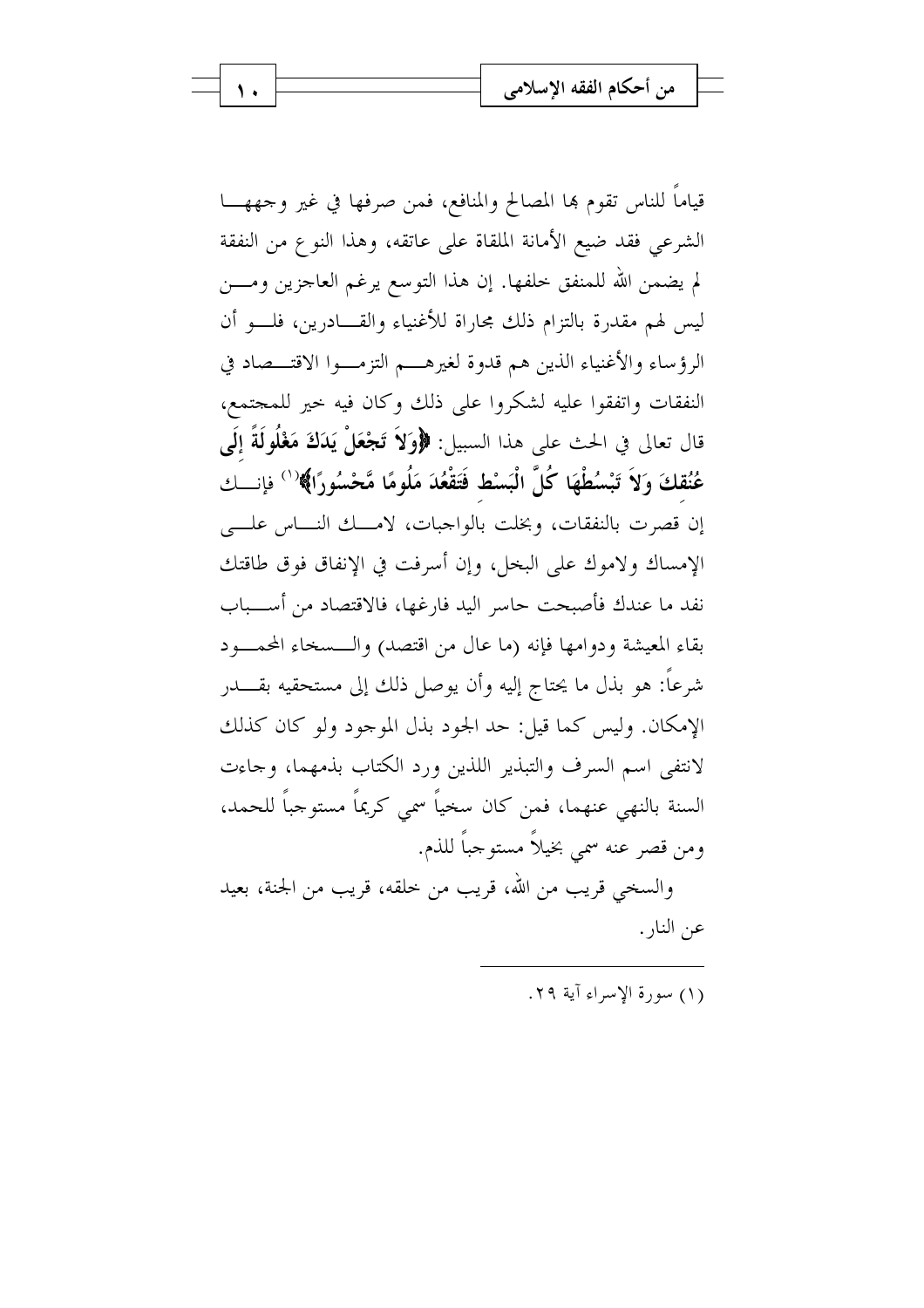والبخيل بعيد من الله، بعيد من خلقه، بعيد من الجنة، قريب من النار (۱).

فجود الرحل يقربه إلى أعدائه، وبخله يبغضه إلى أولاده، فالكريم المتصدق يعطيه الله ما لا يعطي البخيل الممسك، ويوسع عليـــه في ذاته وخلقه ورزقه ونفسه وأسباب معيشته جزاء له من جنس عمله. ﴿وَمَن يُوقَ شُحَّ نَفْسه فَأُولَئكَ هُمُ الْمُفْلحُونَ﴾(``. وبالله التوفيـــق وصلى الله على محمد وعلى آله وصحبه وسلم.

> (١) انظر الوابل الصيب لابن القيم ص ٧٦ – ٨٢. (٢) سورة الحشر آية ٩.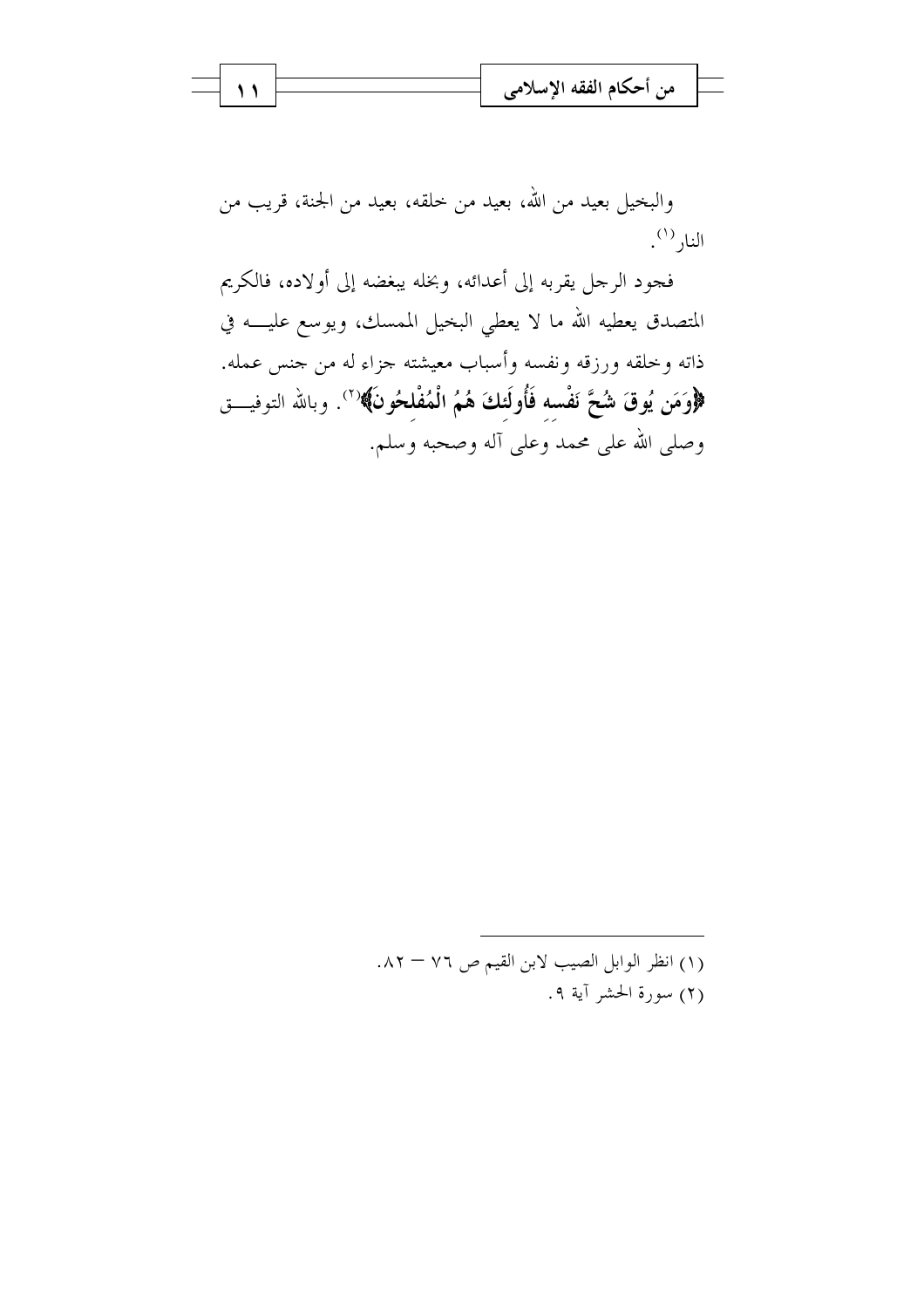نصيحة أيها المسلم: أنت أخ كريم، أنت مسلم عاقل تؤمن بالله واليوم الآخر، وتحب ما ينفع، وتكره ما يضر، وتحب الحــــلال، وتكــــره الحرام.

أسأل الله تعالى أن يكون كسبك حلالاً ليكون عملك مقبولاً ودعاؤك مستجاباً.

أخي المسلم: أذكرك أن المعاملة بالربا حرام سواء عن طريق بيع الجنس بجنسه مع الزيادة في أحدهما، أو بغير حنسه مؤحلاً، أو غير مقبوض، أو بأن يقرضه قرضاً مقابل منفعة فكل قرض جر نفعاً فهو ربا، أو عن طريق البنوك بالإيداع فيها وأحذ فوائـــد ربويـــة، أو بالاستقراض منها بفوائد ربوية، أو عن طريق المداينة مثلاً العشر اثنا عشر، أو أقل أو أكثر، أو بقلب الدين على المعسر الواحب إنظاره، أو يقول: استدن مني وأوفني، أو يبيع سلعة إلى أحـــل ثم يــــشتريها بأقل منه نقدًا. فكلِّ هذه المعاملات من الربا المحرم، الملعون فاعلـــه، المتوعد عليه بأشد وعيد. لأن الربا من كبائر الذنوب، وقد أحل الله البيع وحرم الربا. عن حابر رضي الله عنه قال: (لعن رسول الله ﷺ آكل الربا وموكله وكاتبه وشاهديه. وقال: هم سواء) رواه مسلم وغيره. فاللعن معناه الطرد والإبعاد عن رحمة الله، فكل من يتعامل بالربا وكل موظف في بنك يتعامل بالربا أو في متجر يتعامل بالربا فإنه ملعون على لسان محمد ﷺ . وآكل الربا والمتعامل به محــــارب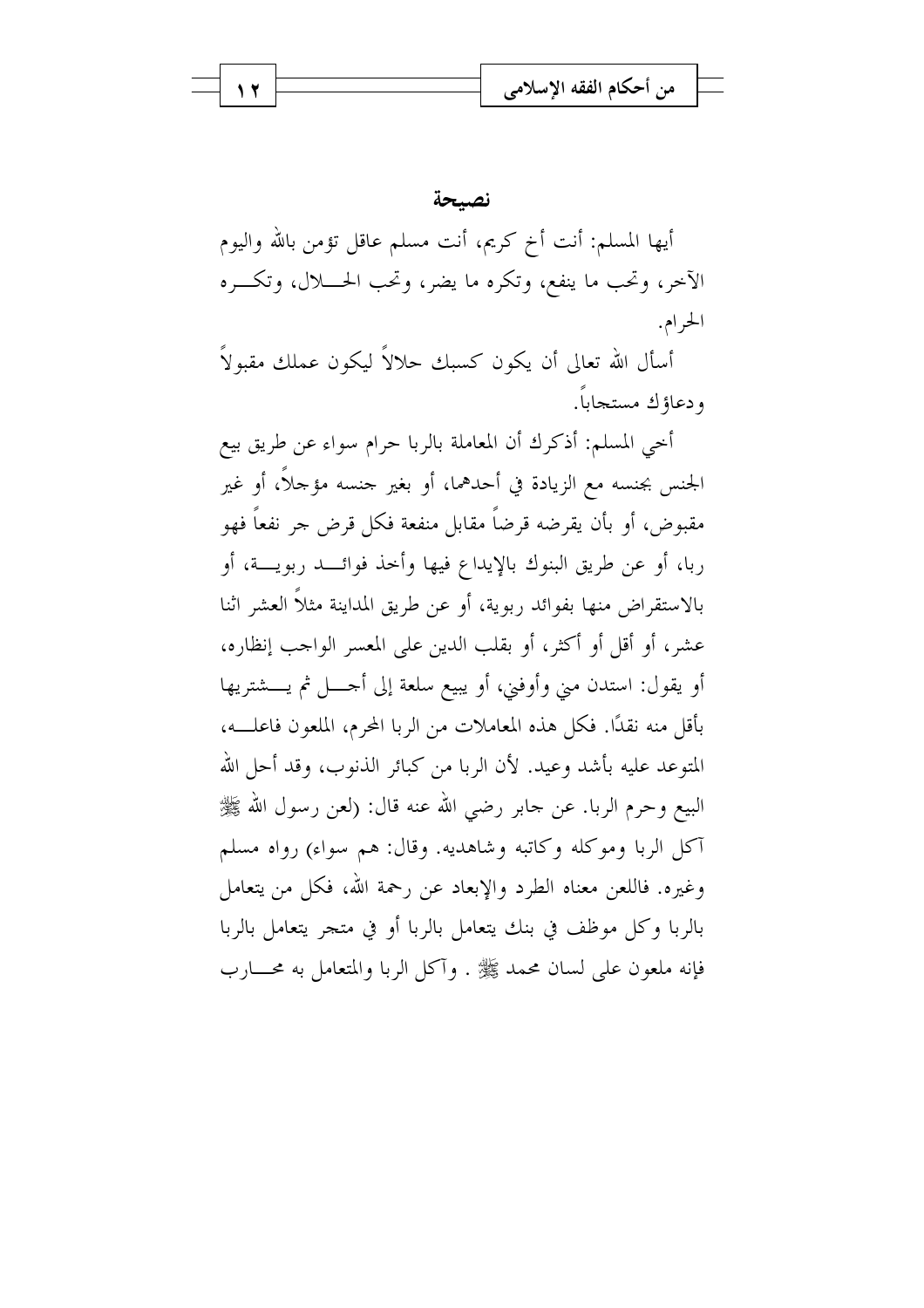لله ورسوله، ومن حارب الله فهو مهزوم وهو مجرب لسوء الخاتمـــة نعوذ بالله من ذلك. لذا يجب على المسلم أن يتقى الله في نفسه، وأن يبتعد عن المعاملات الربوية، وعن جميع أنواع الحـــرام ومكاســـبه وطرقه، وأن يتوب إلى الله تعالى قبل أن يموت فيندم حين لا ينفعـــه الندم، اللهم تب علينا إنك أنت التواب الرحيم اللهم اكفنا بحلالك عن حراك، وبطاعتك عن معصيتك، وبفضلك عن من سواك. وصلى الله على محمد وعلى آله وصحبه وسلم.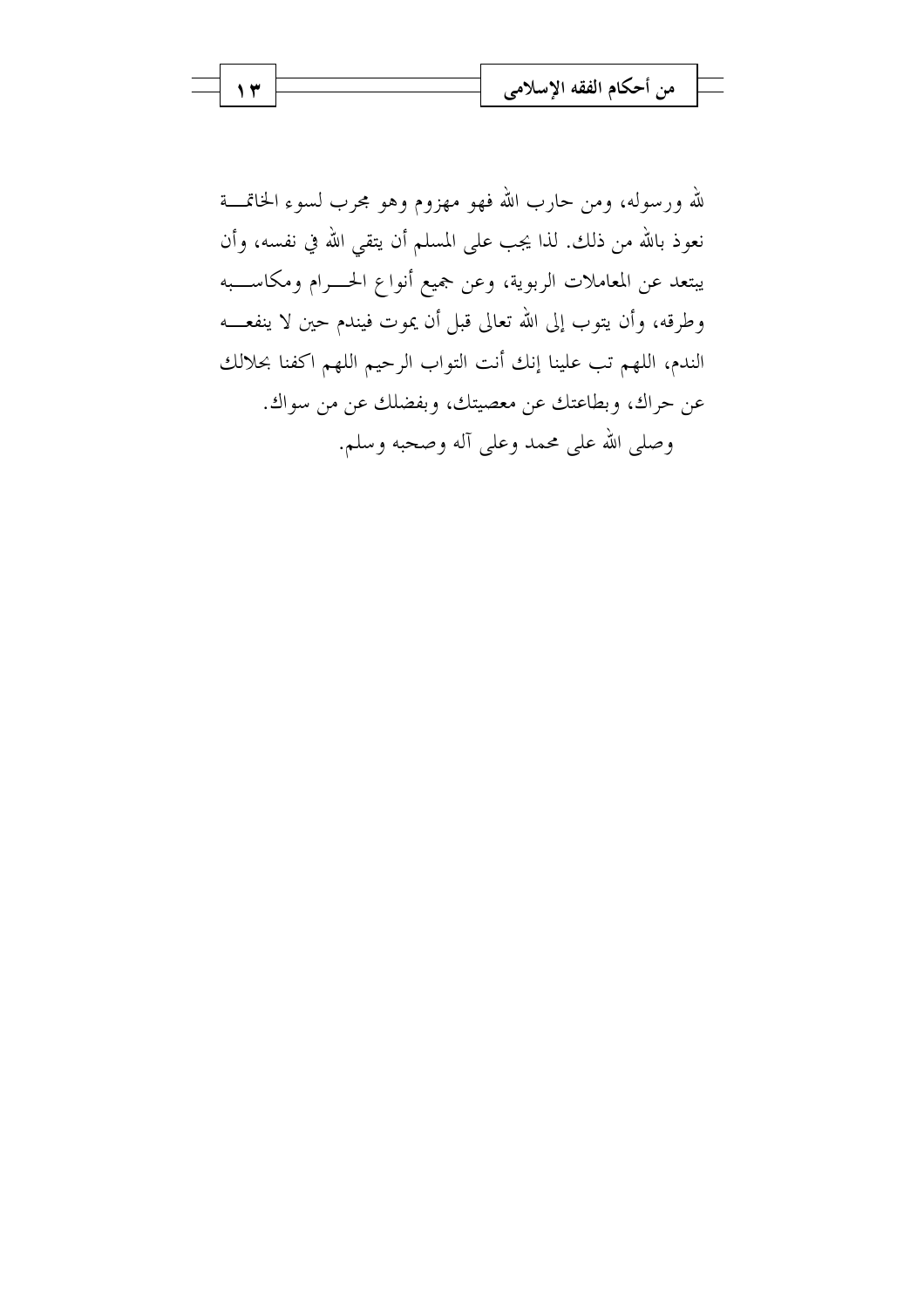|  | من احكام الفقه الإسلامي |  |
|--|-------------------------|--|
|  |                         |  |

### فائدة

أما المعاملات المشروعة التي هي حلال ومباحة فهـــي البيـــع والشراء بصدق وأمانة، والقرض بدون فائدة، وبيع السلم بان تدفع نقودًا بسلعة معلومة إلى أحل معلوم، ومن الجائز عند الجمهـــور أن تبيع سلعة بأكثر من ثمنها الحالي إلى أحل معلوم، وفي الحلال بركة وكفاية عن الحرام وبالله التوفيق.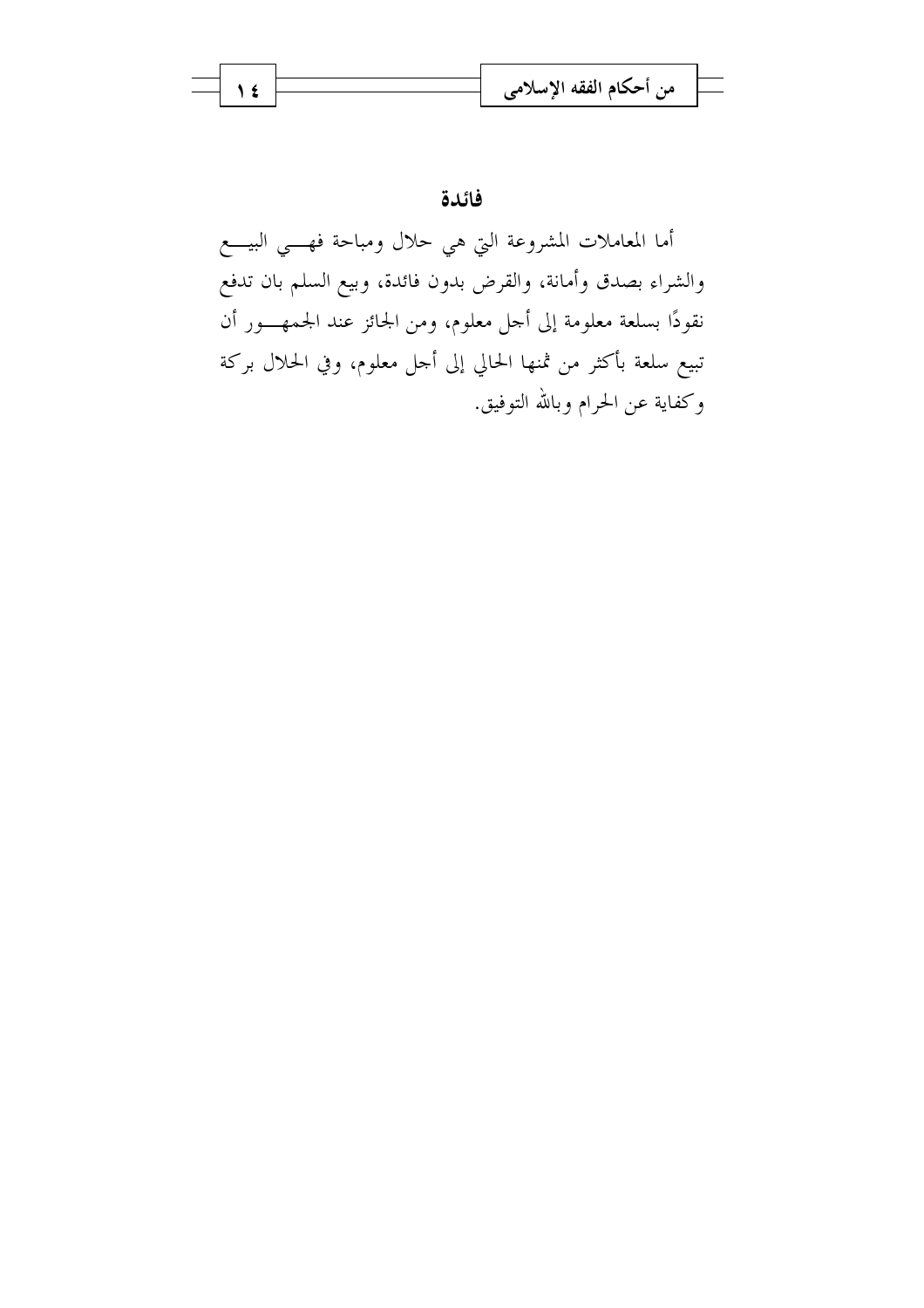طرق كسب الحرام قال الله تعالى: ﴿وَلاَ تَأْكُلُوا أَمْوَالَكُمْ بَيْنَكُمْ بِالْبَاطِلِ وَتُدْلُوا بِهَا إلَى الْحُكَّام لتَأْكُلُوا فَرِيقًا مِّنْ أَمْــوَال النَّـــاس بـــالإِثْمِ وَأَنْـــتُمْ تَعْلَمُونَ﴾(`' أي ولا تأحذوا أموالكم أي أموال غيركـــم، أضـــافها إليهم لأنه ينبغي للمسلم أن يحب لأخيه ما يحب لنفسه، ويحترم ماله كما يحترم ماله، ولأن أكله لمال غيره يجرؤ غيره على أكل ماله عند القدرة، ولما كان أكلها نوعين: نوعًا بحق ونوعًا بباطل، وكان المحرم إنما هو أكلها بالباطل قيده تعالى بذلك، ويدخل في ذلك أكلها على وجه الغضب، والسرقة، والخيانة في وديعة، أو عارية، أو نحو ذلك، ويدحل فيه أيضا أحذها على وجه المعاوضة بمعاوضة محرمة كعقود الربا والقمار . كلها فإنها من أكل المال بالباطل لأنه ليس في مقابلة عوض مباح، ويدحل في ذلك أحذها بسبب غش في البيع والشراء ونحوها، ويدحل في ذلك استعمال الأجراء وأكل أجرقمه، وكذلك أخذهم أجرة على عمل لم يقوموا بواجبه، ويدخل في ذلك أحسذ الأجرة على العبادات والقربات التي لا تصح حتى يقصد ها وحسه الله تعالى، ويدخل في ذلك الأخذ مـــن الزكـــوات والـــصدقات والأوقاف والوصايا لمن ليس له حقا منها أو فوق حقه، فكل هـــذا ونحوه من أكل المال بالباطل فلا يحل ذلك بوجه من الوجوه حـــــتي ولو حصل فيه النزاع والارتفاع إلى حاكم الشرع، وأدلى من يريد

(١) سورة البقرة آية ١٨٨.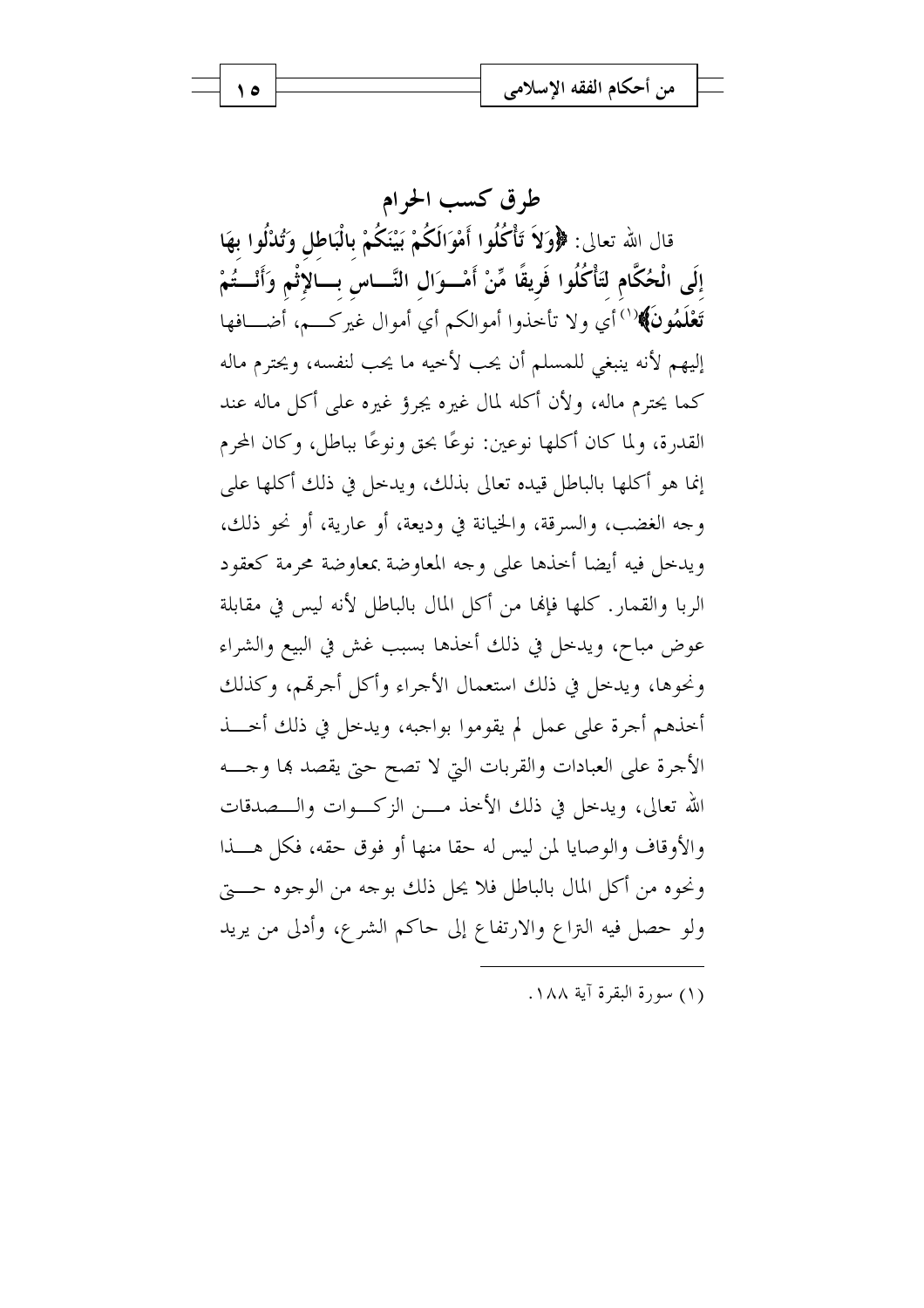أكلها بالباطل بحجة غلبت حجة المحق، وحكم له الحاكم بسذلك، فإن حكم الحاكم لا يبيح محرما ولا يحل حراما، وإنما يحكم علـــي نحو مما يسمع، وإلا فحقائق الأمور باقية فليس في حكم الحـــاكم للمبطل راحة ولا شبهة ولا استراحة، فمن أدلى إلى الحاكم بحجـــة باطلة وحكم له بذلك فإنه لا يحل له ويكون آكـــلا لمــــال غــــيره بالباطل والإثم وهو عالم بذلك فيكون أبلغ في عقوبتـــه وأشــــد في نكاله، وعلى هذا فالوكيل إذا علم أن موكله مبطل في دعـــواه لم يحل له أن يخاصم عن الخائن كما قال تعالى: ﴿وَلاَّ تَكُنْ لِّلْخَــائنينَ خَصيهًا﴾(`` اهـــ. (من تفسير ابن سعدي) <sup>(٢)</sup> لذا حرم الله تنـــاول الحرام من أي وجه كان سواء أكان رشوة، أو سرقة، أو ربـــا، أو غلولاً، أو من قمار، أو غصب أو اختلاس مـــن وراء وظيفـــة، أو غش، أو قيمة شيء محرم، أو أجرته كمهر البغي وحلوان الكـــاهن وكثمن آلات اللهو، والصور المحرمة، والكتب والمحلات والصحف المشتملة على الإلحاد أو الخلاعسة، وكسثمن الخمس والسدحان، وكالأجرة على الرقص أو الغناء أو العزف، وعلى شهادة الزور وما اقتطع بيمين كاذبة، أو أخذ بغير حق وإن كان حكم به القاضي إلى غير ذلك من طرق الكسب الحرام. روى البخاري مسن حسديث خولة الأنصارية أن رسول الله ﷺ قال: (إن رجالاً يتخوضــــون في

- (١) سورة النساء آية ١٠٥.
- $(7)$   $\frac{1}{2}$  (۲)  $\frac{1}{2}$  (۲)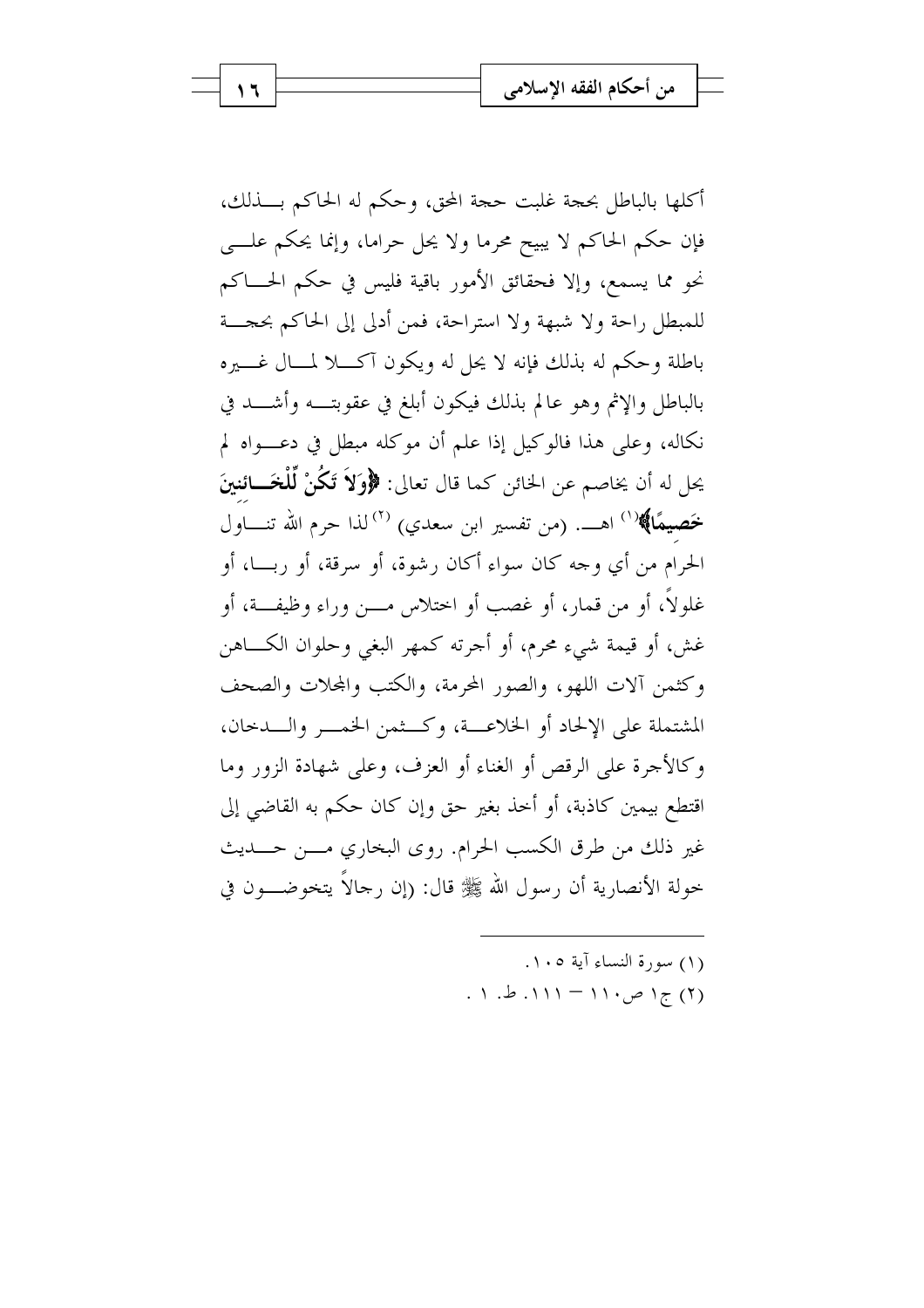مال الله بغير حق فلهم النار يوم القيامة). وروى الطبراني وأبو نعيم عن زيد بن أرقم عن أبي بكر رضي الله عنه قال: سمعت رسول الله ﷺ يقول: (كلَّ حسد نبت من ســـحت فالنـــار أولى بـــه). وفي الحديث: (لا يدخل الجنة جسد غذي بــالحرام). رواه الترمـــذي. وروى البيهقي بإسناده إلى رسول الله ﷺ قال: (إن الله قسم بينكم أخلاقكم كما قسم بينكم أرزاقكم، وإن الله يعطي الدنيا من يحب ومن لا يحب ولا يعطي الدين إلا من يحب، فمن أعطاه الله الــــدين فقد أحبه ولا يكسب عبد مالاً حرامًا فينفق منه فيبارك له فيه ولا يتصدق منه فيقبل منه ولا يتركه حلف ظهـــره إلا كـــان زاده إلى النار، إن الله لا يمحو السيئ بالسيئ ولكن يمحو السيئ بالحسن)''. وفي صحيح مسلم حين ذكر النبي ﷺ الرحل يطيل السفر أشـــعث أغبر يمد يديه إلى السماء يا رب يا رب ومطعمه حـــرام ومــــشربه حرام وملبسه حرام وغذى بالحرام فأين يستجاب لـــذلك. ومــــن المحرمات أكل الميتة والدم ولحم الخنزير وشرب الخمسر، ونكساح المحارم ولباس الحرير والذهب للرحال، ومثل الاكتـــساب المحـــرم كالربا والميسر وثمن ما لا يحل بيعه وأحذ الأموال المغصوبة بسرقة أو غصب ونحو ذلك. (قال العلماء) رحمهم الله – ويسدحل في هســذا الباب المكاس والخائن والسارق وآكل الربا وموكله وآكيل مسال اليتيم وشاهد الزور، ومن استعار شيئا فجحده وآكسل الرشبوة

(١) انظر الإر شاد إلى طريق النجاة ص٤٣ للشيخ عبد الرحمن الحماد العمر.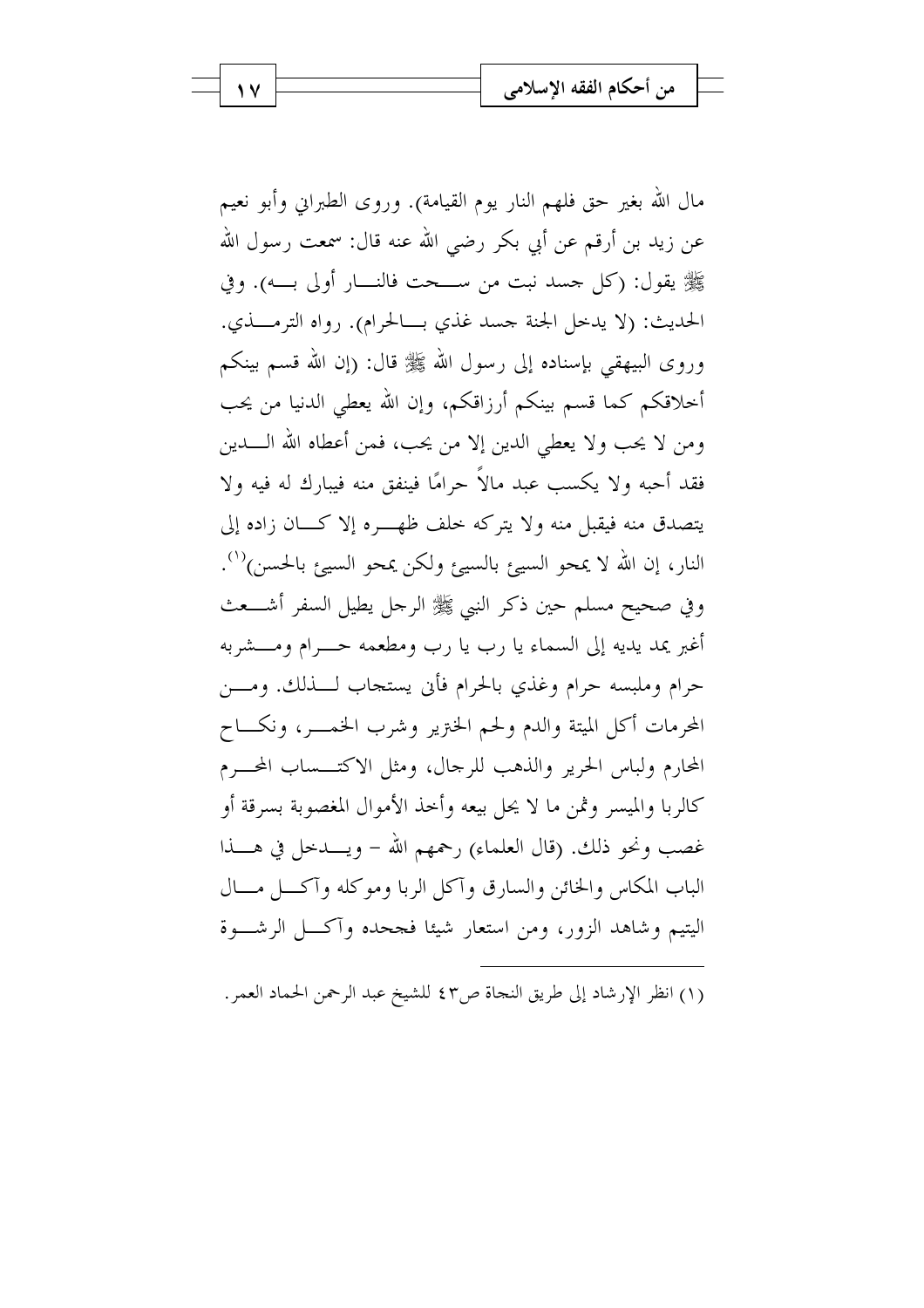ومنقص الكيل والوزن، ومن باع شيئا فيه عيب فغطاه، والمقــامر والساحر والمنجم والمصور والزانية والنائحة، والدلال إذا أخذ أجرته بغير إذن البائع<sup>(١)</sup>.

وما سوى ذلك فهو حلال مثل أكل الطيبات مـــن الـــزروع والثمار وبميمة الأنعام، وشرب الأشربة الطيبة، ولباس ما يحتاج إليه من القطن والصوف وغيرهما مما أحل الله ورسوله إذا كان اكتسابه بعقد صحيح كالبيع أو ميراث أو هبة أو غنيمـــة، فـــالحلال بـــين والحرام بين، والحلال ما أحله الله ورسوله، والحرام ما حرمــــه الله ورسوله، وقد أحل الله لنا الطيبات النافعة وحرم الخبائث الــضارة رحمة بنا وإحسانا إلينا، وقد أنزل الله على نبيه الكتاب وبين فيــــه للأمة ما تحتاج إليه من حلال وحرام. كما قال تعـــالى: ﴿وَنَزَّلْنَـــا عَلَيْكَ الْكَتَابَ تبْيَانًا لِّكُلِّ شَيْء\$`` وما قبض رسول الله ﷺ حتى أكمل الله له ولأمته الدين كما قال تعالى: ﴿الْيَوْمَ أَكْمَلْتُ لَكُـــمْ دينَكُمْ وَأَتْمَمْتُ عَلَيْكُمْ نعْمَتي وَرَضيتُ لَكُمُ الإِسْلاَمَ دينًا﴾'`` فما ترك الله ورسوله حلالاً إلا مبينًا ولا حرامًا إلا مبينًا. فلله الحمـــد على ذلك. وصلى الله على محمد وعلى آله وصحبه وسلم.

(١) انظر جامع العلوم والحكم لابن رحب ص ٥٩ وكتاب الكبائر للذهبي  $.11V$ (٢) سورة النحل آية ٨٩. (٣) سورة المائدة آية ٣.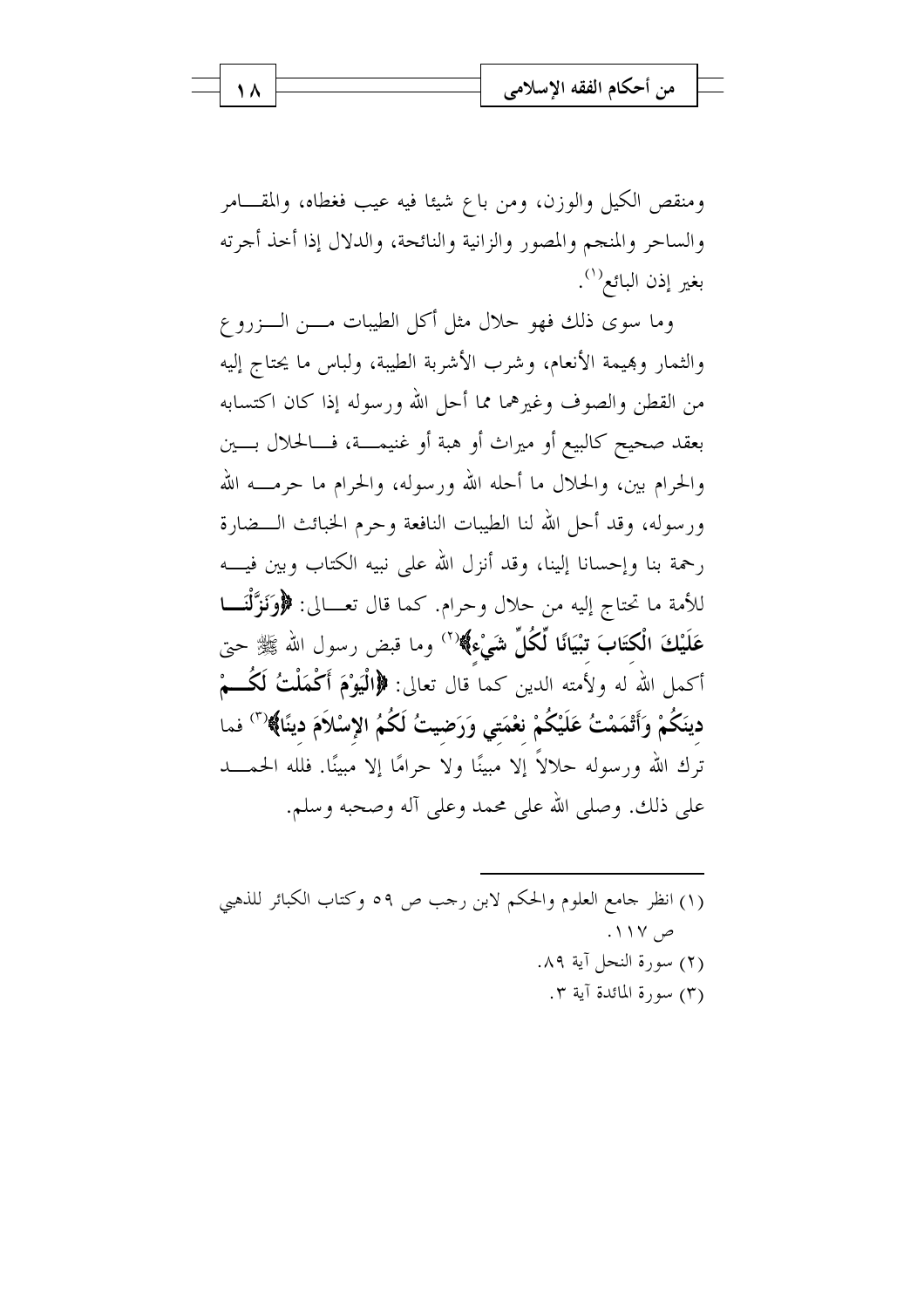#### فائدة

الحقوق المالية الواجبة لله تعالى أربعة أقسام

أحدها: حقوق المال كالزكاة فهذا يثبت في الذمة بعد التمكن من أدائه فلو عجز عنه بعد ذلك لم يسقط، و لم يثبت في الذمــــة إذا عجز عنه وقت الوجوب والحق هذا زكاة الفطر .

**القسم الثاني**: ما يجب بسبب الكفارة ككفارة الإيمان والظهار والوطء في فمار رمضان وكفارة القتل فإذا عجز عنها وقت انعقباد أسباها ففي ثبوهّا في ذمته إلى الميسرة أو سقوطها قولان مشهوران في مذهب الشافعي وأحمد''.

القسم الثالث: ما فيه معنى ضمان المتلف كجزاء الصيد والحق به فدية الحلق والطيب واللباس في الإحرام، فإذا عجز عنه وقَّـت وجوبه ثبت في ذمته تغليبًا لمعنى الغرامة وجزاء المتلَّــف وهـــذا في الصيد ظاهر، وأما في الطيب وبابه فليس كذلك لأنه ترفه لا إتلاف إذ الشعر والظفر ليسا بمتلفين ولم تجب الفدية في إزالتهما في مقابل الإتلاف لألها لو وحبت لكولها إتلافا لتقيدت بالقيمة ولا قيمة لها وإنما هي من باب الترفة المحض كتغطية الرأس واللبس، فأي إتلاف هاهنا؟ وعلى هذا فالراحح من الأقوال أن الفدية في ذلك لا تجـــب

(١) أحدهما وهو قول الجمهور أن الكفارة لا تسقط بالإعسار كدين الآدمى. والثاني ألها تسقط لأن الله تعالى لا يكلف نفسا إلا وسعها ولأن الواحبات تسقط بالعجز عنها ولعل هذا القول أولى. انظر نيل الأوطار ج ٤ ص٤٢٣. ولأن حقوق الله مبنية على المسامحة.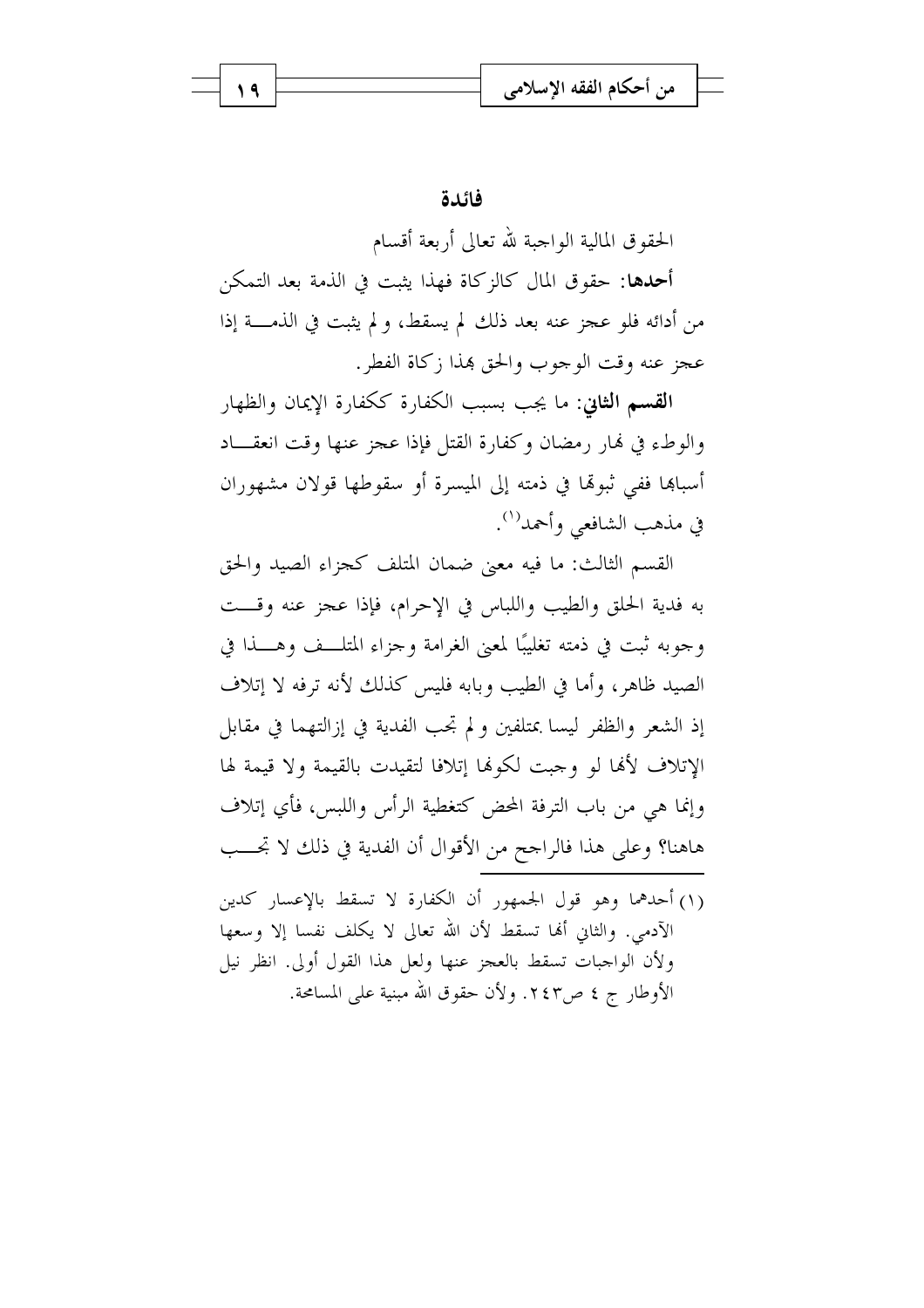

مع النسيان والجهل.

القسم الرابع: دم النسك كالمتعة والقرآن فهذه إذا عجز عنـــها وجب عنها بدلها من الصيام، فإن عجزٍ عنه ترتب في ذمته أحدهما فمتى قدر عليه لزمه. وهل الاعتبار بحـــال الوحــــوب أو بـــأغلط الأحوال، فيه خلاف؟ وأما حقوق الآدميين فإنها لا تسقط بالعجز عنها، لكن إن كان عجزه بتفريط منه في آدائها طولـــب همــــا في الآخرة وأخذ لأصحاها من حسناته، وإن كان عجزه بغير تفـــريط كمن احترق ماله أو غرق أو كان الإتلاف خطأ مع عجزه عـــن ضمانه ففي إشغال ذمته به وأحذ أصحاها من حسناته نظــر. ولم أقف على كلام شاف للناس في ذلك والله تعالى أعلم. بدائع الفوائد لابن القيم

 $\mathbf{r} \mathbf{t} - \mathbf{r} \mathbf{r}$ جـــ ٤ ص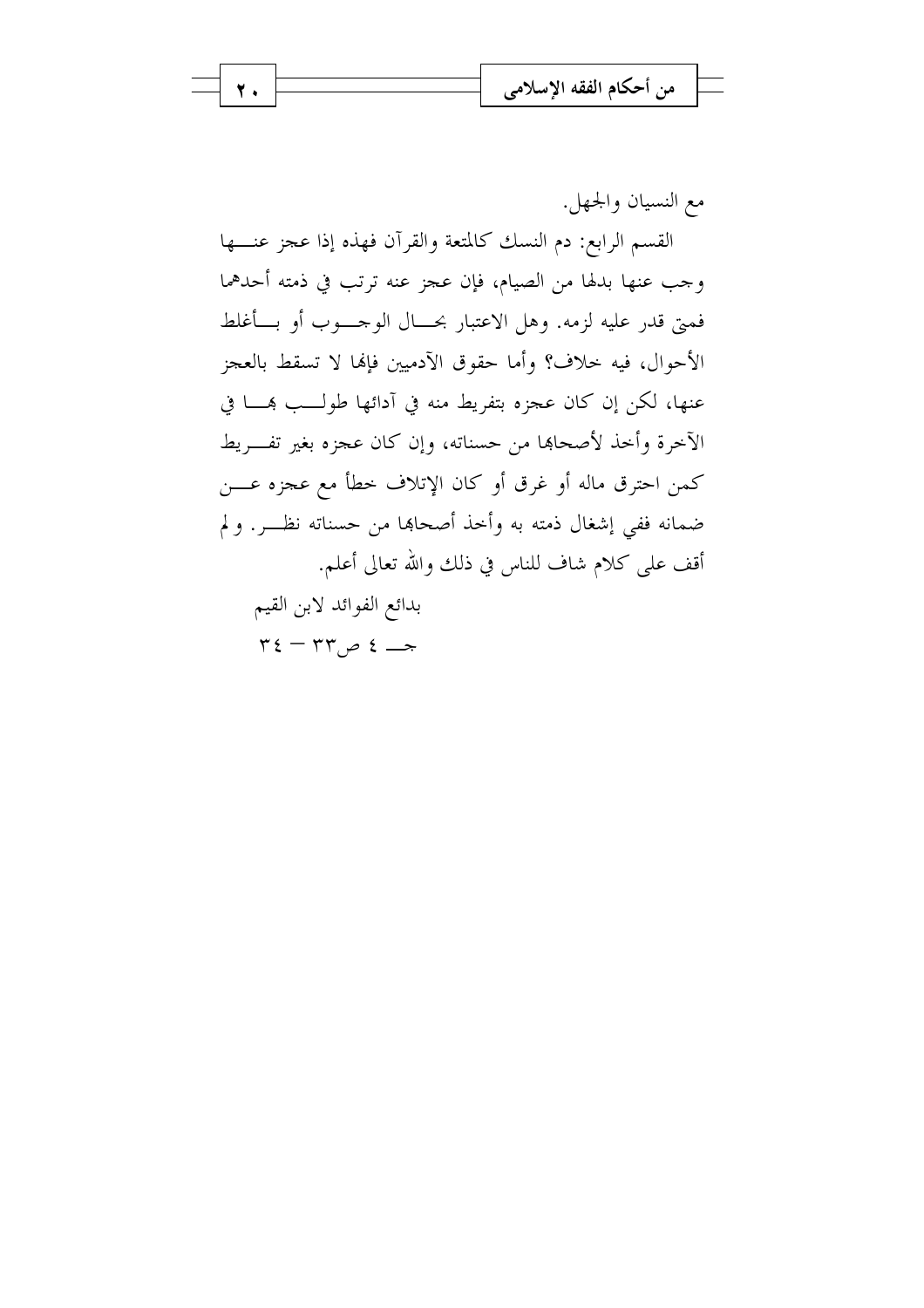|  | من احكام الفقه الإسلامي |  |
|--|-------------------------|--|
|  |                         |  |

فائدة

كفارة اليمين إطعام عشرة مساكين، أو كسوتمم، أو عتق رقبة فمن لم يجد فصيام ثلاثة أيام. كما في سورة المائدة آية رقم ٨٩. وكفارة الظهار عتق رقبة فمن لم يجد فصيام شهرين متتابعين، فمن لم يستطع فإطعام ستين مسكينًا. كما في سورة المحادلة آية ٣ – ٤ وهي كفارة الجماع في نمار رمضان. وكفارة قتل الخطأ عتق رقبة مؤمنة فمن لم يجد فصيام شــــهرين متتابعين.

كما في سورة النساء آية ٩٢. وبالله التوفيق.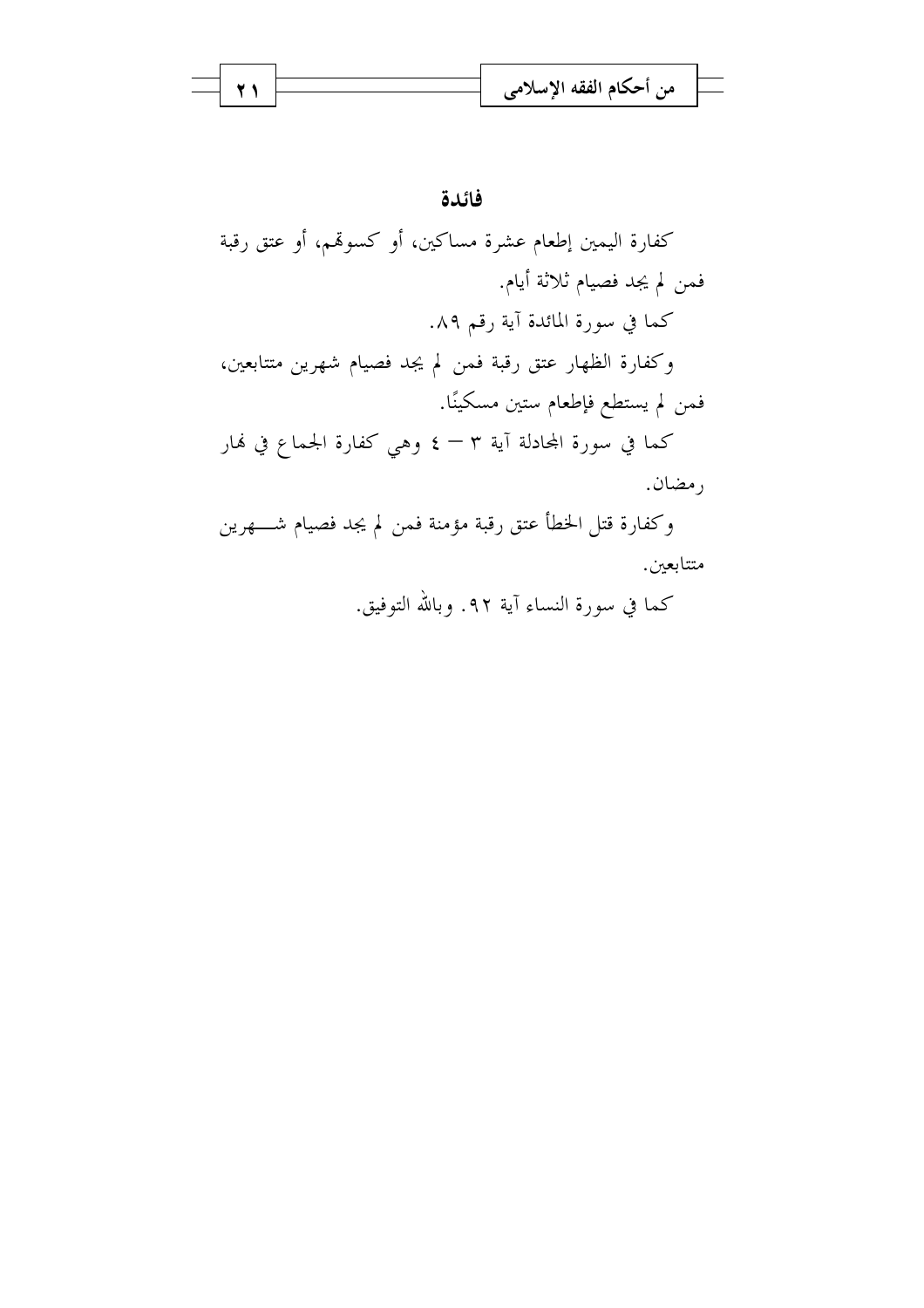|  | احجام الفقة الإسلامي<br>هـ - |  |
|--|------------------------------|--|
|  |                              |  |
|  |                              |  |

التحذير من المعاملات الربوية من عبد العزيز بن عبد الله بن باز إلى من يراه مــــن إخواننــــا المسلمين وفقين الله وإياهم لكل حير آمين. سلام عليكم ورحمة الله وبركاته. أما بعد:

فقد كثرت الدعايات للمساهمة في البنوك الربوية في الــصحف المحلية والأجنبية وإغراء الناس بإيداع أموالهم فيها مقابل فوائد ربوية صريحة معلنة كل بحسب الفترة الزمنية التي يبقى فيها ماله مودعًا في ذلك البنك ومن المعلوم من الدين بالضرورة أن الفوائد التي يأحذها أرباب الأموال مقابل مساهمتهم أو إيداعهم في تلك البنوك حـــرام سحت وهي عين الربا الذي حرمه الله ورسوله. ومن كبائر الذنوب ومما يمحق البركة ويفسد المال على صاحبه إذا خالطه ويسبب عدم قبول عمله، وقد صح عن رسول الله ﷺ أنه قال: (إن الله تعـــالى طيب لا يقبل إلا طيبا وإن الله أمر المؤمنين بما أمر به المرسلين فقال تعالى: ﴿إِيَّا أَيُّهَا الرُّسُلُ كُلُوا مِنَ الطَّيِّبَاتِ وَاعْمَلُــوا صَـــالحًا﴾ (`` وقال تعالى: ﴿إِيَا أَيُّهَا الَّذِينَ آمَنُوا كُلُوا مَن طَيِّبَات مَا رَزَقْنَــاكُمْ﴾ <sup>(٢)</sup> ثم ذكر الرحل يطيل السفر أشعث أغبر يمد يديه إلى السماء يـــا رب يا رب ومطعمه حرام ومشربه حرام وملبسه حسرام وغسذي بالحرام فأين يستجاب له) رواه مسلم.

- (١) سورة المؤمنون آية ٥١.
- (٢) سورة البقرة آية ١٧٢.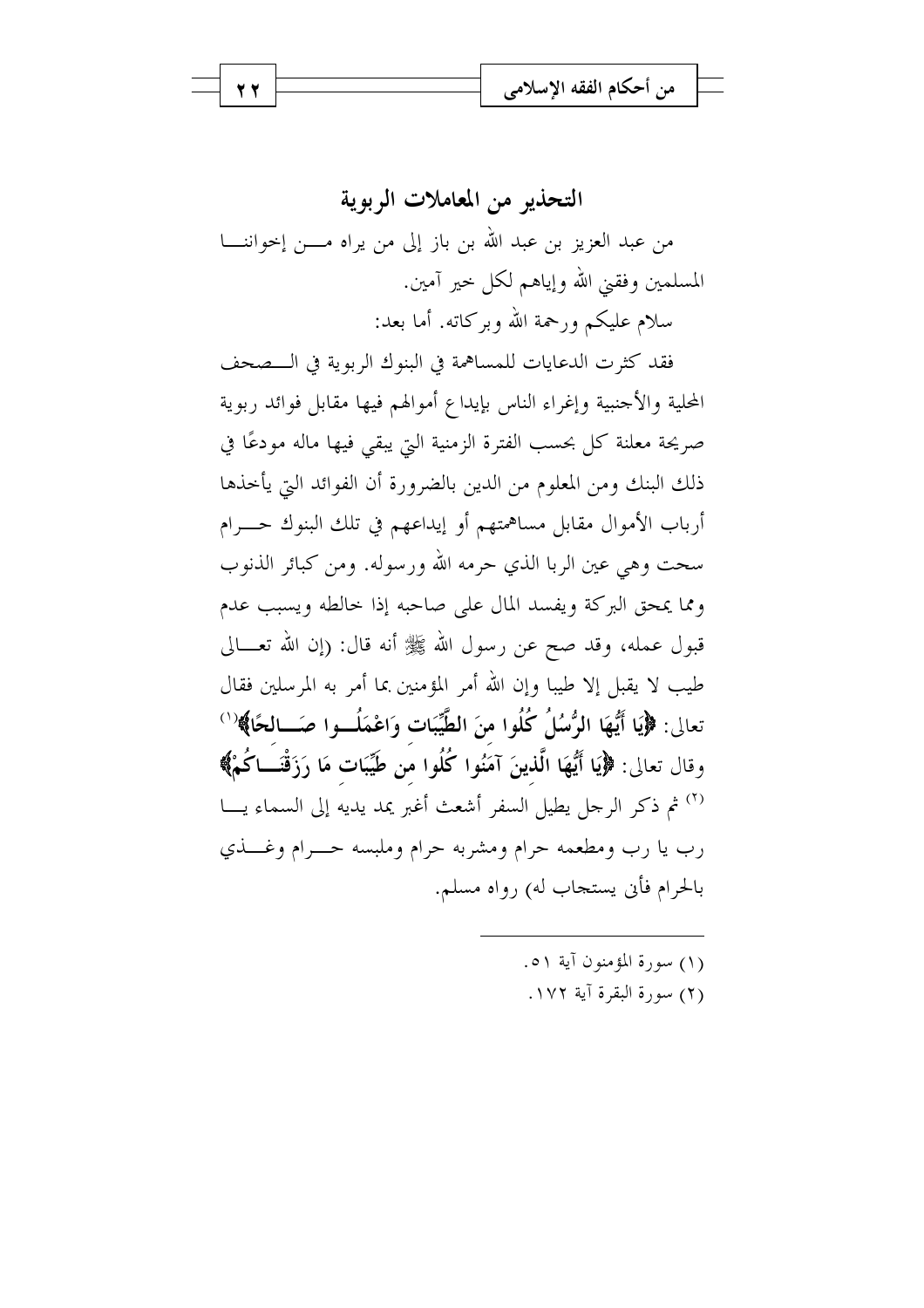وليعلم كل مسلم أنه مسئول أمام ربه عن ماله من أين اكتسبه وفيم أنفقه. ففي الحديث عن النبي ﷺ أنه قال: (لن تزول قدما عبد يوم القيامة حتى يسأل عن أربع: عن شبابه فيما أبلاه، وعن عمره فيما أفناه، وعن ماله من أين جمعه وفيم أنفقه، وعن علمه ماذا عمل به) <sup>(۱)</sup> واعلم أيها المسلم وفقك الله أن الربا كـــبيرة مــــن كبــــائر الذنوب التي جاء تحريمها في كتاب الله وسنة رســـول ﷺ بجميــــع أشكاله وأنواعه ومسمياته. قال تعالى: ﴿يَا أَيُّهَا الْــــٰٰذِينَ آمَنُـــوا لاَ تَأْكُلُوا الرِّبَا أَضْعَافًا مُّضَاعَفَةً وَاتَّقُوا اللهَ لَعَلَّكُمْ تُفْلحُو نَ﴾ (`` وقال تعالى: ﴿وَمَا آتَيْتُم مِّن رِّبًا لِّيَرْبُوَ فِي أَمْوَالِ النَّاسِ فَلاَ يَرْبُو عِنْـــدَ الله ﴾ (٣) وقال تعالى ﴿الَّذِينَ يَأْكُلُونَ الرِّبَا لاَ يَقُومُونَ إلاَّ كَمَا يَقُومُ الَّذي يَتَخَبَّطُهُ الشَّيْطَانُ منَ الْمَسِّ ذَلكَ بِأَنَّهُمْ قَالُوا إِنَّمَا الْبَيْعُ مثْلُ الرِّبَا وَأَحَلَّ اللهُ الْبَيْعَ وَحَرَّمَ الرِّبَا فَمَن جَاءَهُ مَوْعظَةٌ مِّنْ رَّبِّه فَانْتَهَى فَلَهُ مَا سَلَفَ وَأَمْرُهُ إِلَى الله وَمَنْ عَادَ فَأُولَئكَ أَصْحَابُ النَّارِ هُـــمْ فِيهَا خَالِدُونَ \* يَمْحَقُ اللّهُ الرِّبَا وَيُرْبِى الصَّدَقَاتِ وَاللّهُ لاَ يُحــبُّ كُلَّ كَفَّارٍ أَثِيمٍ﴾ ۚ ' وقال تعالى: ﴿إِيَا أَيُّهَا الَّذِينَ آمَنُـــوا اتَّقُـــوا اللَّهَ وَذَرُوا مَا بَقَيَ منَ الرِّبَا إن كُنْتُم مُّؤْمنينَ \* فَإِن لَّمْ تَفْعَلُوا فَسَأْذَنُوا بحَرْب مِّنَ الله وَرَسُوله وَإِنْ تُبْـــتُمْ فَلَكُـــمْ رُؤُوسُ أَمْــوَالكُمْ لاَ

(٤) سورة البقرة آية ٢٧٥ - ٢٧٦.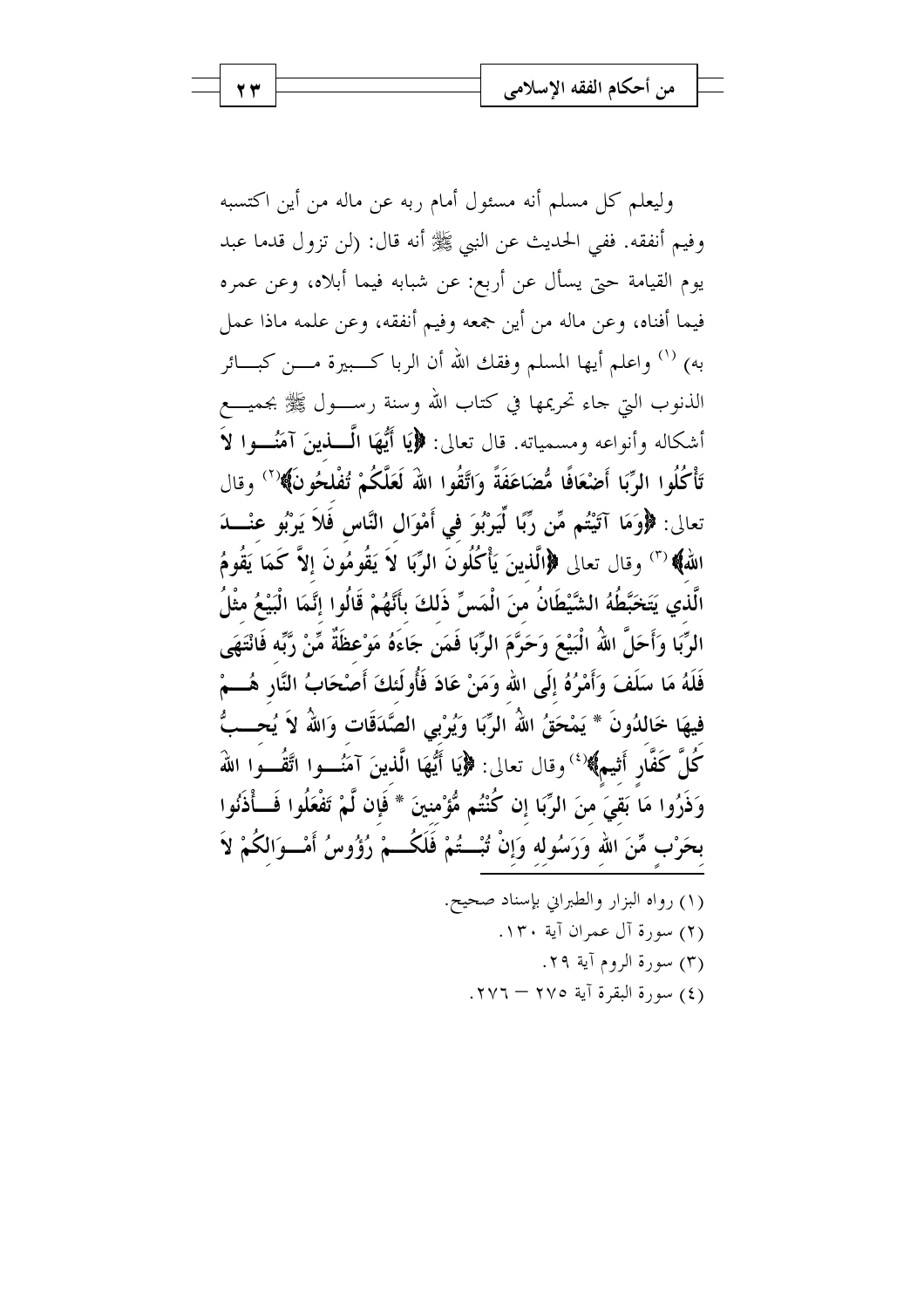تَظْلَمُونَ وَلاَ تُظْلَمُونَ﴾(``وقال النبي ﷺ : (احتنبوا السبع الموبقات قالوا يا رسول الله وما هن قال: الشرك بالله، والسحر، وقتل النفس التي حرم الله إلا بالحق، وأكل الربا، وأكل مال اليتيم، والتولي يوم الزحف، وقذف المحصنات الغافلات المؤمنات) (<sup>٢)</sup>. ومعنى الموبقات المهلكات. وقد عد الربا منهن. وقال ﷺ : (الربا ثلاثة وسبعون بابا أيسرها مثل أن ينكح الرجل أمه) <sup>(٣)</sup> وصح أن رسول الله ﷺ لعن آكل الربا وموكله وكتابه وشاهديه وقال: هم سواء<sup>(٤)</sup> وقال رسول الله ﷺ : (الذهب بالذهب والفضة بالفضة والبر بالبر والتمر بالتمر والشعير بالشعير والملح بالملح مثلاً بمثل يدا بيد فمن زاد أو اســــتزاد فقد أربي الآخذ والمعطي فيه سواءٍ) رواه مسلم.

فهذه بعض الأدلة من كتاب الله وسنة رسوله ﷺ تبين تحـــريم الربا وخطره على الفرد والأمة وأن من تعامل به وتعاطاه فقد أصبح محاربًا لله ورسوله. فنصيحتي لكل مسلم أن يكتفي بمـــا أبــــاح الله ورسوله، وأن يكف عما حرمه الله ورسوله. ففيما أباح الله كفاية وغني عما حرم، وألا يغتر بكثرة بنوك الربا وانتشار معاملاقمـــا في كل مكان فإن كثيرا من الناس لا يهتم بأحكام الإسلام وإنما يهتم بما يدر عليه المال من أي طريق كان وما ذلك إلا لضعف الإيمـــان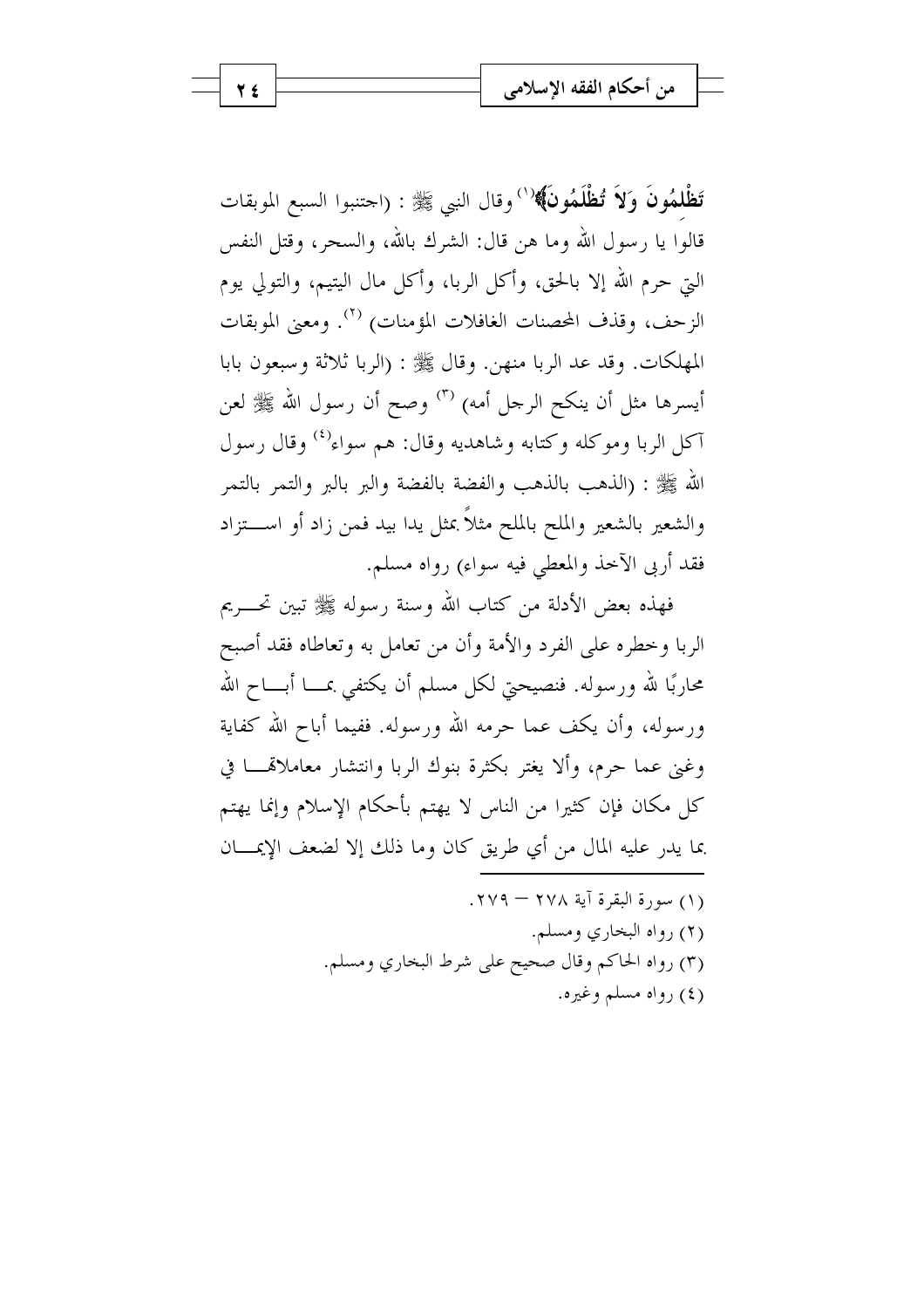وقلة الخوف من الله عز وجل وغلبة حب الدنيا على القلوب نسأل الله السلامة. وهذا الواقع المؤلم من الكثير من المسلمين – يوجـــب على المؤسسات الخاصة والجهات الرسمية وحواص التجسار بسأن يتعاونوا جميعًا على تعزيز المصارف الإسلامية التي بدأت تظهـــر في بلاد المسلمين وثبت نجاحها ولله الحمد وأن يعمل الجميـــع علـــي تحويل البنوك القائمة اليوم إلى بنوك إسلامية تكون معاملاتما متمشية مع الشريعة الإسلامية وخالية من الربا بجميع أشكاله وصوره كما أين أوجه نصيحيّ إلى المسئولين في الصحف المحلية خاصة وفي البلاد الإسلامية عامة أن يطهروا صحافتهم من نشر كل ما يخالف شرع الله في أي مجال من مجالات الحياة، كما آمل من الجهات المــــسئولة التأكيد على رؤساء الصحف بأن لا ينشروا شيئا فيه مخالفة لدين الله و شرعه.

والله المسئول أن يوفق المسلمين عامة وولاة أمــورهم حاصـــة للتمسك بشرعه وتحكيم شريعته، وأن يأخذ بنواصيهم إلى ما فيسه صلاح دينهم ودنياهم، وأن يجنبنا جميعًا طريق المغــضوب علـــيهم والضالين إنه ولي ذلك والقادر عليه وصلى الله على حير حلقه محمد وعلى آله وصحبه أجمعين.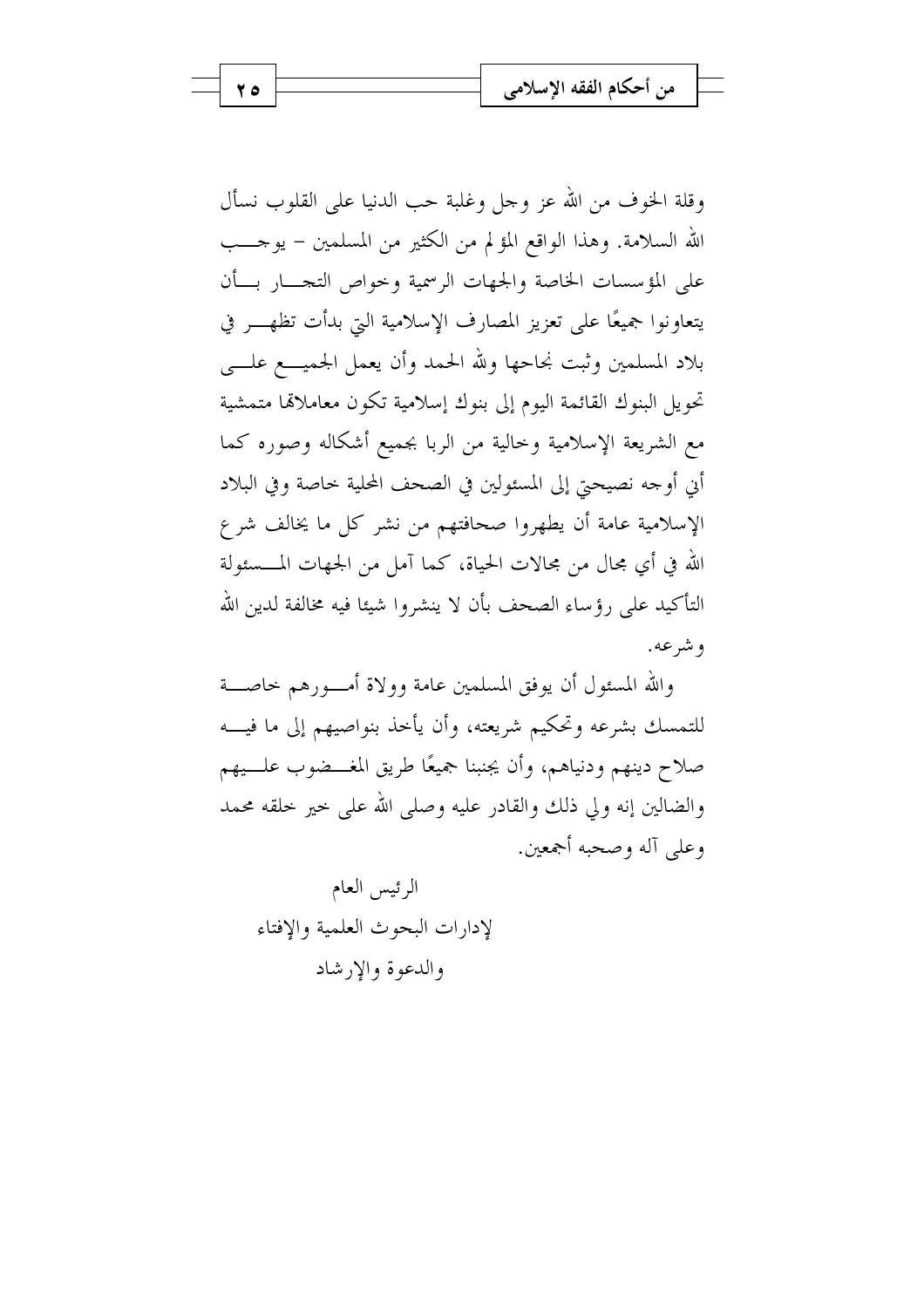

حكم البيع إلى أجل وبيع التورق والعينة والقرض  $^{(1)}$ بالفائدة للشيخ عبد العزيز بن عبد الله بن باز الحمد لله وحده والصلاة والسلام على من لا نبي بعده وآلـــه و صحبه.

أما بعد: فقد سئلت عن حكم بيع كيس السكر ونحوه بمبلـــغ مائة وخمسين ريالا إلى أحل وهو يساوي مبلغ مائة ريال نقدا.

والجواب عن ذلك: أن هذه المعاملة لا بأس ها لأن بيع النقـــد غير بيع التأجيل، ولم يزل المسلمون يستعملون مثل هذه المعاملـــة وهو كالإجماع منهم على جوازها وقد شذ بعض أهل العلم فمنسع الزيادة لأجل الأجل وظن ذلك من الربا وهو قول لا وجه له وليس من الربا في شيء؛ لأن التاجر باع السلعة إلى أجل إنما وافق علـــي التأجيل من أجل انتفاعه بالزيادة، والمشتري إنما رضي بالزيادة من أحل المهلة وعجزه عن تسليم الثمن نقدا فكلاهما منتفع هذه المعاملة وقد ثبت عن النبي ﷺ ما يدل على حواز ذلك وذلك أنه ﷺ أمـــر عبد الله بن عمرو بن العاص رضي الله عنهما أن يجهز حيشًا، فكان يشتري البعير بالبعيرين إلى أجل ثم إن هذه المعاملة تدخل في عموم قول الله سبحانه ﴿يَا أَيُّهَا الَّذينَ آمَنُوا إذَا تَدَايَنتُم بِدَيْنِ إِلَى أَجَـــلِ هُّسَمَّى فَاكْتُبُوهُ﴾(``، وهذه المعاملة من المداينات الجائزة الداحلة في

> (١) انظر كتاب "كلمات مختارة" للمؤلف ص ١٣٧ - ١٤٢. (٢) سورة البقرة آية ٢٨٢.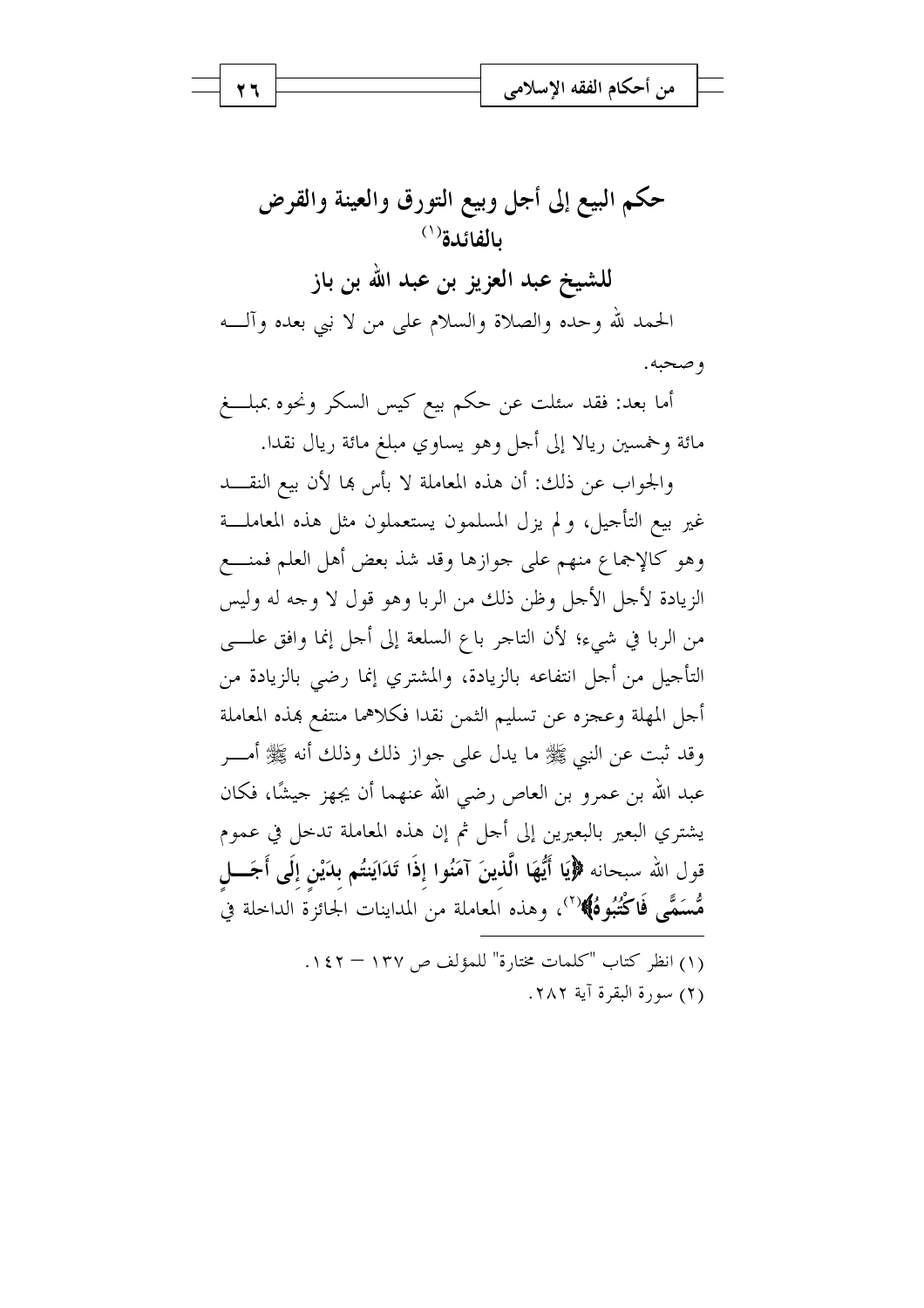الآية المذكورة وهي من جنس معاملة بيع السلم فإن البائع في السلم يبيع من ذمته حبوبا أو غيرها مما يصح السلم فيه بثمن حاضر أقـــل من الثمن الذي يباع به المسلم في وقت السلم لكون المـــسلم فيــــه مؤجلاً والثمن معجلاً فهو عكس المسألة المسئول عنها.

وهو جائز بالإجماع، وهو مثل البيع إلى أجل في المعنى والحاجة إليه ماسة كالحاجة إلى السلم والزيادة في السلم مثل الزيادة في البيع إلى أحل، سببها فيهما تأخير تسليم المبيع في مسألة السلم وتـــأخير تسليم الثمن في مسألة البيع إلى أجل، لكـــن إذا كــــان مقــــصود المشتري لكيس السكر ونحوه بيعه والانتفاع بثمنه وليس مقــصود بالسلعة نفسها فهذه المعاملة تسمى مسألة (التورق) ويسميها بعض العامة (الوعدة).

وقد اختلف العلماء في جوازها على قولين: أحدهما أَهْا ممنوعة أو مكروهة، لأن المقصود منها شراء دراهم بدراهم وإنما الـــسلعة المبيعة واسطة غير مقصودة.

والقول الثابي للعلماء جواز هذه المعاملة لمسيس الحاجة إليها لأنه ليس كل أحد اشتدت حاجته إلى النقد يجد من يقرضه بدون ربا، ولدحولها في عموم قوله سبحانه ﴿وَأَحَلَّ اللَّهُ الْبَيْعَ﴾(``، وقوله تعالى ﴿لِيَا أَيُّهَا الَّذِينَ آمَنُوا إِذَا تَدَايَنتُم بِدَيْنِ إِلَى أَجَـــلِ مُّـــسَمًّى فَاكْتُبُوهُ﴾ ولأن الأصل في الشرع حل جميع المعاملات إلا ما قــــام

(١) سورة البقرة آية ٢٧٥.

27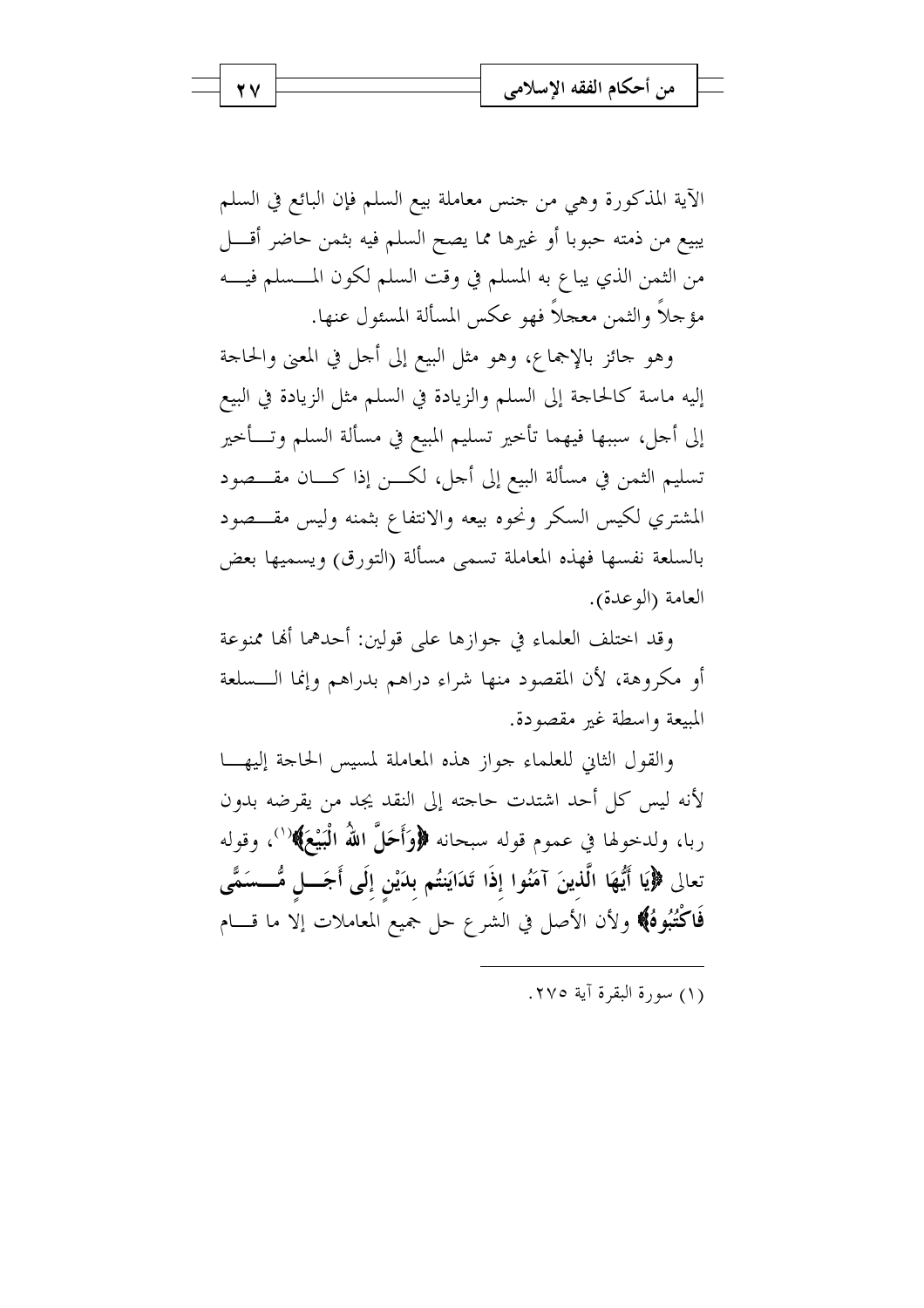الدليل على منعه ولا نعلم حجة شرعية تمنع هذه المعاملة، وأما تعليل من منعها أو كرهها بكون المقصود منها هو النقد فلسيس ذلسك موجبا لتحريمها ولا لكراهتها لأن مقصود التجار غالبا في المعاملات هو تحصيل نقود أكثر بنقود أقل والسلع المبيعة هي الواسطة في ذلك وإنما يمنع مثل هذا العقد إذا كان البيع كمسألة العينة، فإن ذلـــك يتخذ حيلة على الربا. وصورة ذلك أن يشتري شخص سلعة مـــن أخر بثمن في الذمة ثم يبيعها عليه بثمن أقل ينقده إياه فهذا ممنسوع شرعًا لما فيه من الحيلة على الربا وتسمى هذه المسألة مسألة العينة، وقد ورد فيها من حديث عائشة وابن عمر رضي الله عنهما ما يدل على منعها<sup>(١)</sup>، أما مسألة التورق التي يسميها بعض الناس الوعـــدة فهي معاملة أخرى ليست من جنس مسألة العينة لأن المشترى فيها اشترى السلعة من شخص إلى أجل وباعها إلى آخر نقدا من أجــــل حاجته لنقد وليس في ذلك حيلة على الربا لأن المشترى غير البائع ولكن كثيرًا من الناس في هذه المعاملة لا يعملون بما يقتضيه الشرع في هذه المعاملة؛ فبعضهم يبيع ما لا يملك ثم يشتري الـــسلعة بعــــد ذلك ويسلمها للمشتري، وبعضهم إذا اشتراها يبيعها وهي في محل البائع قبل أن يقبضها القبض الشرعي وكلا الأمرين غير حائز لمسا تَّبت عن النبي ﷺ أنه قال لحكيم بن حزام (لا تبع ما ليس عنــــدك) رواه الخمسة.

(١) حديث عائشة رواه الدارقطني وحديث ابن عمر رواه أحمد وأبو داود.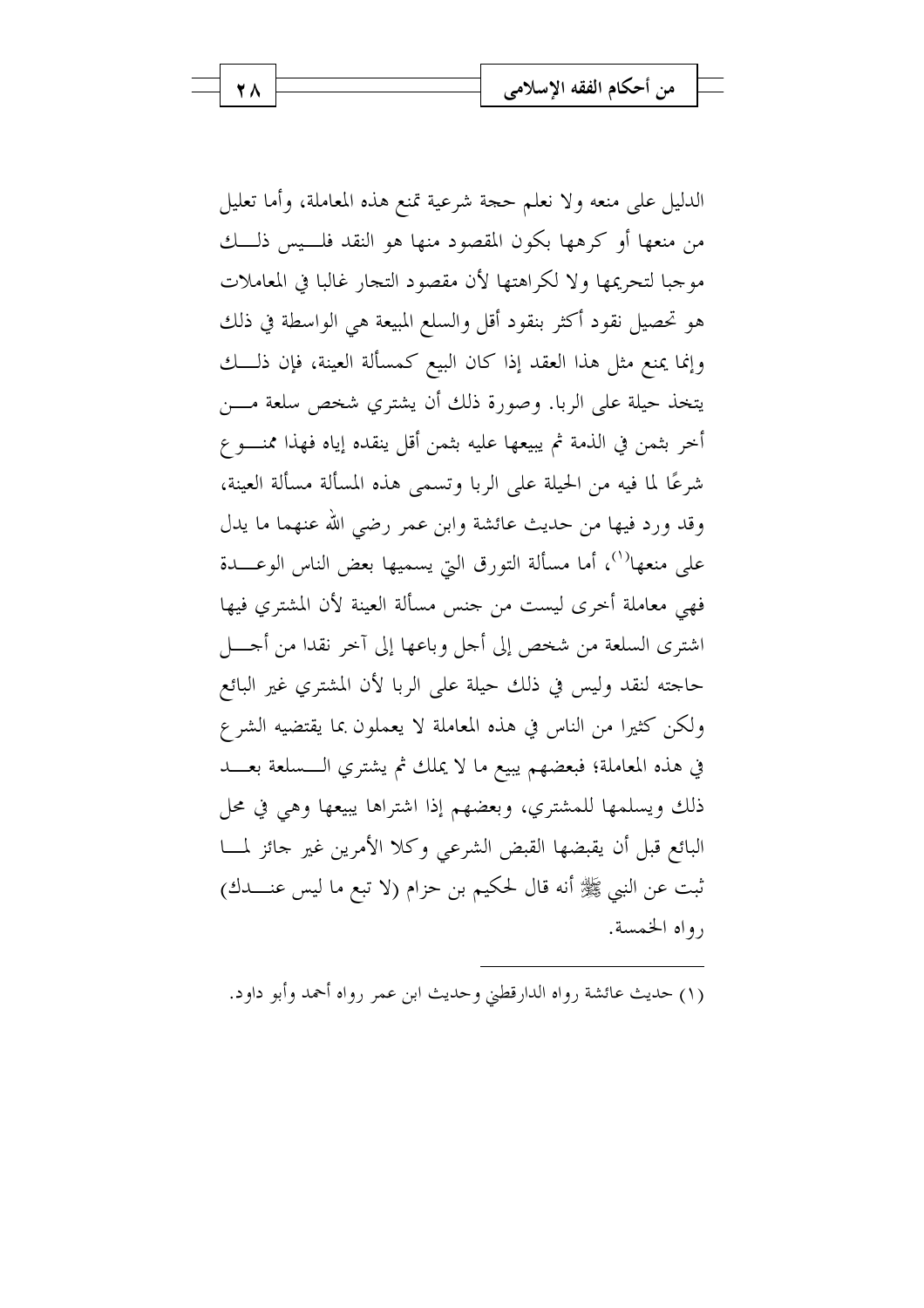وقال عليه الصلاة والسلام (لا يحل سلف وبيع ولا بيع ما ليس عندك) <sup>(١)</sup> وقال عليه الصلاة والسلام (من اشترى طعامًا فلا بيعـــه حتى يستوفيه) <sup>(٢)</sup> قال ابن عمر رضي الله عنهما (كنا نشتري الطعام جزافا فيبعث إلينا رسول الله ﷺ من ينهانا أن نبيعه حتى ننقلــــه إلى رحالنا) <sup>(٣)</sup> وثبت عنه عليه الصلاة والسلام أيضًا أنه فمي أن تبــــا ع السلع حيث تبتاع حتى يحوزها التجار إلى رحالهم. رواه أبــــو داود والدار قطبي.

ومن هذه الأحاديث وما حاء في معناها يتضح لطالب الحق أنه لا يجوز للمسلم أن يبيع سلعة ليست في ملكه ثم يذهب فيشتريها، بل الواحب تأحير بيعها حتى يشتريها ويحوزها إلى ملكه، ويتـــضح أيضًا أن ما يفعله كثير من الناس من بيع السلع وهي في محل البائع قبل نقلها إلى ملك المشترى أو إلى السوق أمر لا يجوز لما فيه مــــن مخالفة سنة الرسول ﷺ ولما فيه من التلاعب بالمعاملات وعدم التقيد فيها بالشرع المطهر وفي ذلك من الفسساد والسشرور والعواقسب الوحيمة ما لا يحصيه إلا الله عز وحل. نـــسأل الله لنــــا ولجميــــع المسلمين التوفيق للتمسك بشرعه والحذر مما يخالفه.

أما الزيادة التي تكون بها المعاملة من المعاملات الربوية فهي التي

(١) رواه الخمسة وصححه الترمذي وابن حزيمة والحاكم. (۲) رواه مسلم وغیره. (٣) متفق عليه.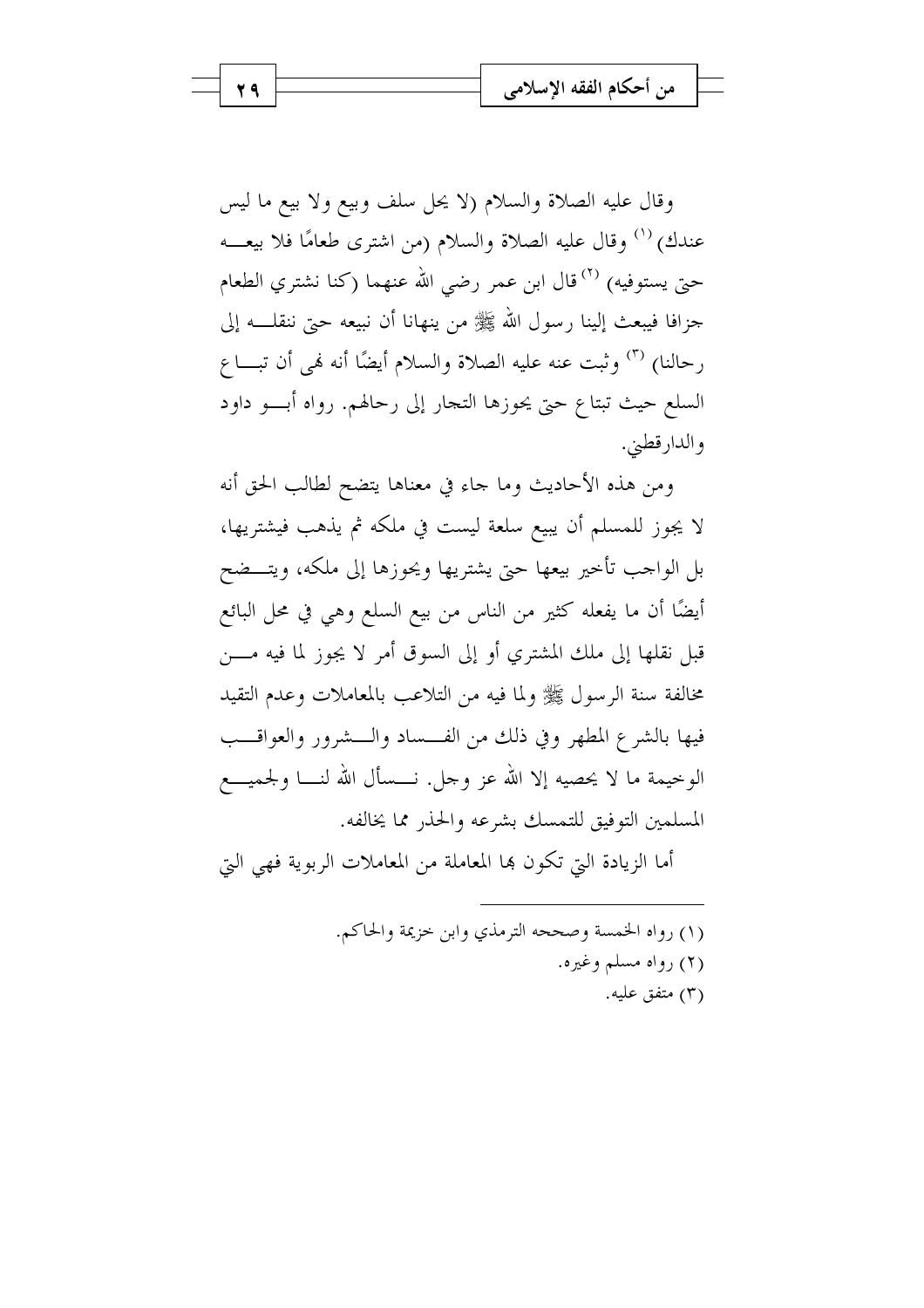تبذل لدائن بعد حلول الأجل ليمهل المدين وينظره، فهذه الزيسادة هي التي كان يفعلها أهل الجاهلية ويقولون للمدين قولهم المسشهور (إما أن تقضى وإما أن تربي) وقد منع الإسلام ذلك وأنزل الله فيه قوله سبحانه ﴿وَإِن كَانَ ذُو عُسْرَة فَنَظِرَةٌ إِلَى مَيْسَرَةٌ﴾'`` وأجمـــع العلماء على تحريم هذه الزيادة، وعلى تحريم كل معاملة يتوصل هسا إلى تحليل هذه الزيادة مثل أن يقول الدائن للمدين: اشتر مني سلعة من سكرٍ أو غيره إلى أحل ثم بعها بالنقد وأوفني حقى الأول فـــإن هذه المعاملة حيلة ظاهرة على استحلال الزيادة الربوية التي يتعاطاها أهل الجاهلية لكن بطريق آخر غير طريقهم.

فالواجب تركها والحذر منها وإنظار المدين المعسر حتى يسهل الله له القضاء، كما أن الواحب على المدين المعــــسر أن يتقـــــى الله ويعمل الأسباب الممكنة المباحة لتحصيل ما يقضي به الدين ويبرئ به ذمته من حق الدائنين.

وإذا تساهل في ذلك ولم يجتهد في أسباب قضاء ما عليه مــــن الحقوق فهو ظالم لأهل الحق غير مؤد للأمانة، فهو في حكم الغـــــني المماطل وقد صح عن رسول الله ﷺ أنه قال: (مطل الغني ظلم) <sup>(٢)</sup> وقال عليه الصلاة والسلام لي الواحد يحل عرضه وعقوبتــــه <sup>(٣)</sup>والله

> (١) سورة البقرة آية ٢٨٠. (٢) رواه البخاري ومسلم وغيرهما. (٣) , وإه البخاري تعليقا وأبو داود والنسائي وصححه ابن حبان.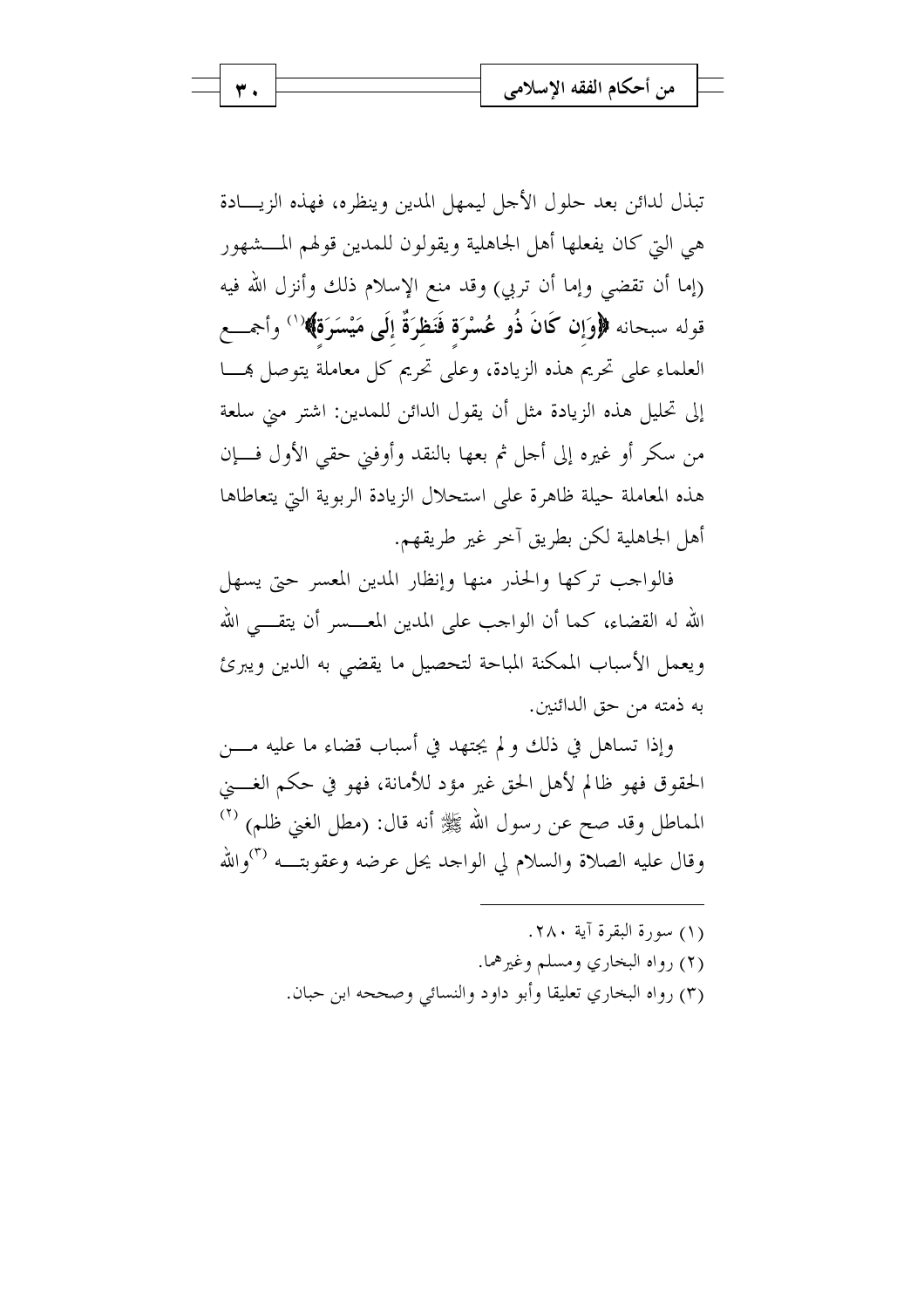

المستعان

ومن المعاملات الربوية أيضًا ما يفعله بعض البنسوك وبعسض التجار من الزيادة في القرض إما مطلقًا وإما في كـــل ســـنة شـــيئًا معلومًا؛ فالأول: مثل أن يقرضه ألفا على أن يرد إليه ألفا ومائة، أو يسكنه داره، أو دكانه، أو يعيره سيارته، أو دابته مدة معلومة، أو ما أشبه ذلك من الزيادات.

وأما الثاني: فهو أن يجعل له كل سنة أو كل شهر ربحًا معلومًا في مقابل استعماله المال الذي دفعه إليه المقرض سواء دفعه باســـم القرض أم باسم الأمانة.

فإنه متى قبضه باسم الأمانة للتصرف فيه كان قرضًا مضمونًا، ولا يجوز أن يدفع إلى صاحبه شيئًا من الربح إلا أن يتفق هو والبنك أو التاجر على استعمال ذلك المال على وجه المضاربة بجزء مـــشاع معلوم من الربح لأحدهما والباقي للآخر، وهذا العقد يسمى أيـــضًا القراض وهو جائز بالإجماع لأفمما قد اشتركا في الربح والخسران، والمال الأساسي في هذا العقد في حكم الأمانة في يد العامل إذا تلف من غير تعد ولا تفريط لم يضمنه وليس له عن عملــه إلا الجـــزء المشاع المعلوم من الربح المتفق عليه في العقد.

وهذا تتضح المعاملة الشرعية والمعاملة الربوية.

والله ولي التوفيق، وصلى الله وسلم على نبينـــا محمـــد وآلـــه و صحيه.

ملاحظة: انظر فتوى مفتى الديار السعودية السابق الشيخ محمد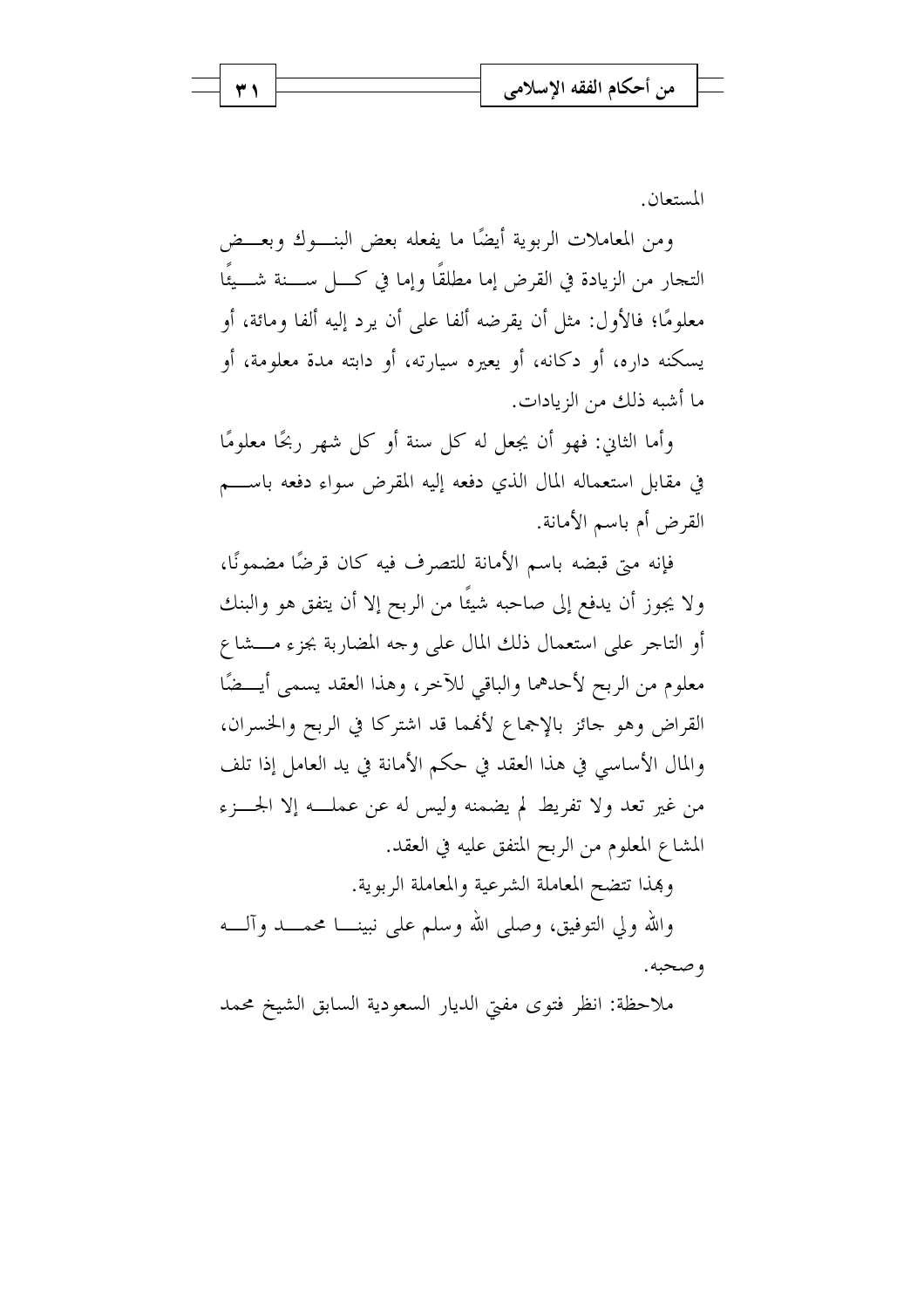

بن إبراهيم بجواز مسألة التورق في مجلة البحوث الإسلامية العــــدد السابع ص١٥. وانظر الإرشاد إلى معرفة الأحكام لابن سعدي ص٩٨.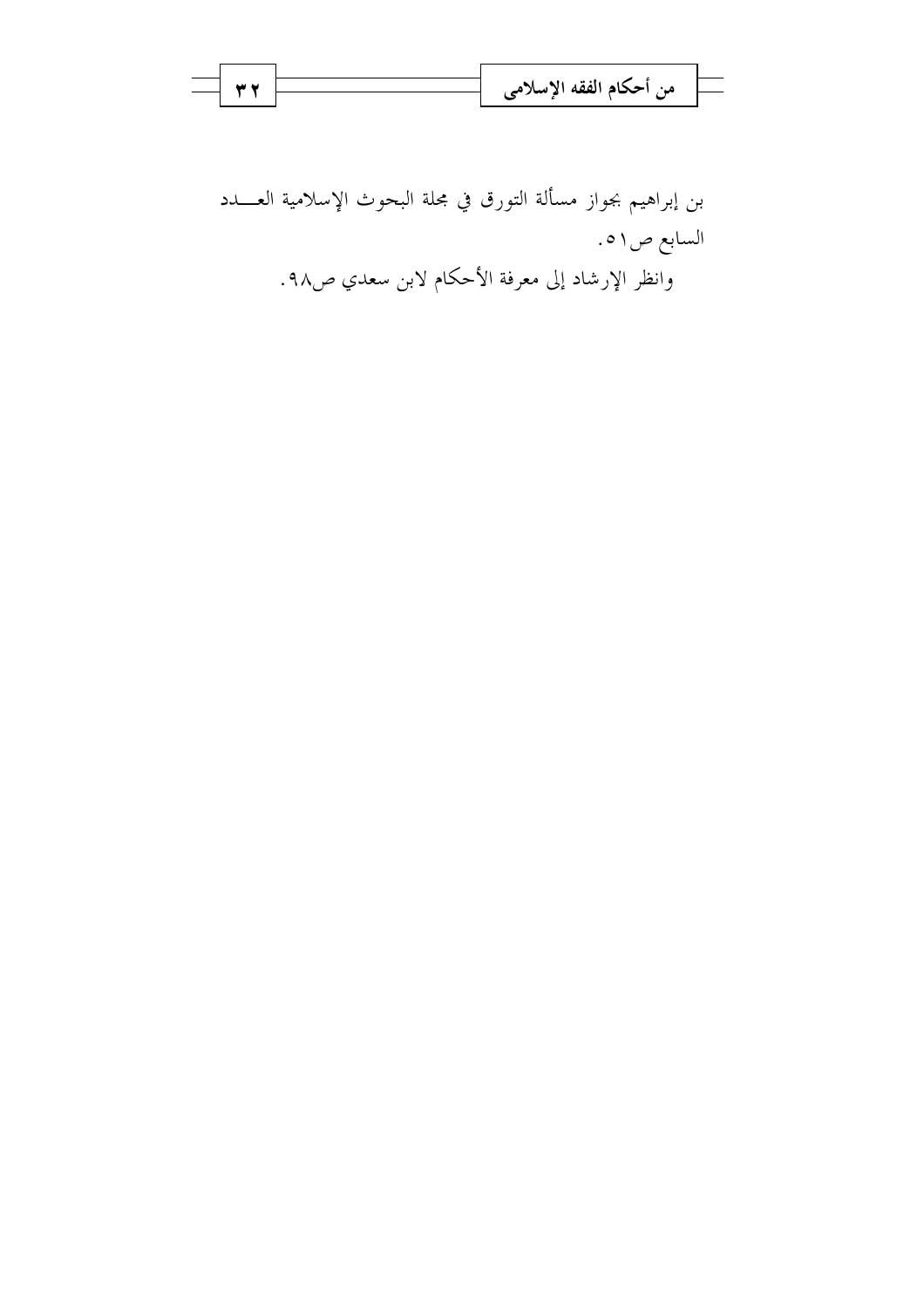نصيحة في النهي عن الربا للشيخ محمد بن إبراهيم بن عبد اللطيف آل الشيخ رحمه الله من محمد بن إبراهيم إلى من يبلغه كتابي هـــذا مـــن إخواننـــا المسلمين وفقنا الله وإياهم لقبول النصائح وحنبنا وإياهم أســـباب الندم والفضائح آمين.

السلام عليكم ورحمة الله وبركاته.

وبعد: فالباعث لهذا الكتاب هو نصيحتكم والشفقة علــيكم وتحذيركم مما وقع فيه الكثير من الناس وهو تعــاطى المعــاملات الربوية والتعامل بما، وقد حرم الله تبارك وتعالى على عباده ذلــك وأخبر النبي ﷺ أنه من السبع الموبقات، قال الله تعـــالى في كتابــــه العزيز الذي لا يأتيه الباطل من بين يديه ولا من خلفه تتزيل مــــن حكيم حميد ﴿الَّذِينَ يَأْكُلُونَ الرِّبَا لاَ يَقُومُونَ إِلاَّ كَمَا يَقُومُ الَّذِي يَتَخَبَّطُهُ الشَّيْطَانُ منَ الْمَسِّ ذَلكَ بأَنَّهُمْ قَالُوا إِنَّمَا الْبَيْعُ مثْلُ الرِّبَا وَأَحَلَّ اللَّهُ الْبَيْعَ وَحَرَّمَ الرِّبَا فَمَن جَاءَهُ مَوْعظَةٌ مِّنْ رَّبِّه فَانْتَهَى فَلَهُ مَا سَلَفَ وَأَمْرُهُ إِلَى الله وَمَنْ عَادَ فَأُولَئكَ أَصْحَابُ النَّارِ هُمْ فِيهَا خَاللُونَ \* يَمْحَقُ اللّهُ الرِّبَا وَيُرْبِى الصَّدَقَات وَاللّهُ لاَ يُحبُّ كُـــلَّ كَفَّارٍ أَثِيمٍ﴾ ``` قال ابن عباس رضى الله عنهما في معنى الآية آكـــل الربا يبعث يوم القيامة يخنق رواه ابن أبي حاتم، وقال تعالى: ﴿إِيَا أَيُّهَا الَّذينَ آمَنُوا اتَّقُوا اللَّهَ وَذَرُوا مَا بَقىَ منَ الرِّبَا إن كُنْتُم مُّــؤْمنينَ \*

(١) سورة البقرة آية ٢٧٥ - ٢٧٦.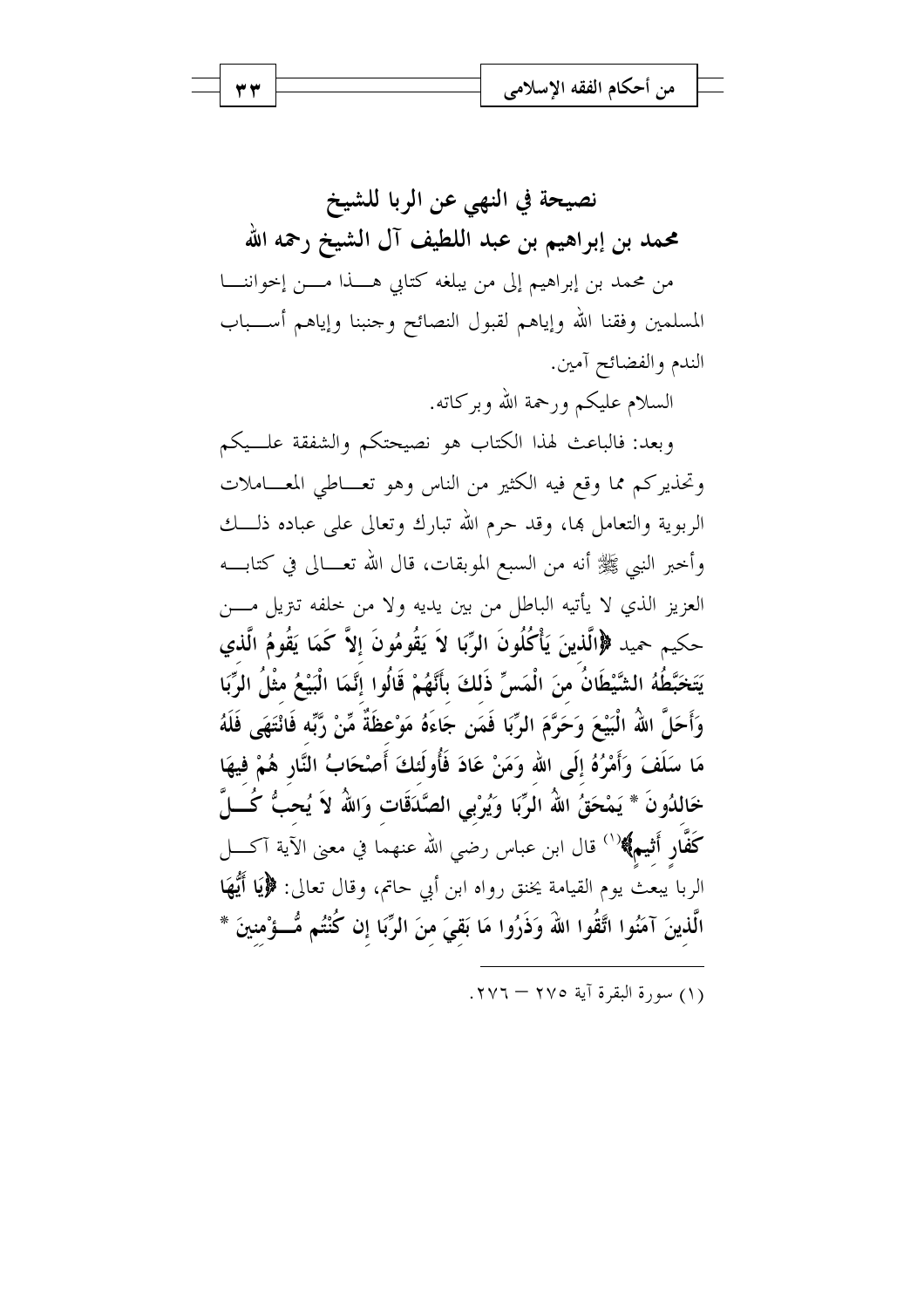فَإِن لَّمْ تَفْعَلُوا فَأْذَنُوا بِحَرْبٍ مِّنَ الله وَرَسُوله﴾ إلى قوله ﴿وَاتَّقُــوا يَوْمًا تُرْجَعُونَ فيه إِلَى الله تُمَّ تُوَفَّى كُلُّ نَفْسَ مَّا كَسَبَتْ وَهُـــمْ لاَ يُظْلَمُو نَ﴾ (`` وقال تعالى: ﴿إِيَا أَيُّهَا الَّذِينَ آمَنُوا لاَ تَسَأْكُلُوا الرِّبَــا أَضْعَافًا مُّضَاعَفَةً وَاتَّقُوا اللهَ لَعَلَّكُمْ تُفْلحُونَ \* وَاتَّقُوا النَّارَ الَّتـــى أُعدِّتْ لِلْكَافِرِينَ \* وَأَطِيعُوا اللَّهَ وَالرَّسُولَ لَعَلَّكُمْ تُرْحَمُونَ﴾(`' إلى غير ذلك من الآيات الدالة على التحري والوعيد الشديد على مـــــن فعله، وقد جاءت السنة الصحيحة بالزجر عنه والتحذير وإيضاح ما أجمل منه بالبيان والتفسير فعن أبي هريرة رضي الله عنه قال: قـــال رسول الله ﷺ : (احتنبوا السبع الموبقات قالوا يا رسول الله: ومـــا هن قال: الشرك بالله، والسحر، وقتل النفس الـــتي حـــرم الله إلا بالحق، وأكل الربا، وأكل مال اليتيم، والتولى يوم الزحف، وقذف المحصنات الغافلات المؤمنات) رواه البخاري ومسسلم وأبسو داود و النسائي .

وعن جابر رضي الله عنه قال: (لعن رسول الله ﷺ آكل الربـــا وموكله وكاتبه وشاهديه وقال هم سواء) رواه مسلم. وعن سمــرة بن جندب رضي الله عنه قال: قال رسول الله ﷺ : (رأيت الليلــــة ر حلين أتياني فأحرجاني إلى أرض مقدسة فانطلقنا حتى أتينا على لهر من دم فيه رحل قائم، وعلى وسط النهر رحل بين يديه حجـــارة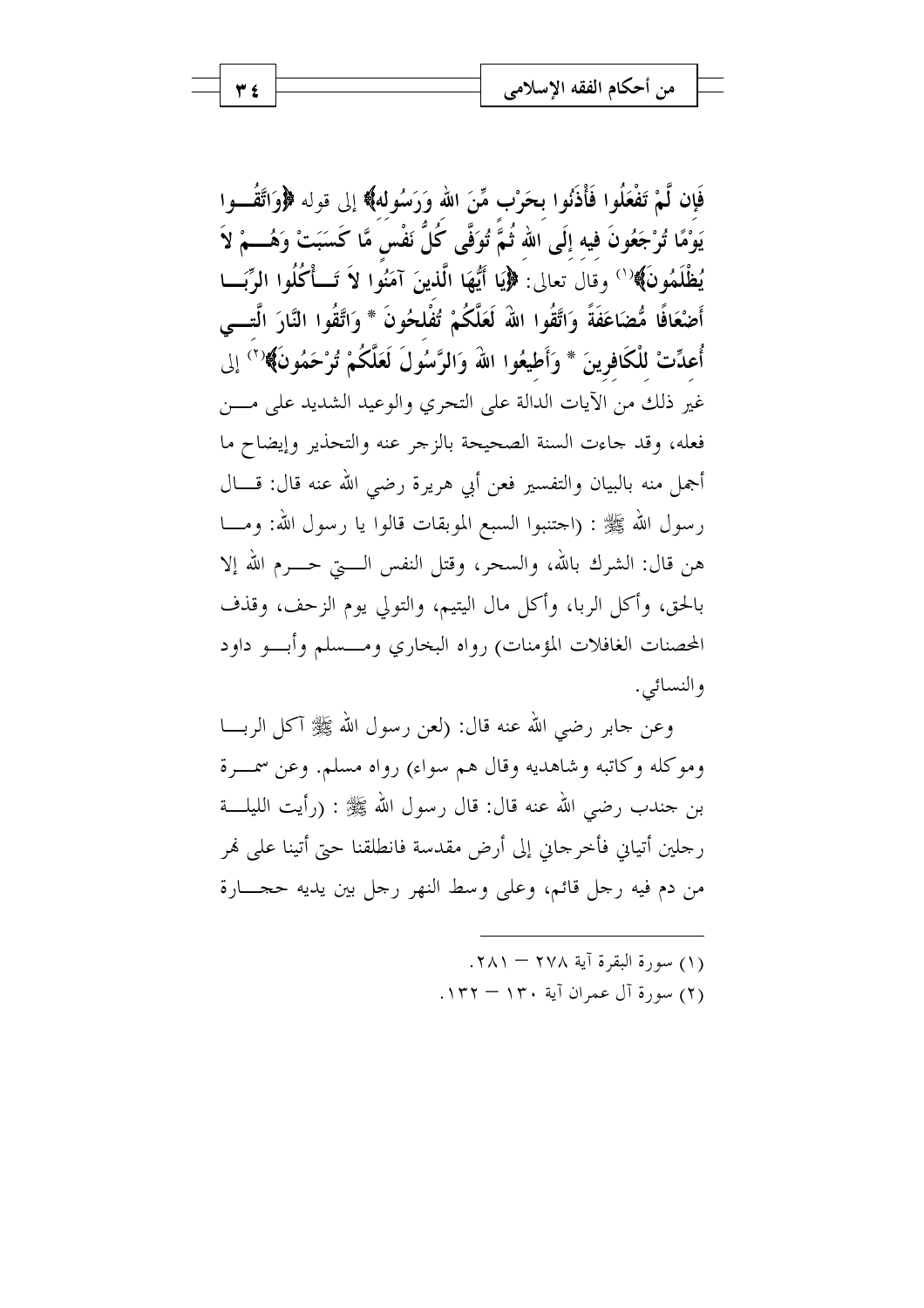فأقبل الرحل الذي في النهر فإذا أراد أن يخرج رمي الرحل بحجر في فيه فرده حيث كان، فجعل كلما أراد أن يخرج رمي في فيه بحجر فيرجع كما كان فقلت ما هذا. فقال: الذي رأيته في النهر آكـــل الربا) رواه البخاري في صحيحه. وعن ابن عباس رضي الله عنهما قال: (فمي رسول الله ﷺ أن نشتري التمر حتى يطعم) وقـــال: (إذا ظهر الزنا والربا في قرية فقد أحلوا بأنف سهم عسذاب الله) رواه الحاكم وقال صحيح الإسناد. وفي حديث الإسراء أن رســـول الله ﷺ مر ليلة أسرى به، وإذا بقوم لهم أجواف مثل البيـــوت فـــسأل عنهم فقيل: هؤلاء أكلة الربا رواه البيهقي. وعن ابن مسعود رضي الله عنه عن النبي ﷺ أنه قال: (الربا ثلاثة وسبعون بابا أيسرها مثل أن ينكح الرجل أمه، وإنه أربي الربا عرض الرجـــل المـــسلم) رواه الحاكم وقال على شرط الشيخين و لم يخرجاه. وروى أيضًا عن أبي هريرة قال: (ليأتين على الناس زمان لا يبالي المرء بما أحذ من المال بحلال أو حرام) رواه البخاري ولفظه لا يبالي المرء بما أخذ منه أمن الحلال أمن من الحرام.

وعن أبي سعيد الخدري رضي الله عنه قال: قال رسول الله ﷺ : (لا تبيعوا الذهب بالذهب إلا مثلاً بمثل ولا تشفوا بعضها علـــي بعض، ولا تبيعوا الورق بالورق إلا مثلاً بمثل ولا تشفوا بعضها على بعض، ولا تبيعوا منها غائبًا بناجز) رواه مالك والبخــــاري. ولــــه الذهب بالذهب والفضة بالفضة والشعير بالشعير والتمسر بسالتمر والملح بالملح سواء بسواء فمن زاد أو اســـتزاد فقـــد أربى الآخـــذ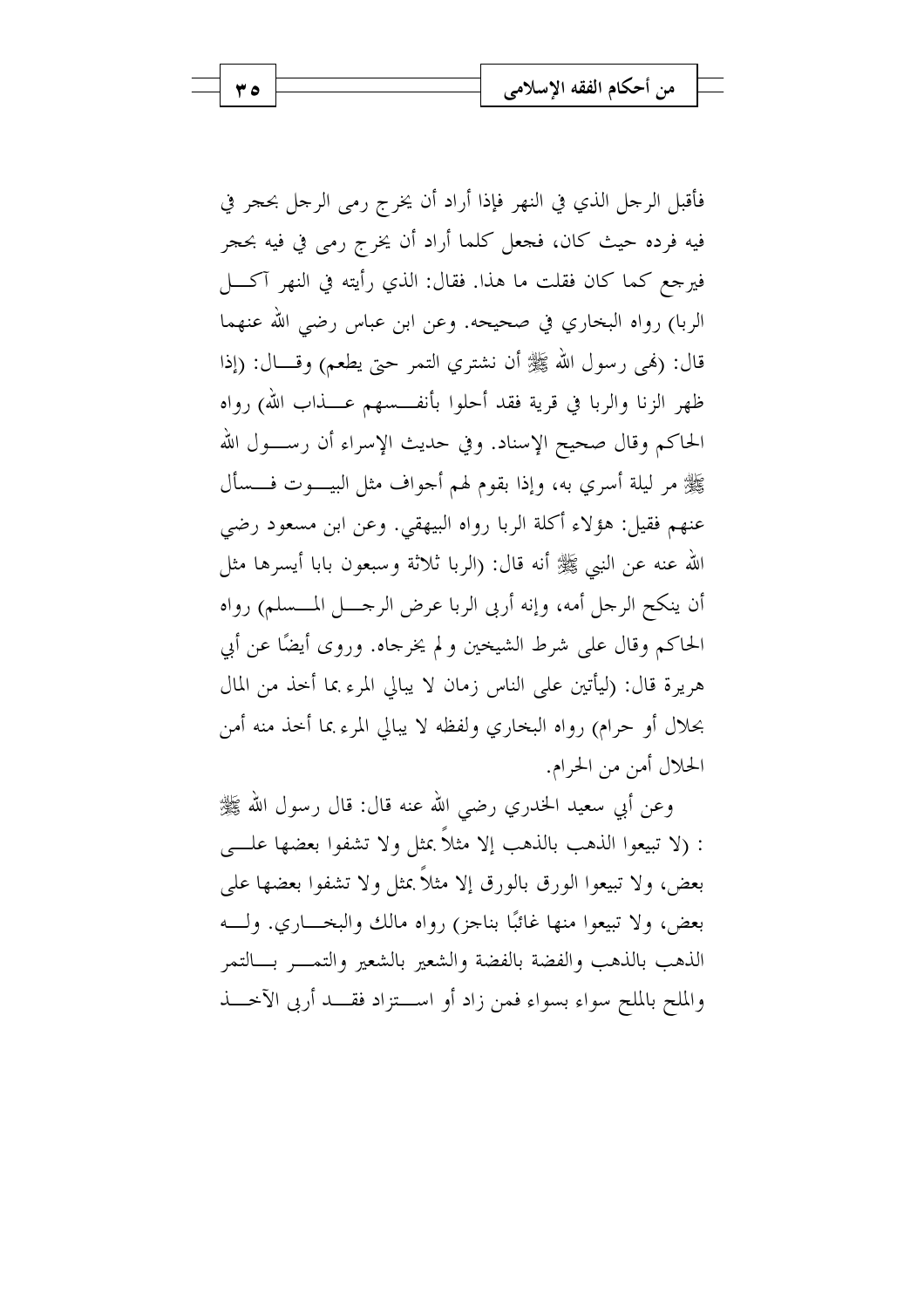والمعطي فيه سواء). وقال محمد بن نصر المروزي: حدثنا إســحاق بن إبراهيم قال: أنبأنا روح بن عبادة قال حدثنا حبان بن عبد الله العدوي وكان ثقة قال: سألت أبي مجلز عن الصرف فقال كان ابن عباس لا پرې به بأسا زمانا ما كان منه يدا، فلقيــــه أبــــو ســــعيد الخدري فقال له: إلى متى! ألا تتقى الله حتى تؤكل الناس الربا، أما بلغك أن رسول الله ﷺ قال وهو عند زوجته أم سلمة إين لأشتهي تمر عجوة فبعث بصاعين فأتي بصاع عجوة فقال: من أين لكم هذا فأحبروه فقال: ردوه التمر بالتمر والحنطة بالحنطة والشعير بالشعير والذهب بالذهب والفضة بالفضة يدًا بيد عينًا بعين مثلاً بمثل مــــن زاد فهو ربا ثم قال: وكذلك ما يكال أو يوزن أيضًا. فقـــال ابـــن عباس: جزاك الله خيرًا يا أبا سعيد ذكرتني أمـــرًا كنـــت نـــسيته فأستغفر الله وأتوب إليه. قال: فكان ينهي عنه بعد. فتضمنت هذه النصوص تحريم الربا بجميع أنواعه وأنه من الكبسائر وأن متعاطيسه محارب لله ورسوله، فمن أنواعه بيع الجنس من هذه الأجناس الستة المتقدمة في الأحاديث ونحوها بجنسه نسيئة، أو غير معلوم المساوات للآخر فإن الجهل بالتساوي كالعلم بالتفاضل، ويدخل في ذلك بيع الدراهم الفضية بجنسها متفاضلاً أو غائبًا مطلقًـــا، وبيــــع الأوراق السعودية بعضها ببعض أو الريالات الفضية متفاضــــلاً أو غائبًــــا مطلقًا. وذلك أن النبي ﷺ فرق بين الحلال والحرام بقوله مثلاً بمثل يدًا بيد سواءِ بسواءِ عينًا بعين، وأكد ذلك بقوله فمن زاد أو استزاد فقد أربى الآخذ والمعطى سواء. ومن أنواعه المحرمة بإجماع المسلمين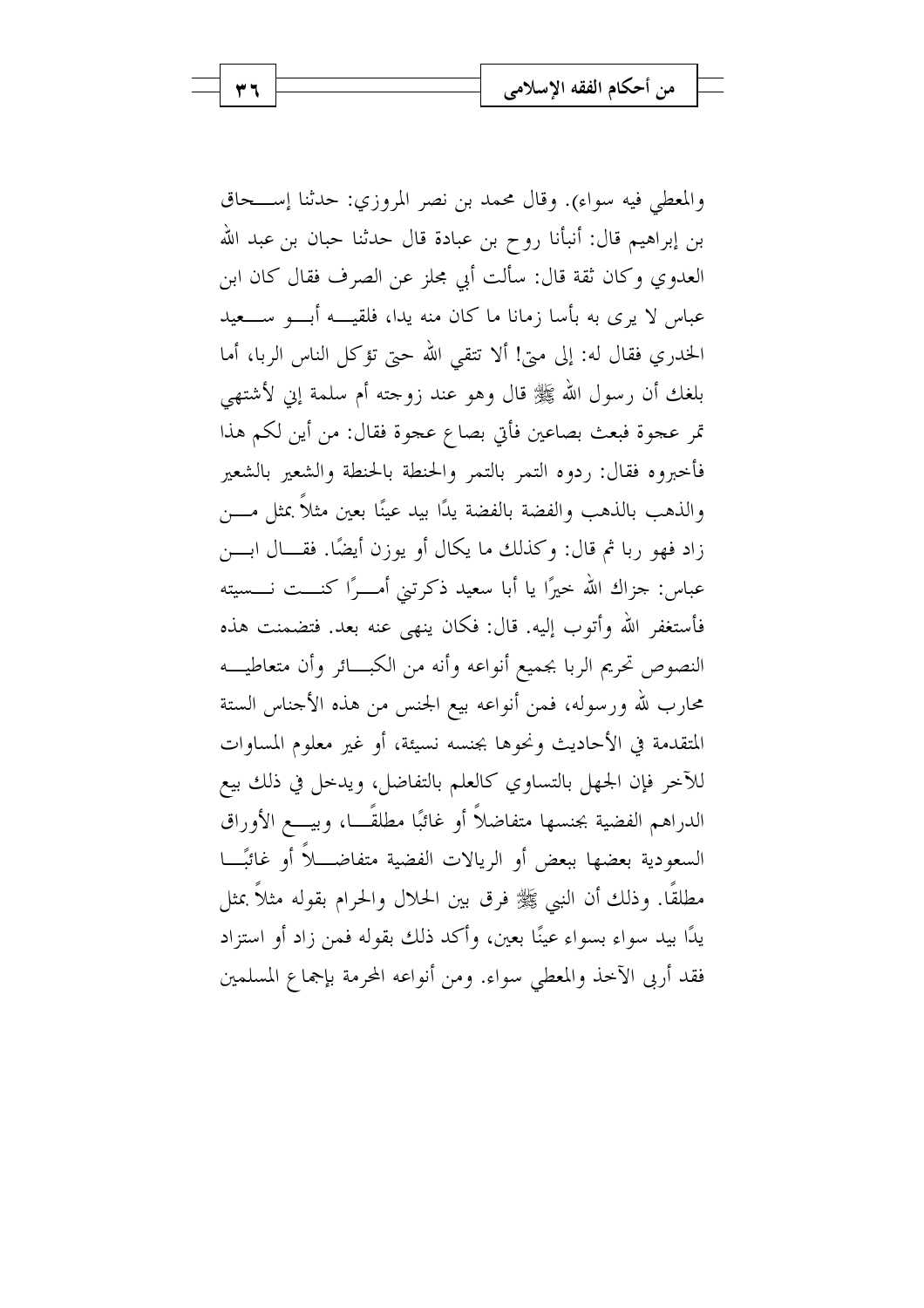ما يفعله بعض الناس والعياذ بالله وذلك أنه إذا كان له على آخــــر دين وحل الأجل قال للذي عليه الحق إما أن تقـــضى وإلا يبقـــى عندك بزيادة كذا وكذا فهذا هو ربا الجاهلية؛ وذلك أن الرجـــل يكون له على الرجل المال المؤجل فإذا حل الأجل قال له إمـــا أن تقضى وإما أن تربى، فإن وفاه وإلا زاد هذا في الأجل وزاد هذا في المال، ومن ذلك أن يعطي الرجل آخر ألفا على أن يأخذ منه بعـــد سنة ألفا ومائة، أو على أن يأخذ منه كل سنة مائة والألف في ذمته بحاله كما يفعله كثير من الناس والعياذ بالله وذلك لما تقـــدم مــــن النصوص، ولما روي عن عمر رضي الله عنه عن النبي ﷺ أنه قـــال: (لا تبيعوا الدرهم بالدرهمين ولا الدينار بالدينارين إيي أخاف عليكم الرما) رواه الإمام أحمد والرما هو الربا ومنها بيع العينة الــوارد في حديث عبد الله بن عمر رضي الله عنهما أن الــــنبي ﷺ قــــال: (إذا تبايعتم بالعينة وأخذتم أذناب البقر ورضيتم بالزرع وتركتم الجهاد سلط الله عليكم ذلاً لا يترعه حتى تراجعوا دينكم) رواه أحمد وأبو داود. وهي أن يبيع سلعة بنسيئه أو بقيمة لم تقبض ثم يشتريها بثمن أقل مما باعها فإن فعل بطل البيع الثاني ولو كان بعد حلول أحمله قال الشيخ تقى الدين: إن قصد بالعقد الأول الثـــاني بطـــل الأول والثاني جميعًا، ومن ذلك ما يقع في البنوك مثل أن يقترض الرحــــل من البنك مائة على أن يدفع له مع المائة زيادة ستة ريالات أو أقل أو أكثر، ومثل أن يأحذ صاحب البنك من الرج الدراهم ويعطيـــه ربحا عن بقائها في ذمته خمسة ريالات أو أقل أو أكثر وهــــذا مــــن

۳٧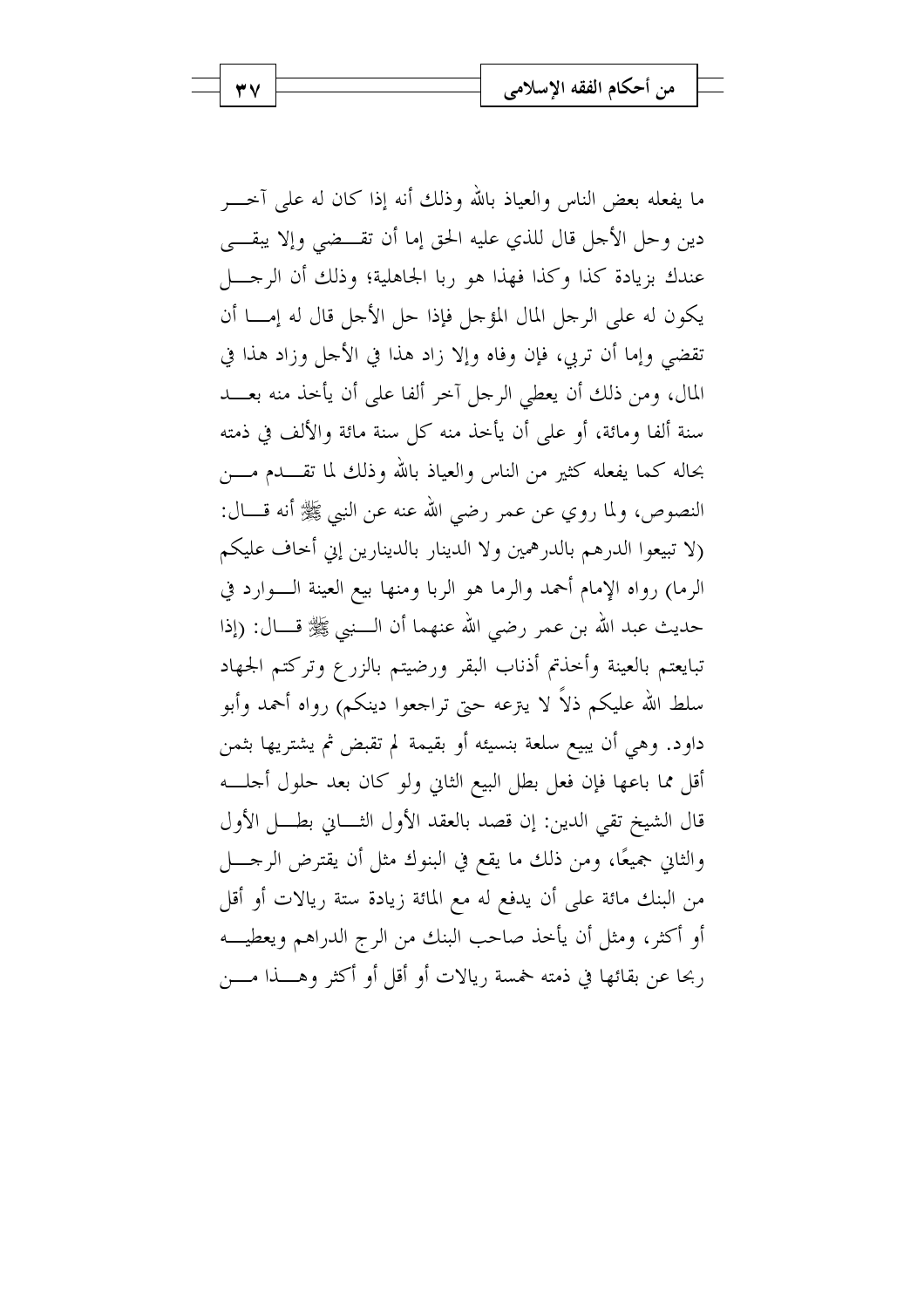أظهر أنواع الربا وعين المحادة لله ورسوله فالواحـــب، علـــي ولاة الأمور والعلماء وأهل الحسبة – وفقهم الله – بيان غلظ تحريم ذلك وإنكاره، وحسم مواده واحتثاثها من أصولها، وعقوبة كل من ثبت عنه شيءِ من ذلك، وتغليظ العقوبة في حق من يتكرر منه ذلـــك كما أن على المرابي أن يتوب إلى الله تعالى وله رأس ماله فقـــط ولا يظلم كما قال تعالى ﴿وَإِنْ تُبْتُمْ فَلَكُمْ رُؤُوسُ أَمْوَالكُمْ لاَ تَظْلمُونَ وَلاَ تُظْلَمُونَ﴾ اللهم زينا بزينة الإيمان واحعلنا هداة مهتدين غـــير ضالين ولا مضلين سلمًا لأوليائك حربًا لأعدائك نحب بحبك مــــن أحبك ونعادي بعداوتك من حالف أمرك. وصلى الله على نبينـــا محمد وآله وصحبه وسلم.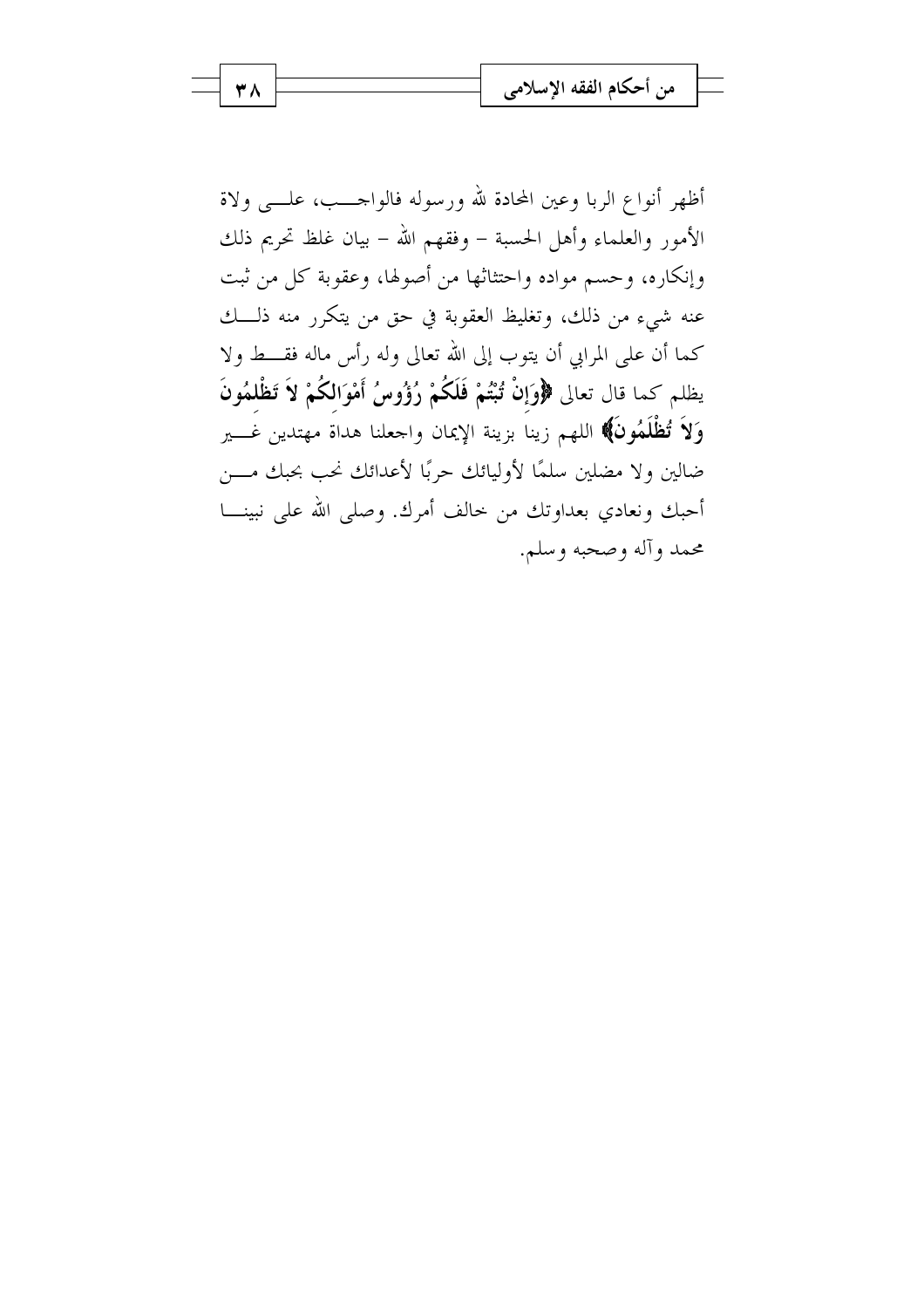من أحكام الفقه الإسلامي المداينة لفضيلة الشيخ محمد بن صالح العثيمين الأستاذ بكلية الشريعة وأصول الدين بالقصيم الحمد لله نحمده ونستعينه ونستغفره ونتوب إليه نعوذ بالله من شرور أنفسنا ومن سيئات أعمالنا من يهده الله فلا مضل له ومـــن يضلل فلا هادي له وأشهد أن لا إله إلا الله وحده لا شـــــريك لـــــه وأشهد أن محمداً عبده ورسوله صلى الله عليه وعلى آله وأصحابه ومن تبعهم بإحسان وسلم تسليمًا… أما بعد:

فلما كان الدين الإسلامي دينًا كاملاً شاملاً لما يقوم به العبـــاد تجاه ربهم من العبادات، وما يفعلونه في أنفسهم من العادات، ومـــا يتعاملون به بينهم من المعاملات. وقد حاء مبينًا لأحكـــام ذلــــك تفصيلاً وإجمالاً، وكان مما شاع بين الناس التعامل بالمداينة وهي بيع الغائب بالناجز أو العكس، أو بيع الغائب بالغائب. أحببت أن أبين أحكام بعض ذلك فيما يتأتى فأقول:

# المداينة أقسام

القسم الأول: أن يحتاج إلى شراء سلعة وليس عنده ثمن حاضر ينقده، فيشتريها إلى أجل معلوم بثمن زائد على ثمنها الحاضر فهذا جائزٍ، مثل أن يشتري بيتًا ليسكنه أو يؤجره بعشرة آلاف إلى سنة ويكون قيمته لو بيع نقدًا تسعة آلاف، أو يشتري سيارة پركبها أو يؤجرها بعشرة آلاف إلى سنة وقيمتها لو بيعت نقدًا تسعة آلاف،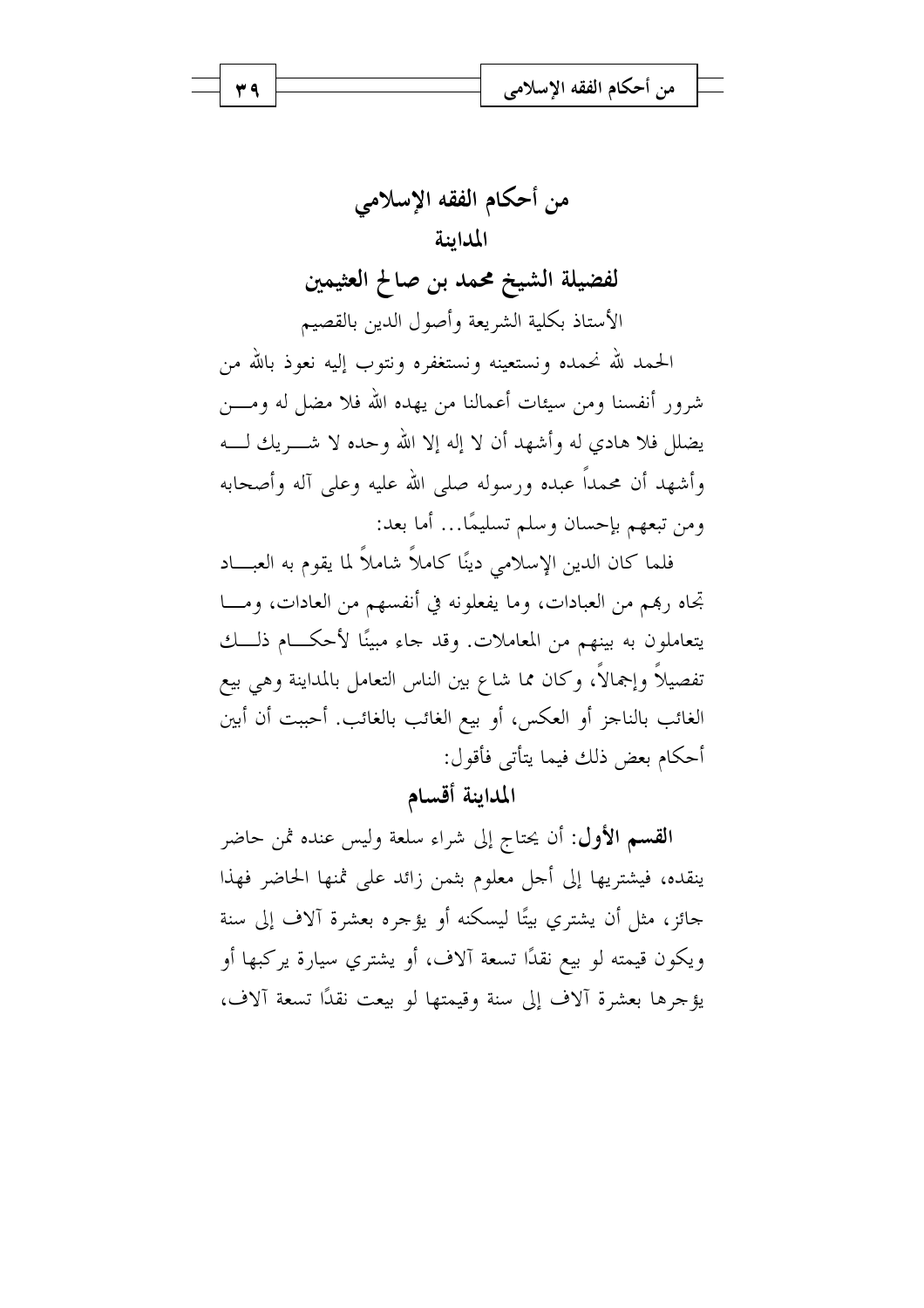

وهو داخل في قوله تعالى: ﴿يَا أَيُّهَا الَّذِينَ آمَنُوا إِذَا تَدَايَنتُم بِدَيْنِ إِلَـــى أَجَـــلِ مُّـــسَمًّى

فَاكْتُبُو هُ﴾ (`).

ا**لقسم الثاني**: أن يشتري السلعة إلى أحل لقصد الاتحار هســا. مثل أن يشتري قمحا بثمن مؤجل زائد على ثمنه الحاضر ليتجر بسه إِلَى بِلَّدِ آخِرٍ ، أَوِ لَيْنتِظِرِ بِهِ زِيادَةِ السَّوِقِ، أَوْ نَحْوٍ ذَلِكَ فَهِذَا جَسَائَزِ أيضًا لدخوله في الآية السابقة. وقد قال شيخ الإسلام ابـــن تيميـــة رحمه الله عن هذين القسمين أفمما جسائزان بالكتـــاب والـــسنة والإجماع (ذكره ابن قاسم في مجمــوع الفتـــاوى ص ٤٤٩ ج  $P(\vec{r})$ 

**القسم الثالث**: أن يحتاج إلى دراهم فيأخذها من شخص بشيء في ذمته. مثل أن يقول لشخص أعطني خمـــسين ريـــالا بخمـــسة وعشرين صاعا من البر أسلمها لك بعد سنة، فهذا جائز أيضًا وهو السلم الذي ورد به الحديث الثابت في الصحيحين عن ابن عبـــاس رضي الله عنهما قال: قدم النبي ﷺ المدينة وهم يسلفون في الثمــــار السنة السنتين فقال ﷺ : من أسلف فليسلف في كيل معلوم ووزن معلوم إلى أجل معلوم.

- (١) سورة البقرة آية ٢٨٢.
- (٢) ولا فرق في أن يكون التأجيل إلى وقت واحد أو أوقات متعددة مثل أن يقول: بعته عليك بكذا على أن يحل من الثمن كل شهر كذا و كذا. . . إلخ.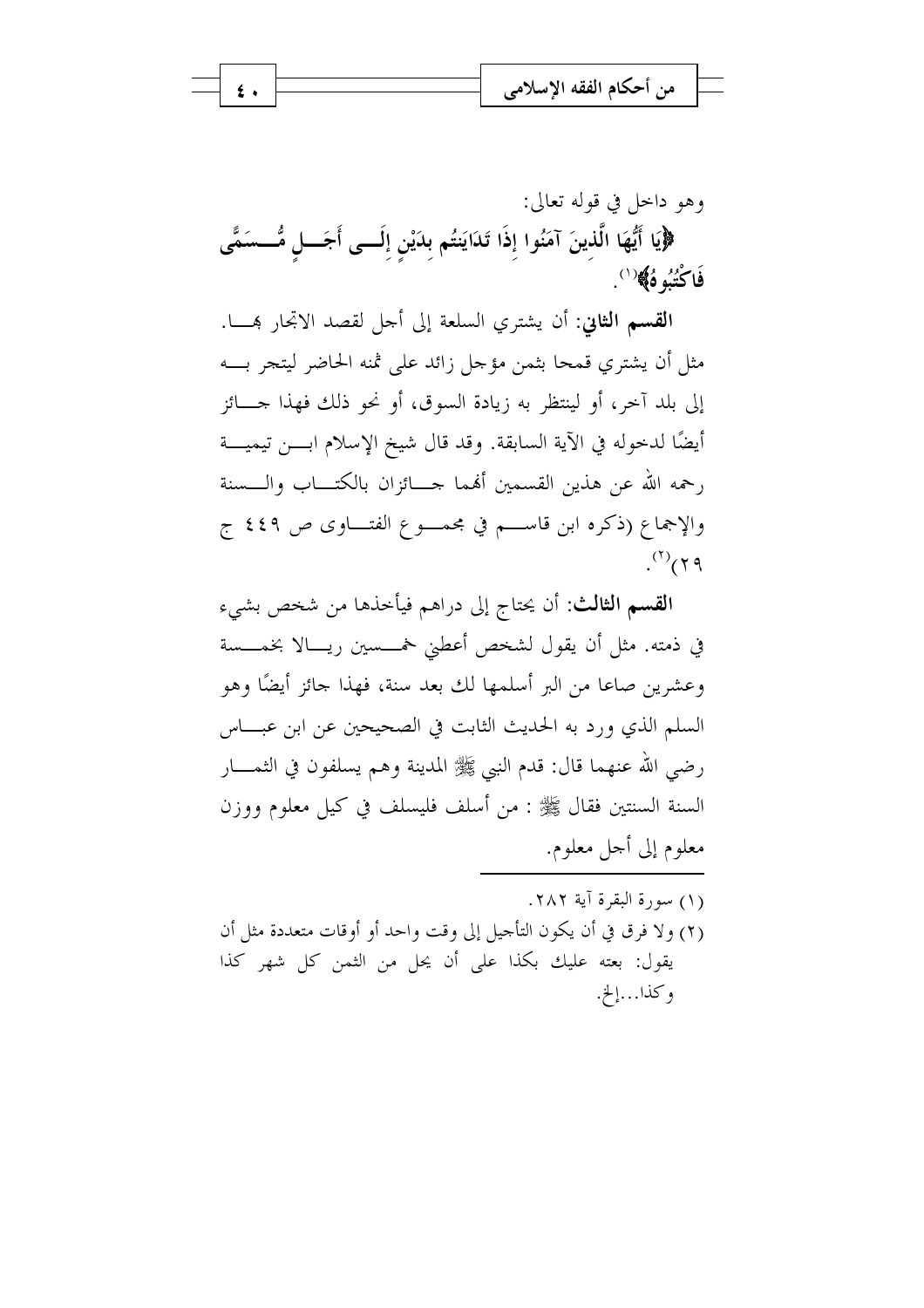**القسم الرابع:** أن يكون محتاجًا لدراهم فلا يجد من يقرضـــه فيشتري من شخص سلعة بثمن مؤحل ثم يبيعها على صاحبها الذي اشتراها منه بثمن أقل منه نقدا فهذه هي مسألة العينة وهي حـــرام، لقوله ﷺ : (إذا ضن الناس بالدينار والدرهم وتبايعوا بالعينة واتبعوا أذناب البقر وتركوا الجهاد في سبيل الله، أنزل الله بمم بلاء لا يرفعه حتى يرجعوا لدينهم). رواه أحمد وأبو داود.

ولأن هذه حيلة ظاهرة على الربا فإنه في الحقيقة بيع دراهـــم حاضرة بدراهم مؤجلة أكثر منها دحلت بينهما سلعة، وقد نــص الإمام أحمد وغيره على تحريمها.

القسم الخامس: أن يحتاج إلى دراهم ولا يجد مـــن يقرضــــه فيشتري سلعة بثمن مؤجل ثم يبيع السلعة على شخص آحر غسير الذي اشتراها منه، فهذه هي مسألة التورق وقد احتلــف العلمـــاء رحمهم الله في جوازها؛ فمنهم من قال إلهــــا حــــائزة لأن الرجـــــل يشترى السلعة ويكون غرضه إما عين السلعة وإما عوضها وكلاهما غرض صحيح. ومن العلماء من قال إلها لا تجوز لأن الغرض منسها هو أحذ دراهم بدراهم ودخلت السلعة بينهما تحليلا وتحليل المحرم بالو سائل التي لا يتفع ها حصول المفسدة لا يغين شيئا.

وقد قال النبي ﷺ : (إنما الأعمال بالنيات وإنما لكل امرئ مسا نوى)<sup>(١)</sup> والقول بتحريم مسألة التورق هذه هو اختيار شيخ الإسلام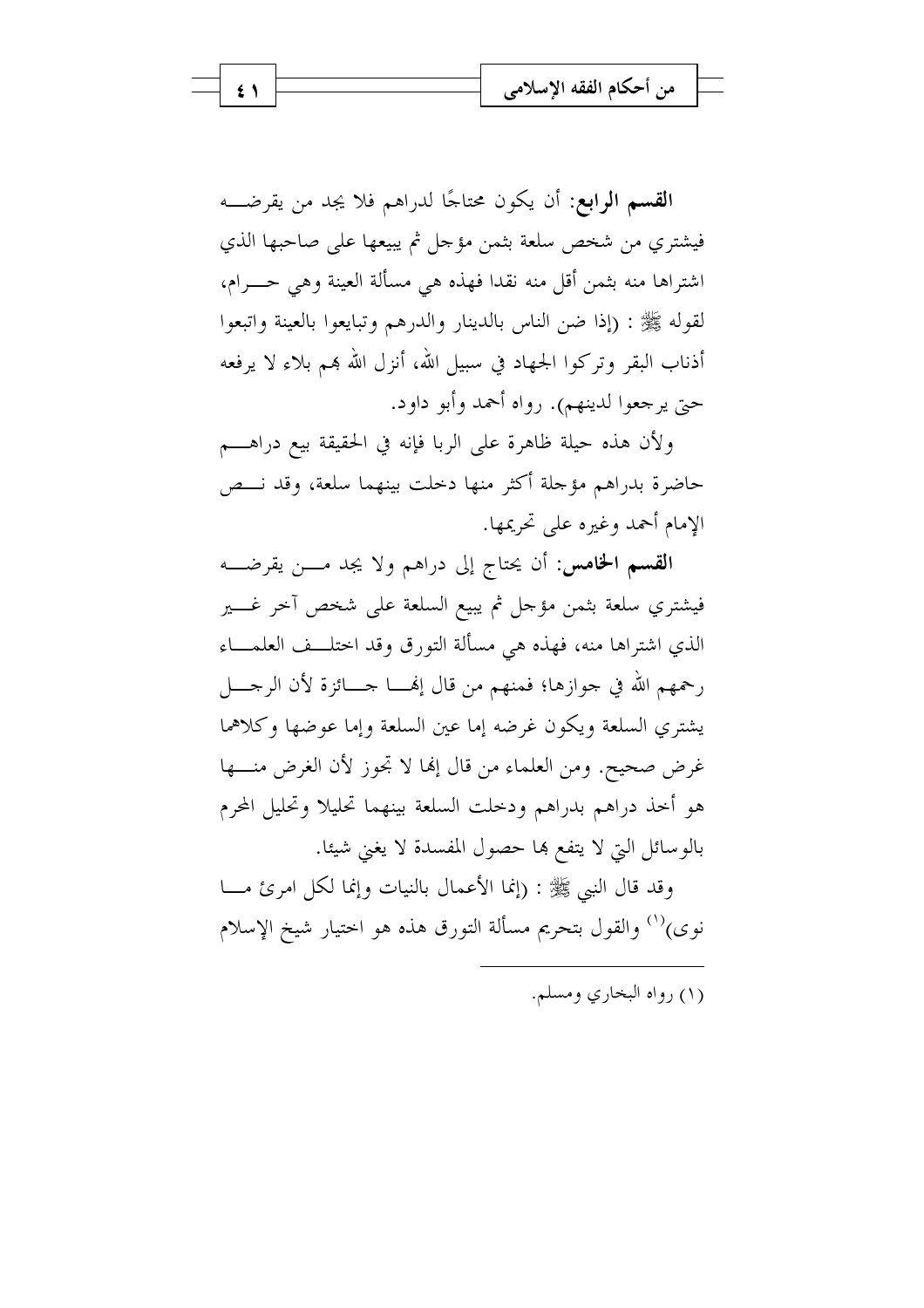

ابن تيمية وهو , واية عن الإمام أحمد.

بل حعلها الإمام أحمد في رواية أبي داود من العينة كما نقله ابن القيم في تمذيب السنن ص١٠٨ جــــ ٥.

ولكن نظرا لحاحة الناس اليوم وقلة المقرضين ينبغـــى القـــول بالجواز بشروط:

أن يكون محتاجا إلى الدراهم فإن لم يكن محتاجا فلا  $-1$ يجوز كمن يلجأ إلى هذه الطريقة ليدين غيره.

أن لا يتمكن من الحصول على المال بطرق أخـــرى  $-\tau$ مباحة كالقرض والسلم فإن تمكن من الحصول على المال بطريقـــة أخرى لم تحز هذه الطريقة لأنه لا حاجة به إليها.

أن لا يشتمل العقد على ما يشبه صورة الربا مثل أن  $-\tau$ يقول: بعتك إياها العشرة أحد عشر أو نحو ذلك فإن اشتمل على هذا: كأنه دراهم بدراهم لا يصح. هذا كلام الإمام أحمد. وعليـــه فالطريق الصحيح أن يعرف الدائن قيمة السلعة ومقـــدار ربحــــه ثم يقول للمستدين: بعتك إياها بكذا وكذا إلى سنة.

أن لا يبيعها المستدين إلا بعد قبضها وحيازتمـــا لأن  $-\xi$ النبي ﷺ فمي عن بيع السلع قبل أن يحوزها التجار إلى رحالهم.

فإذا تمت هذه الشروط الأربعة فإن القول بجواز مسألة التورق متوجه كيلًا يحصل تضييق على الناس. وليكن معلوما أنه لا يجـــوز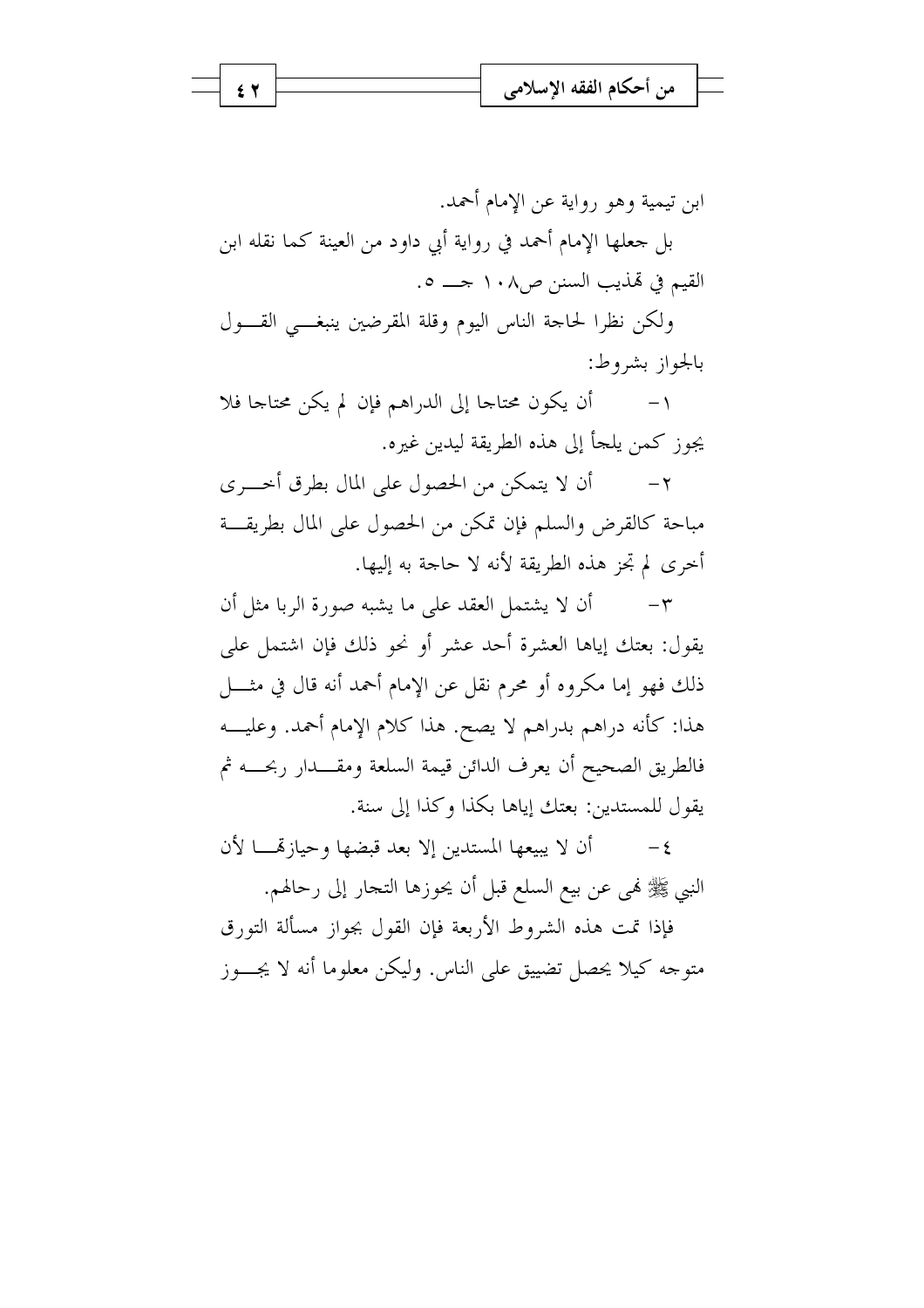من أحكام الفقه الإسلامي  $f$   $\tau$ 

أن يبيعها المستدين على الدائن بأقل مما اشتراها به بأي حال مــــن الأحوال، لأن هذه هي مسألة العينة السابقة في القسم الرابع.

**القسم السادس**: طريقة المداينة التي يستعملها كثير من النساس اليوم؛ وهي أن يتفق المستدين والدائن على أخذ دراهم العشرة أحد عشر أو أقل أو أكثر، ثم يذهبا إلى الدكان فيشتري الدائن منه مالاً بقد الدراهم التي اتفق والمستدين عليها، ثم يبيعه على المسستدين، ثم يبيعه المستدين على صاحب الدكان بعد أن يخصم عليه شيئًا مــــن المال يسمونه السعي، وهذا حرام بلا ريب، وقد نص شيخ الإسلام ابن تيمية في عدة مواضع على تحريمه و لم يحك فيه خلافًا مــــع أنــــه حكي الخلاف في مسألة التورق. والمواضع التي ذكر فيهــــا شــــيخ الإسلام تحريم هذه المسألة هي:

يقول في ص ٧٤ من المجلد ٢٨: "والثلاثية مثل أن  $-1$ يدخلا بينهما محللا للربا، يشتري السلعة منه آكل الربا ثم يبيعهـــا المعطي للربا إلى أحل، ثم يعيدها إلى صــــاحبها بـــنقص دراهــــم يستفيدها المحلل. وهذه المعاملات منها ما هو حرام بإجماع المسلمين مثل التي يجري فيها شرط لذلك، أو التي يباع فيها المبيع قبل القبض الشرعي، أو بغير الشروط الشرعية، أو يقلب فيها الــــدين علــــي المعسر. ومن هذه المعاملات ما تنازع فيها بعض العلمـــاء لكـــن الثابت عن رسول الله ﷺ وصحابته الكرام ألها حرام.

٢- وفي ص ٤٣٧ مجلد ٢٩ قال: ..... وقول القائــــل لغيره أدينك كل مائة يكسب كذا وكذا حـــرام... إلى أن قـــال: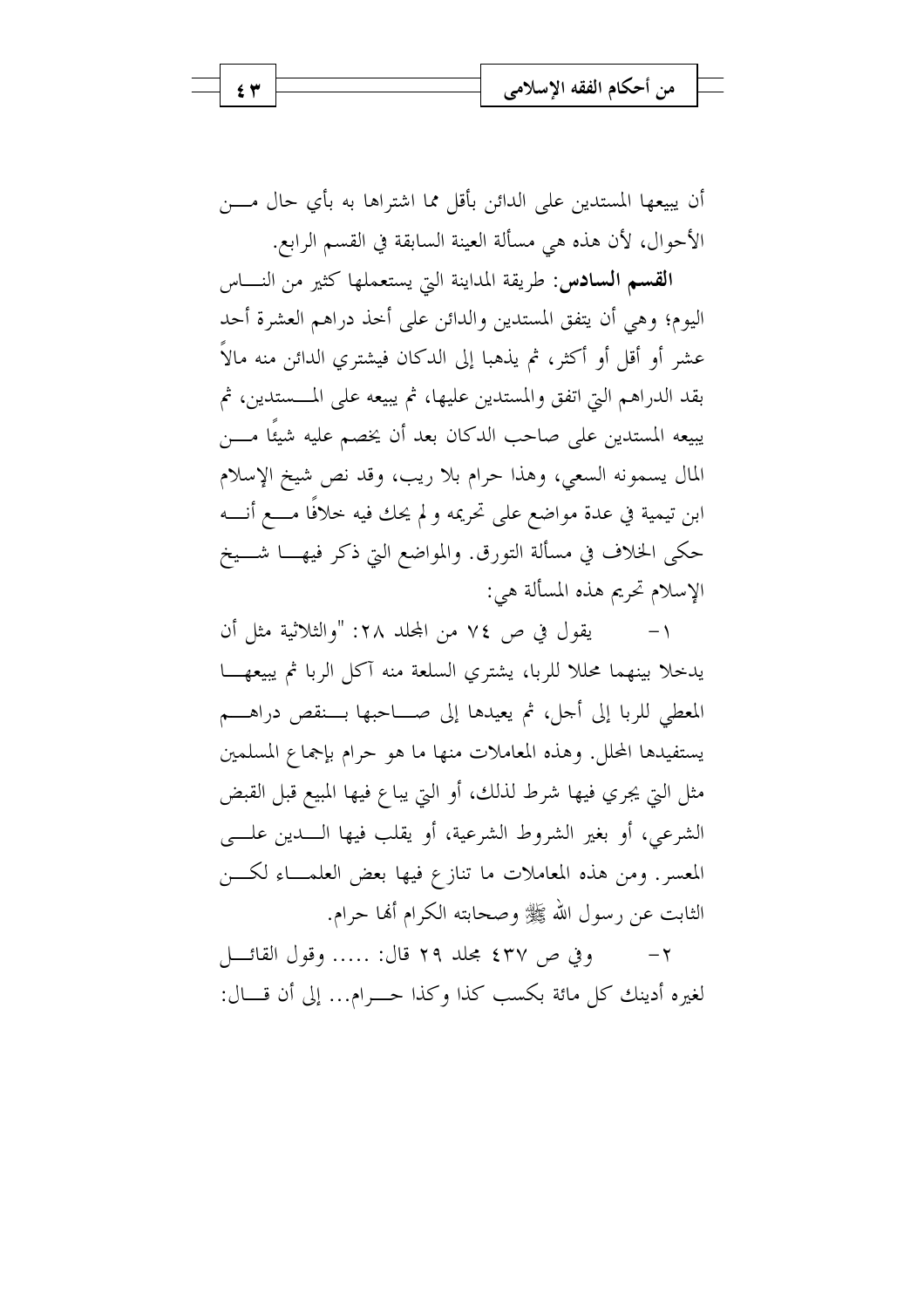|  | من أحكام الفقه الإسلامي |  |
|--|-------------------------|--|
|  |                         |  |
|  |                         |  |

وبكل حال فهذه المعاملة وأمثالها من المعاملات التي يقصد بما بيــــع الدراهم بأكثر منها إلى أحل هي معاملة فاسدة ربوية.

وفي ص ٤٣٩ من المجلد ٢٩ المذكور قال: أمسا إذا  $-\tau$ كان قصد الطالب أخذ دراهم بأكثر منها إلى أجل والمعطى يقصد إعطاء ذلك فهذا ربا لا ريب في تحريمه وإن تحايلا على ذلك بسأي طريق كان فإنما الأعمال بالنيات وإنما لكل امرئ ما نوى. وذكـــر نحو هذا في ص ٤٣٠ وص ٤٣٣ و ص ٤٤١ من المحلد المسذكور وذكر نحوه في كتاب: إبطال التحليل في ص ١٠٩.

وبعد فإن تحريم هذه المداينة التي ذكرنا صــورتما في أول هـــذا القسم لا يمتري فيه شخص تجرد عن الهوى وعن الشح وذلك مـــن و جو ه:

الوجه الأول:

أن قصود كل من الدائن والمدين دراهم بدراهم ولذلك يقدران المبلغ بالدراهم والكسب بالدراهم قبل أن يعرفا السلعة التي يكسون التحليل ها، لأفمما يتفقان أولا على دراهم: العشرة كذا وكـــذا ثم يأتيان إلى صاحب الدكان فيشترى الدائن أي جنس وجـــده مــــن المال، فربما يكون عنده سكر أو حام أو أرز أو هيل أو غير ذلـــك، فيشتري الدائن ما وجد ويأحذه المستدين وهذا علم أن القــصد الدراهم بالدراهم وأن السلعة غير مقصودة للطرفين. وقد قال النبي ﷺ : إنما الأعمال بالنيات وإنما لكل امرئ ما نوى. متفق عليه.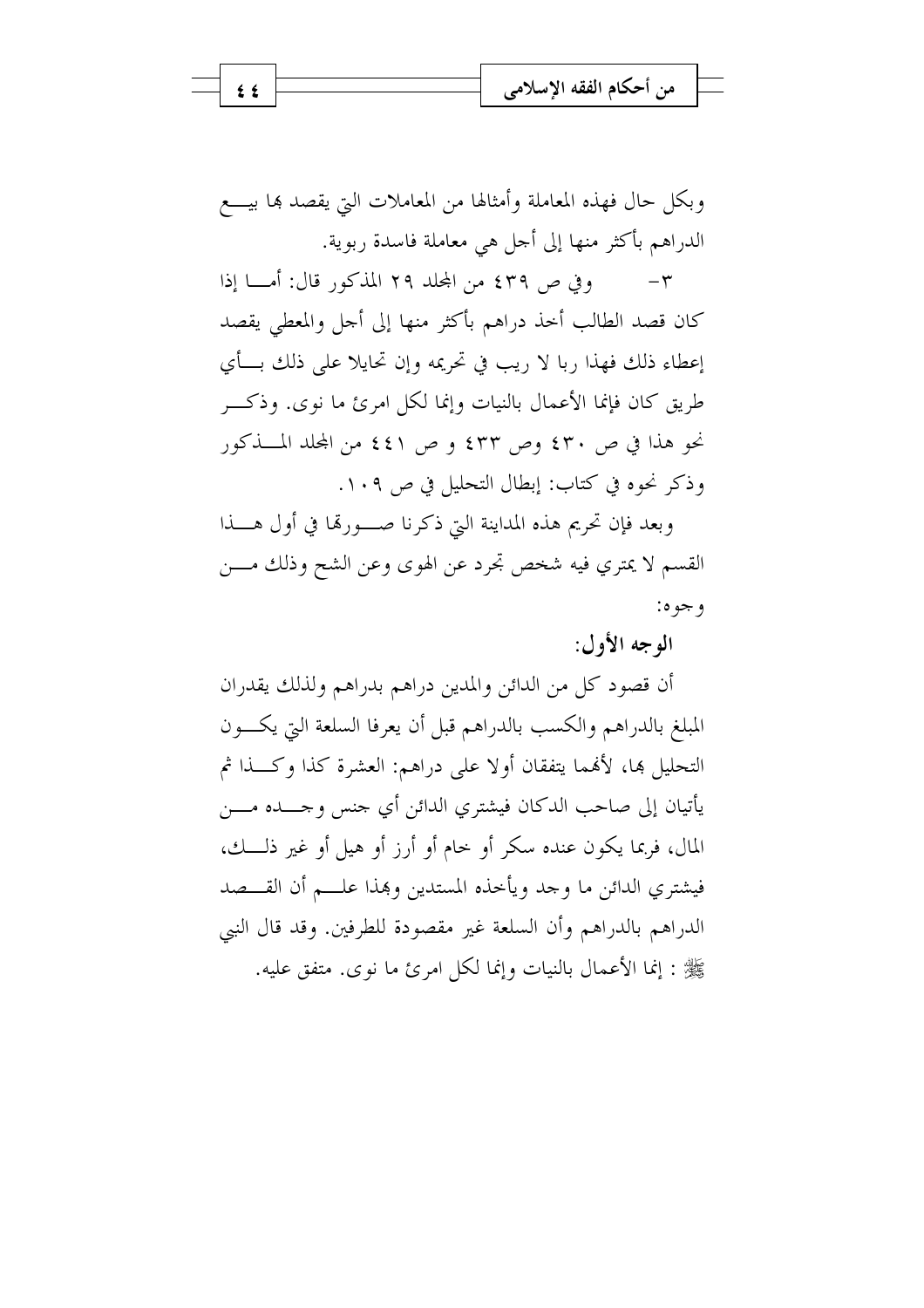ويدل على ذلك أن الدائن والمستدين كلاهما لا يقلبان السلعة ولا ينظران فيها نظر المشتري الراغب وربما كانت معيبة أو تالفا منها ما كان غائبا عن نظرهما مما يلي الأرض أو الجدار المركونة إليه وهما لا يعلمان ذلك ولا يباليان به.

إذن فالبيع بيع صوري لا حقيقى والصور لا تغير الحقائق ولا ترتفع بها الأحكام، ولقد حدث أنه إذا لم يكف المال الموجود عند صاحب الدكان للدراهم التي يريدها المستدين فإنهم يعيدون هـــذا البيع الصوري على نفس المال وفي نفس الوقت، فإذا أحذه صاحب الدكان من المستدين باعه مرة أخرى على الدائن، ثم باعه الـــدائن على المستدين بالربح الذي اتفقا عليه من قبل، ثم باعه المـــستدين على صاحب الدكان فيرجع الدائن مرة أخرى فيشتريه من صاحب الدكان ثم يبيعه على المستدين بالربح الذي اتفقا عليه.

وهكذا أبدًا حتى تنتهي الدراهم فربما يكون المال الذي عنـــد صاحب الدكان لا يساوي عشر مبلغ الدراهم المطلوبة ولكن هذه الألعوبة يبلغون مرادهم والله المستعان.

الوجه الثاني:

مما يدل على تحريم هذه المداينة أنه إذا كان مقــــصود الـــــدائن والمدين هي الدراهم فإن ذلك حيلة على الربا بطريقة لا يرتفع هسا مقصود الربا، والتحايل على محارم الله تعالى جامع بين مفـــسدتين؛ مفسدة المحرم التي لم ترتفع بتلك الحيلة، ومفسدة الخداع والمكر في أحكام وآيات الله تعالى الذي يعلم خائنة الأعين وما تخفي الصدور.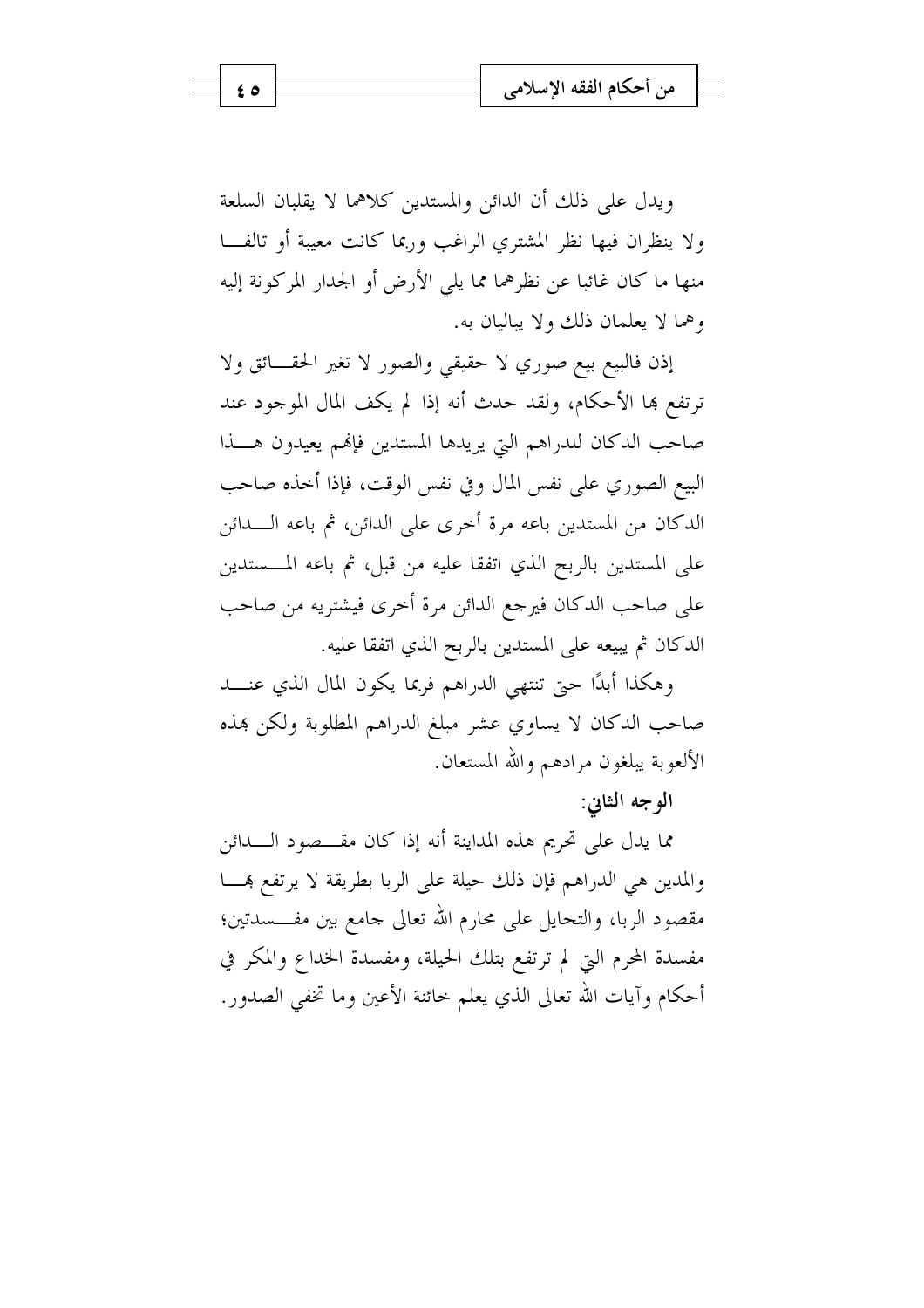ولقد أحبر الله عن المخادعين له بأفمم يخادعون الله وهو حــــادعهم وذلك بما زينه في قلوهم من الاستمرار في حداعهم ومكرهم فهـــم يمكرون، ويمكر الله والله حير الماكرين.

قال أيوب السختياني: يخادعون الله كما يخدعون الصبيان ولو أتوا بالأمر على وجهه لكان أهون. ولقد حذر النبي ﷺ أمته مـــن التحايل على محارم الله فقال:

(لا ترتكبوا ما ارتكبت اليهود فتـــستحلوا محـــارم الله بـــأدبي الحيل)''. وقال ﷺ : (لعن الله اليهود، حرمت علـــيهم الـــشحوم فياعوها وأكلوا أثماها) <sup>(٢)</sup>.

**الوجه الثالث**: أن هذه المعاملة يربح فيها الدائن على المستدين قبل أن يشتري السلعة، بل يربح عليه في سلعة لم يعرفــا نوعهـــا وجنسها فيربح في شيء لم يدحل في ضمانه، وقد نُمي رســول الله ﷺ عن ربح ما لم يضمن (٣)وقال:(الخراج بالضمان) <sup>(٤)</sup>، وقال: (لا تبع ما ليس عندك) <sup>(٥)</sup>. وهذا كله بعد التسليم بأن البيـــع الــــذي يحصل في المداينة بيع صحيح فإن الحقيقة أنه ليس بيعًا حقيقيًا، وإنما هو صوري بدليل أن المشتري لا يقبله ولا ينظر فيه ولا يماكس في

> (١) قال ابن تيمية رواه أبو عبد الله بن بطة وقال هذا إسناد جيد. (٢) , واه أحمد وأبو داو د. (٣) رواه أحمد وأهل السنن وصححه الترمذي وغيره. (٤) رواه أحمد وأهل السنن وصححه الترمذي وغيره. (٥) رواه أحمد وأهل السنن.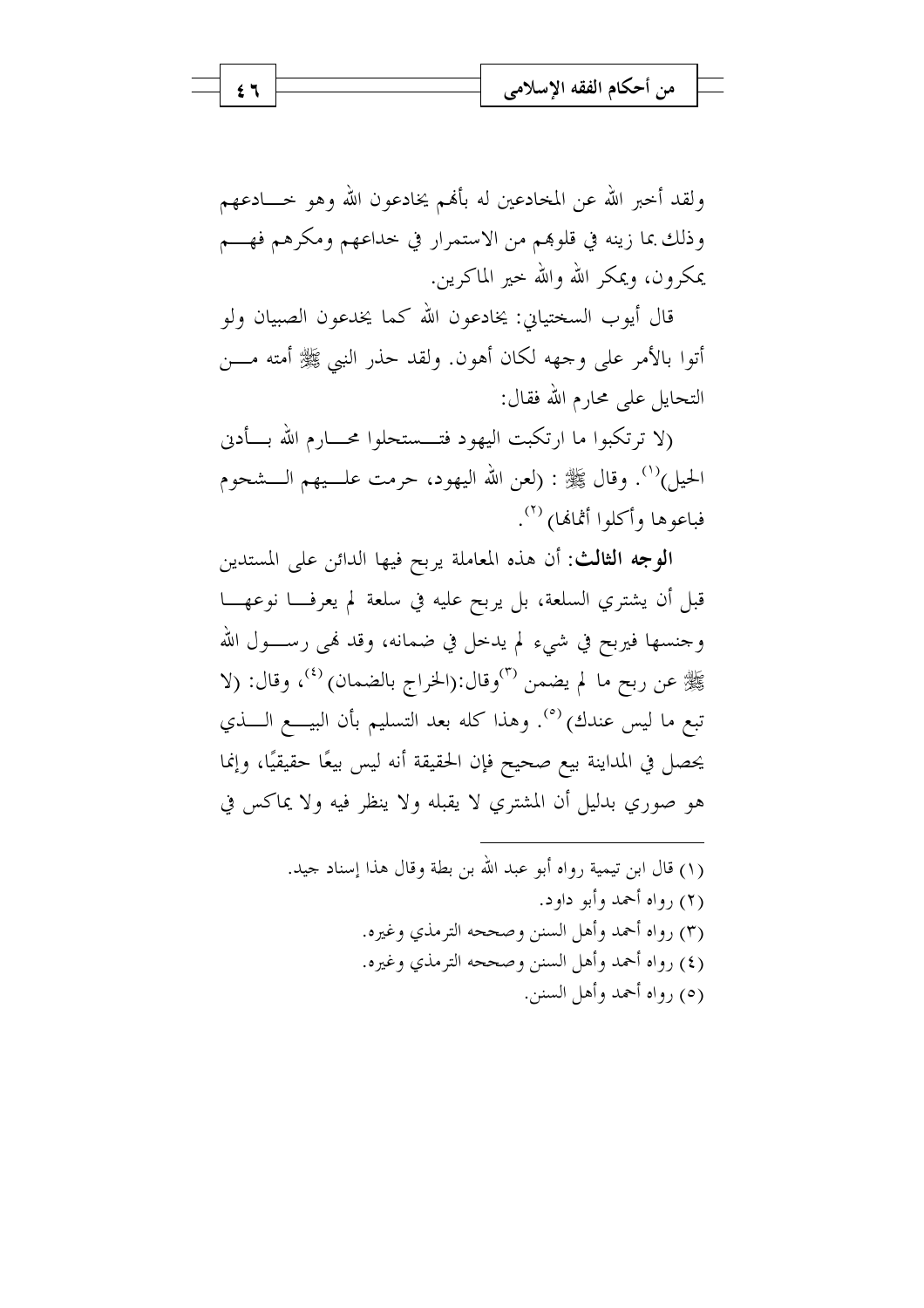

القيمة، بل لو بيع عليه بأكثر من قيمته لم يبال بذلك. الوجه الرابع:

أن هذه المعاملة تتضمن بيع السلعة المشتراة قبل حيازتها إلى محل المشتري ونقلها عن محل البائع. وقد نمي رسول الله ﷺ عــــن بيــــع السلع حيث تشتري حتى يحوزها التجار إلى رحالهم.

فعن زيد بن ثابت رضي الله عنهما قال: نُهـــي رســــول الله ﷺ أن تباع السلع حيث تبتاع حتى يحوزها التجار إلى رحالهم، رواه أبو داود. وعن ابن عمر رضي الله عنهما قال: كانوا يتبـــايعون الطعـــام

جزافا بأعلى السوق فنهاهم النبي ﷺ أن يبيعوه حتى ينقلـــوه. رواه الجماعة إلا الترمذي وابن ماجة.

# القسم السابع:

من طريقة المداينة أن يكون في ذمة شخص لآخر دراهم مؤجلة فيحل أجلها وليس عنده ما يوفيه فيقول له صاحب الدين: أدينك فتوفيين فيدينه فيوفيه وهذا من الربا، بل هو مما قال الله فيه ﴿يَا أَيُّهَا الَّذينَ آمَنُوا لاَ تَأْكُلُوا الرِّبَا أَضْعَافًا مُّضَاعَفَةً وَاتَّقُــوا اللَّهَ لَعَلَّكُـــمْ تُفْلحُونَ \* وَاتَّقُوا النَّارَ الَّتِي أُعدِّتْ للْكَــافرينَ \* وَأَطيعُـــوا اللهَ وَالرَّسُولَ لَعَلَّكُمْ تُوْحَمُونَ﴾(`'). وهذا القسم من المداينة من أعمال الجاهلية حيث كان أحدهم يقول للمدين إذا حل الدين: إمـــا أن توفي وإما أن تربي إلا أُلهم في الجاهلية يضيفون الربـــا إلى الــــدين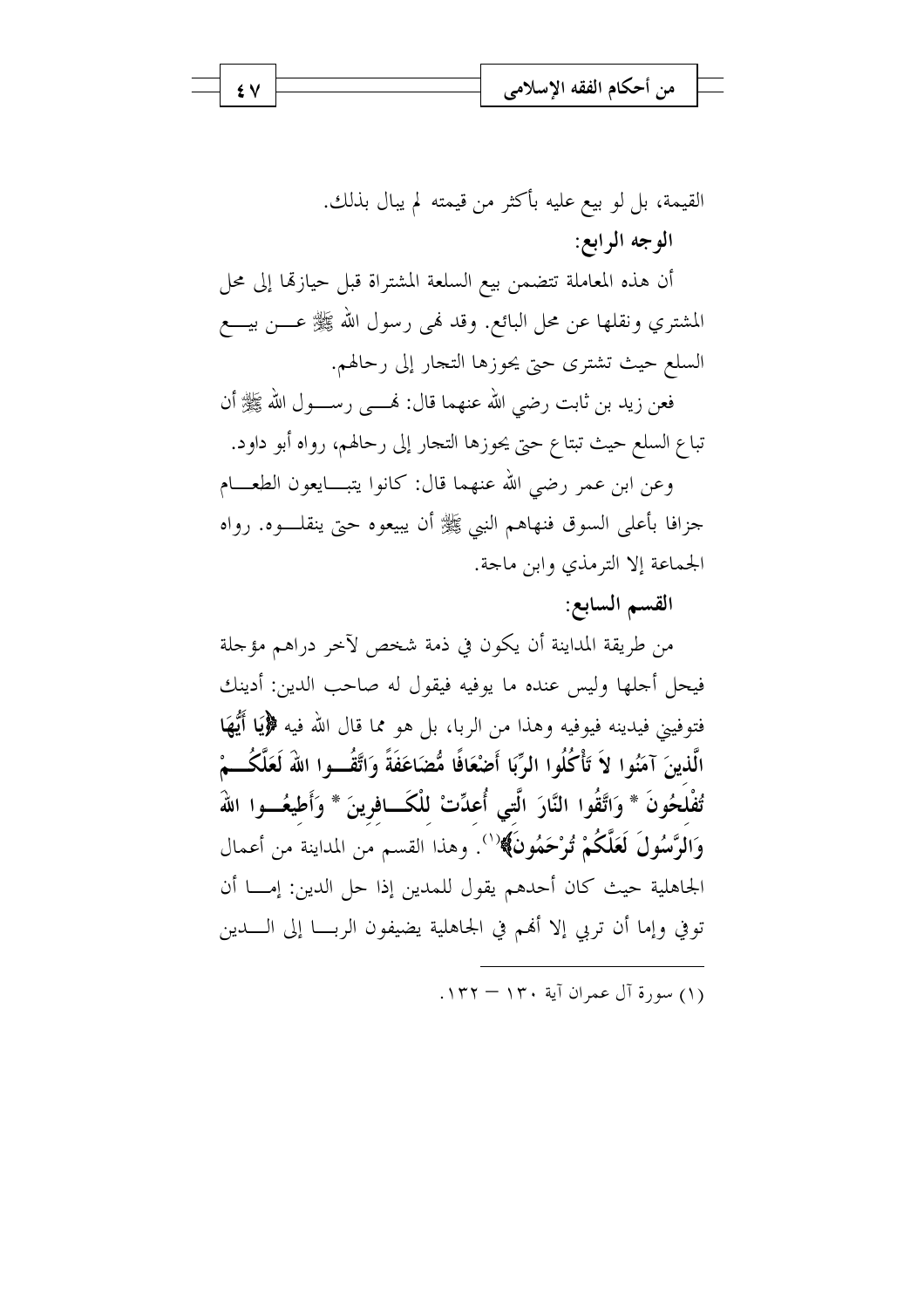صراحة من غير عمل حيلة، وهؤلاء يضيفون الربا إلى الدين بالحيلة. والواحب على صاحب الدين إذا حل دينه إنظار المدين إذا كسان معسراً لقوله تعالى: ﴿وَإِن كَانَ ذُو عُسْرَة فَنَظِرَةٌ إِلَى مَيْسَرَةٌ﴾'`` أما إذا أبراه من الدين فذلك حير وأفضل. أما إن كان المدين موســـرا فإن للدائن إجباره على الأداء لأنه يحرم على المدين حينئذ أن يماطل ويدافع صاحب الدين، لقول النبي ﷺ : مطل الغبي ظلم'''. ومـــن المعلوم أن الظلم حرام يجب منع فاعله وإلزامه بما يزيل الظلم. القسم الثامن:

من المداينة أن يكون لشخص على آخر دين فإذا حل قال لـــه: إما أن توفي دينك أو تذهب لفلان يدينك وتوفيني، ويكون بسين الدائن الأول والثاني اتفاق مسبق في أن كل واحد منهما يدين غريم صاحبه ليوفيه، ثم يعيد الدين عليه مرة أخرى ليوفي الدائن الجديد. أو يقول: اذهب إلى فلان لتستقرض منه وتوفيين ويكون بين الدائن الأول والمقرض اتفاق أو شبه اتفاق على أن يقرض المدين، فإذا أو في الدائن الأول قلب عليه الدين، ثم أوفي المقرض ما اقترض منه. وهذه حيلة لقلب الدين بطريق ثلاثية وهي حرام لما تقدم من تحريم الحيل وتحذير النبي ﷺ أمته من ذلك (٣).

> (١) سورة البقرة من آية ٢٨٠. (٢) متفق عليه. (٣) كما في الحديث المتقدم ص٣٥.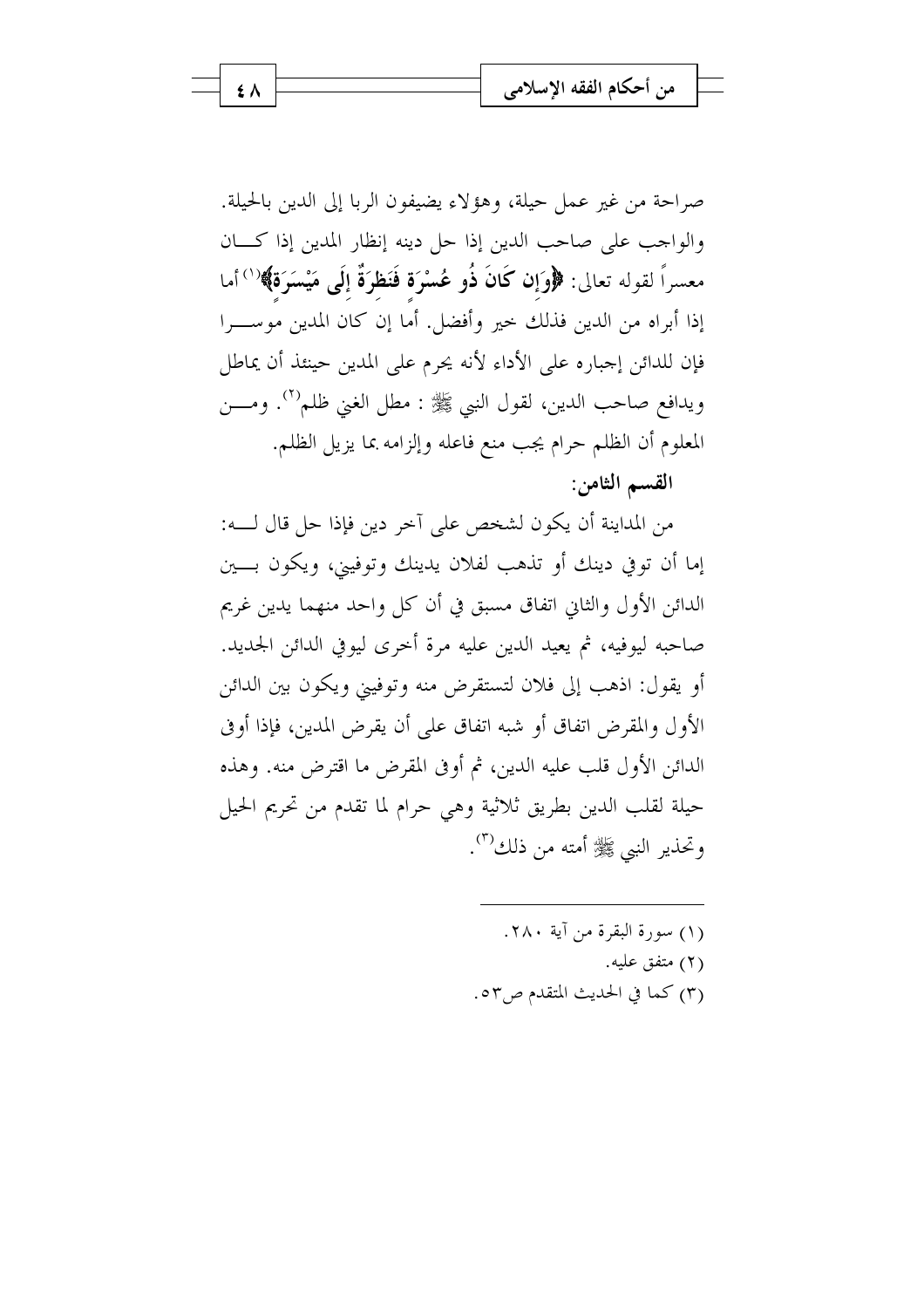خلاصة ما تقدم

وبعد فهذه ثمانية أقسام من أقسام المداينة؛ بعضها حلال جائز فيه الخير والبركة، وبعضها حرام ممنوع ليس فيه إلا الشر والخسارة ونزع البركة ولو لم يكن فيه إلا أنه يزين لصاحبه سوء عمله فيستمر فيه ولا يرى أنه على باطل، فيكون داخلاً في قول الله تعالى: ﴿أَفَمَنْ زُيِّنَ لَهُ سُوءُ عَمَله فَرَآهُ حَسَنًا فَإِنَّ اللَّهَ يُضلُّ مَن يَشَاءُ وَيَهْدي مَن يَشَاءُ﴾ (''وقال تعالى: ﴿قُلْ هَلْ نُنَبِّئُكُم بالأَخْسَرِينَ أَعْمَالاً \* الَّذينَ ضَلَّ سَعْيُهُمْ في الْحَيَاة الدُّنْيَا وَهُمْ يَحْسَبُونَ أَنَّهُمْ يُحْسنُونَ صُنْعًا﴾(``.

فالحلال من هذه أقسام:

أن يحتاج الشخص إلى سلعة أو عقار فيشتريه بثمن  $-1$ مؤجل لقضاء حاجته.

أن يشتري السلعة أو العقار بثمن مؤجل للإتحار به  $-\tau$ وانتظار زيادة السعر .

أن يحتاج إلى دراهم فيأخذها من شخص بـــسلعة  $-\tau$ يكتبها الآخذ في ذمته.

وهذه الأقسام الثلاثة جائزة بلا ريب وسبق تفصيلها.

(١) سورة فاطر آية ٨. (٢) سورة الكهف آية ١٠٣ - ١٠٤.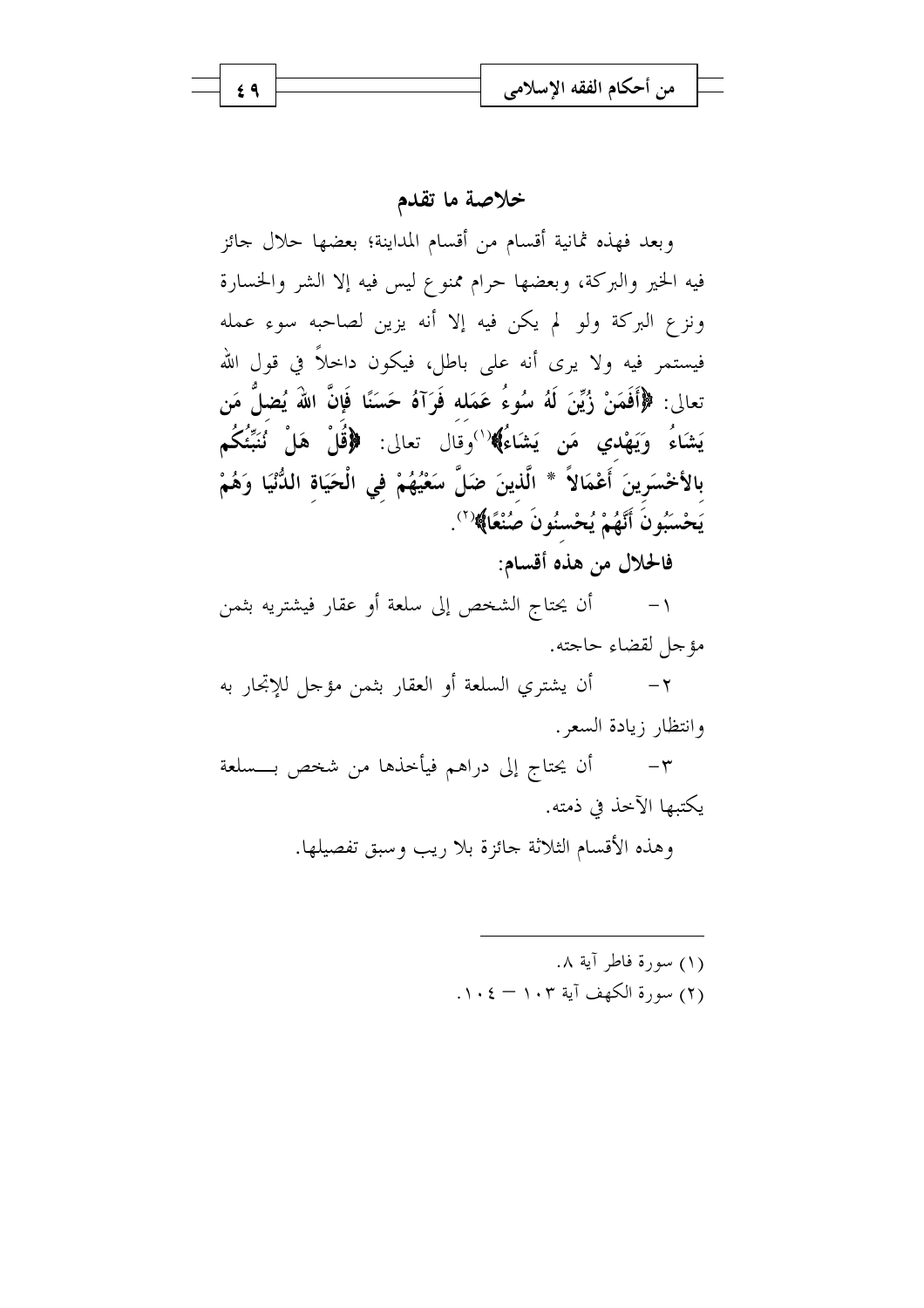

والحرام من الأقسام الأخرى: أن يحتاج إلى دراهم فلا يجد من يقرضه فيــــشتري  $-1$ سلعة من شخص بثمن مؤجل زائد على قيمتها الحاضرة ثم يبيعهـــا علي غيره، وهذه مسألة التورق في جوازها (حلاف بين العلمـــاء) كما تقدم.

أن يحتاج إلى دراهم ولا يجد من يقرضه فيشتري من  $-\tau$ شخص سلعة بثمن مؤحل، ثم يبيعها عليه بأقل مما اشتراها به، وهذه مسألة العىنة.

أن يتفق الدائن والمدين على أحذ الدراهم العـــشرة  $-\mathbf{r}$ أحد عشر أو نحو ذلك، ثم يذهب إلى ثالث فيشتري الــــدائن منـــــه سلعة هو في الحقيقة شراء صوري، ثم يبيعها على المدين، ثم يبيعها المدين بدوره على الذي أحذها الدائن منه. وهذه طريقة المداينة البيّ يستعملها الآن كثير من الناس وهي حرام كما سبق عـــن شـــيخ الإسلام ابن تيمية ولم يذكر حلافًا في تحريمها كما ذكر في مــــسألة التورق.

أن يكون لشخص على آخر دين مؤجل فيحل أجله  $-\xi$ وليس عنده ما يوفيه، فيقول صاحب الدين: أدينك وتوفيني فيدينه فيوفيه. وهذه طريقة أهل الجاهلية التي تتضمن أكل الربا أضـــعافًا مضاعفة إلا أَهْا صريحة في الجاهلية خديعة في هذا الزمــــان ففيهــــا مفسدتان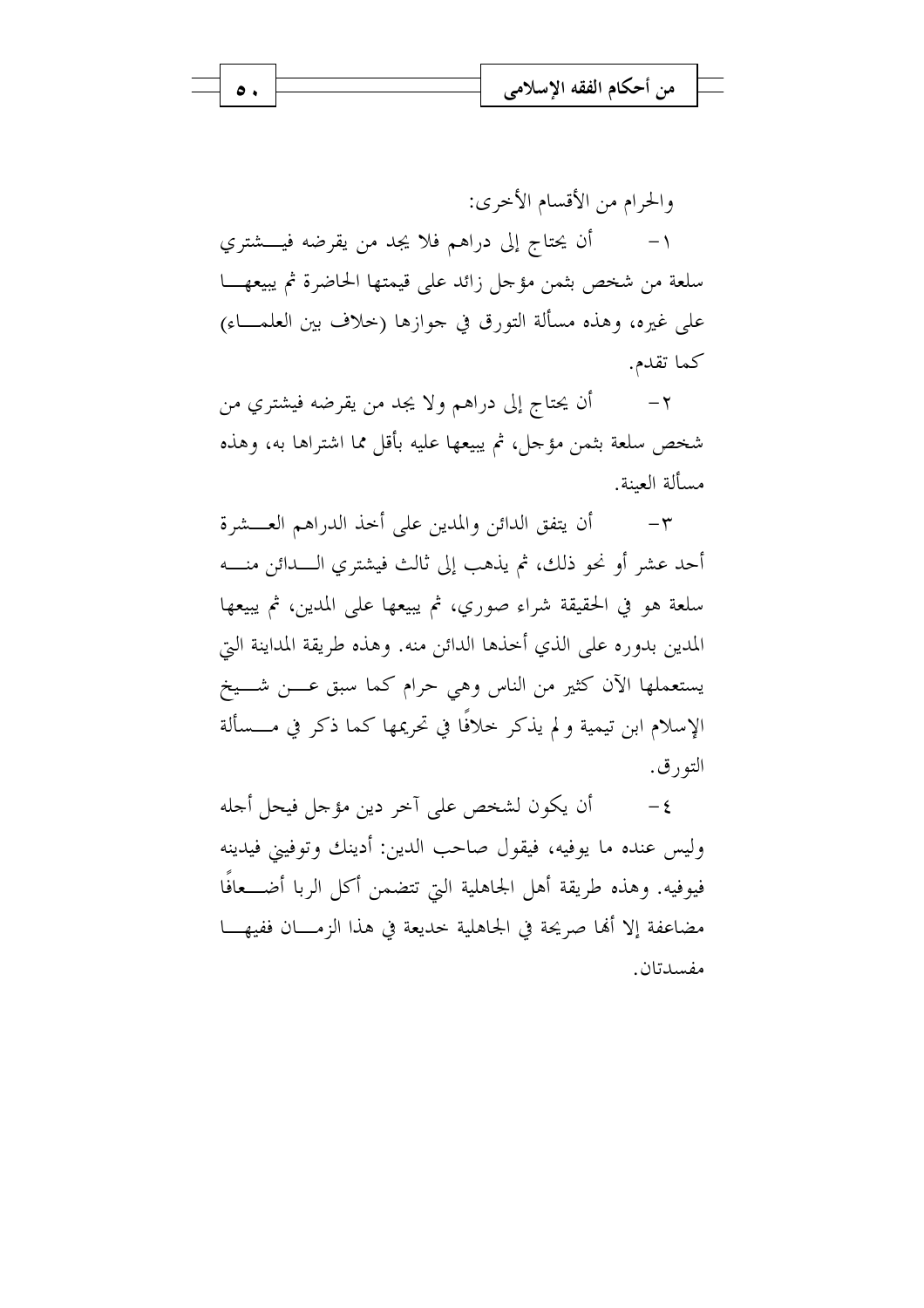

أن يكون لشخص على آخر دين مؤجل فيحل أجله  $-\circ$ ويكون لصاحب الدين صاحب يتفق معه على أن يقرض المدين أو يدينه ليوفي الدائن ثم يقلب عليه الدين مرة أخرى. وهذه هي طريقة الجاهلية مع إدخال الطرف الثالث المشارك في الإثم والعدوان والمكر والخداع.

فهذه الأقسام الخمسة محرمة، وقد علمت ما في القـــسم الأول منها من الخلاف.

واعلم أن الدين في اصطلاح أهل الشرع اسم لما ثبت في الذمة، سواء كان ثمن مبيع أو قرضاً أو أجرة أو صداقاً أو عوضاً لخلــــع أو قيمة لمتلف أو غير ذلك، وليس كما يظنه كثير من العوام مــــن أن المداينة هي التي يستعملوها ويستدلون عليها بقوله تعالى: ﴿يَا أَيُّهَـــا الَّذِينَ آمَنُوا إِذَا تَدَايَنتُم بِدَيْنِ إِلَى أَجَلٍ مُّسَمًّى فَاكْتُبُوهُ﴾ (''فسان المراد به هو الدين الحلال الذي بين الله ورسوله حله دون الــــدين الحرام، وهذا كثيرٍ في نصوص الكتاب والسنة تأتي مطلقة أو عامـــة في بعض المواضع، ولكن يجب أن تخصص أو تقيد بمـــا دل علــــى التخصيص والتقييد.

(١) الآية ٢٨٢ من سورة البقرة.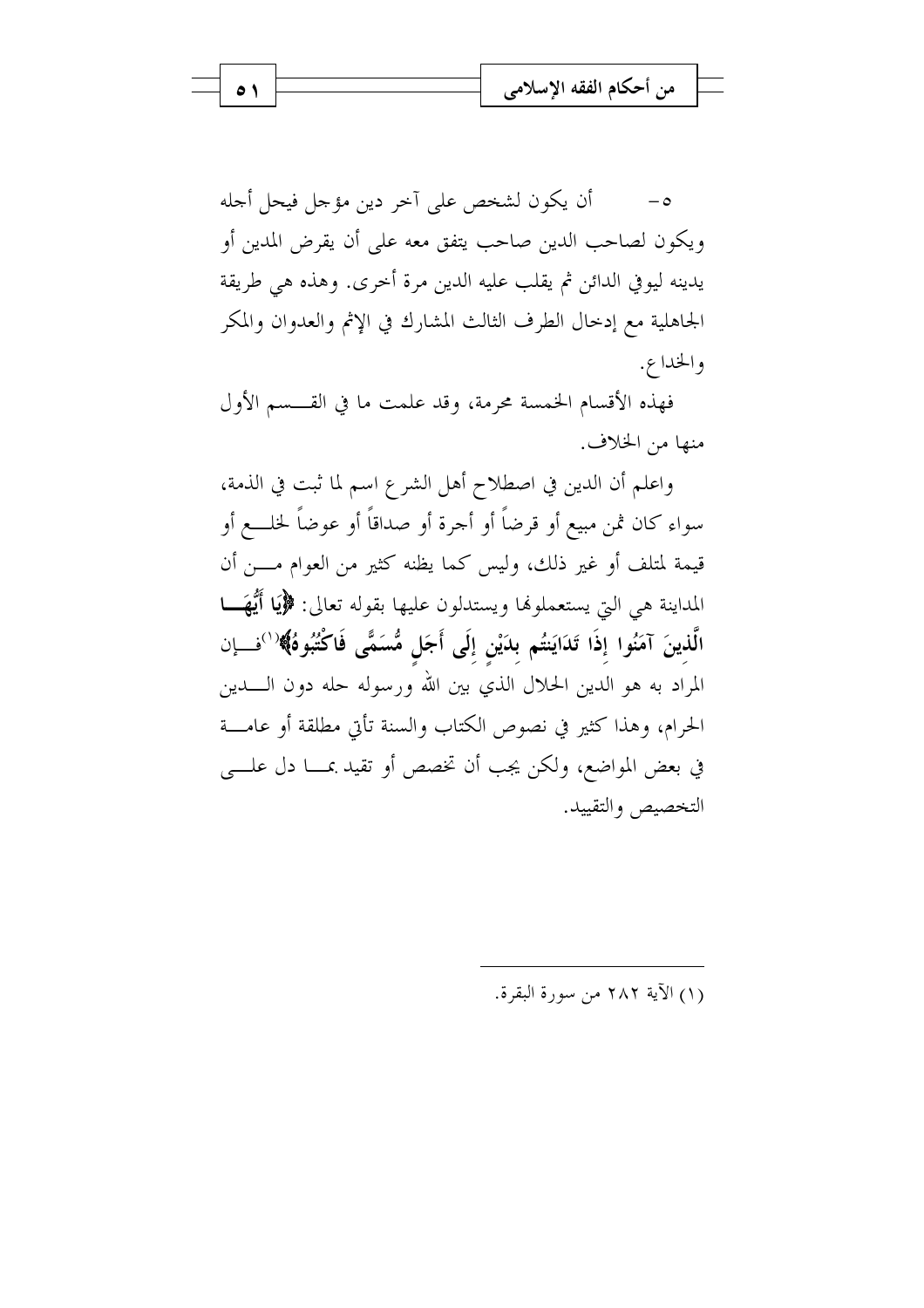|  | ِ من احكام الفقة الإسلامي |  |
|--|---------------------------|--|
|  |                           |  |

خاتمة

ولنختم هذا البحث بما ورد في الكتاب والسنة من تحريم الربـــا والتشديد فيه. قال تعالى: ﴿إِيَّا أَيُّهَا الَّذِينَ آمَنُوا اتَّقُوا اللَّهَ وَذَرُوا مَا بَقىَ منَ الرِّبَا إن كُنْتُم مُّؤْمنينَ \* فَإِن لَّمْ تَفْعَلُوا فَأْذَنُوا بحَرْبٍ مِّنَ الله وَرَسُوله، الله عني هذه الآية تهديد شديد ووعيد أكيـــد لمـــن لم يترك الربا وذلك بمحاربته لله ورسوله فأى ذنب في المعاملة أعظـــم من ذنب يكون فيه فاعله محارباً لله ولرسوله. ولذلك قـــال بعـــض السلف: من كان مقيما على الربا لا يتوب منه كان علــى إمـــام المسلمين أن يستتيبه فإن نزع وإلا ضرب عنقه.﴿

﴾وفي قوله تعالى: ﴿وَذَرُوا مَا بَقِيَ منَ الرَّبَا إن كُنْتُم مُّؤْمنينَ﴾ إشارة إلى أن آكل الربا لو كان مؤمنا بالله ورسوله حـــق الإيمــــان راجياً ثواب الله في الآخرة خائفاً من عقابه لما استمر على أكل الربا والعباذ بالله تعالى.

وقال تعالى: ﴿الَّذِينَ يَأْكُلُونَ الرِّبَا لاَ يَقُومُونَ إِلاَّ كَمَا يَقُــومُ الَّذي يَتَخَبَّطُهُ الشَّيْطَانُ منَ الْمَسِّ ذَلكَ بأَنَّهُمْ قَالُوا إِنَّمَا الْبَيْعُ مثْلُ الرِّبَا وَأَحَلَّ اللهُ الْبَيْعَ وَحَرَّمَ الرِّبَا فَمَن جَاءَهُ مَوْعظَةٌ مِّنْ رَّبِّه فَانْتَهَى فَلَهُ مَا سَلَفَ وَأَمْرُهُ إِلَى الله وَمَنْ عَادَ فَأُولَئكَ أَصْحَابُ النَّارِ هُـــمْ فيهَا خَالدُونَ﴾(``.

- (١) سورة البقرة آية ٢٧٨ ٢٧٩.
	- (٢) سورة البقرة آبة ٢٧٥.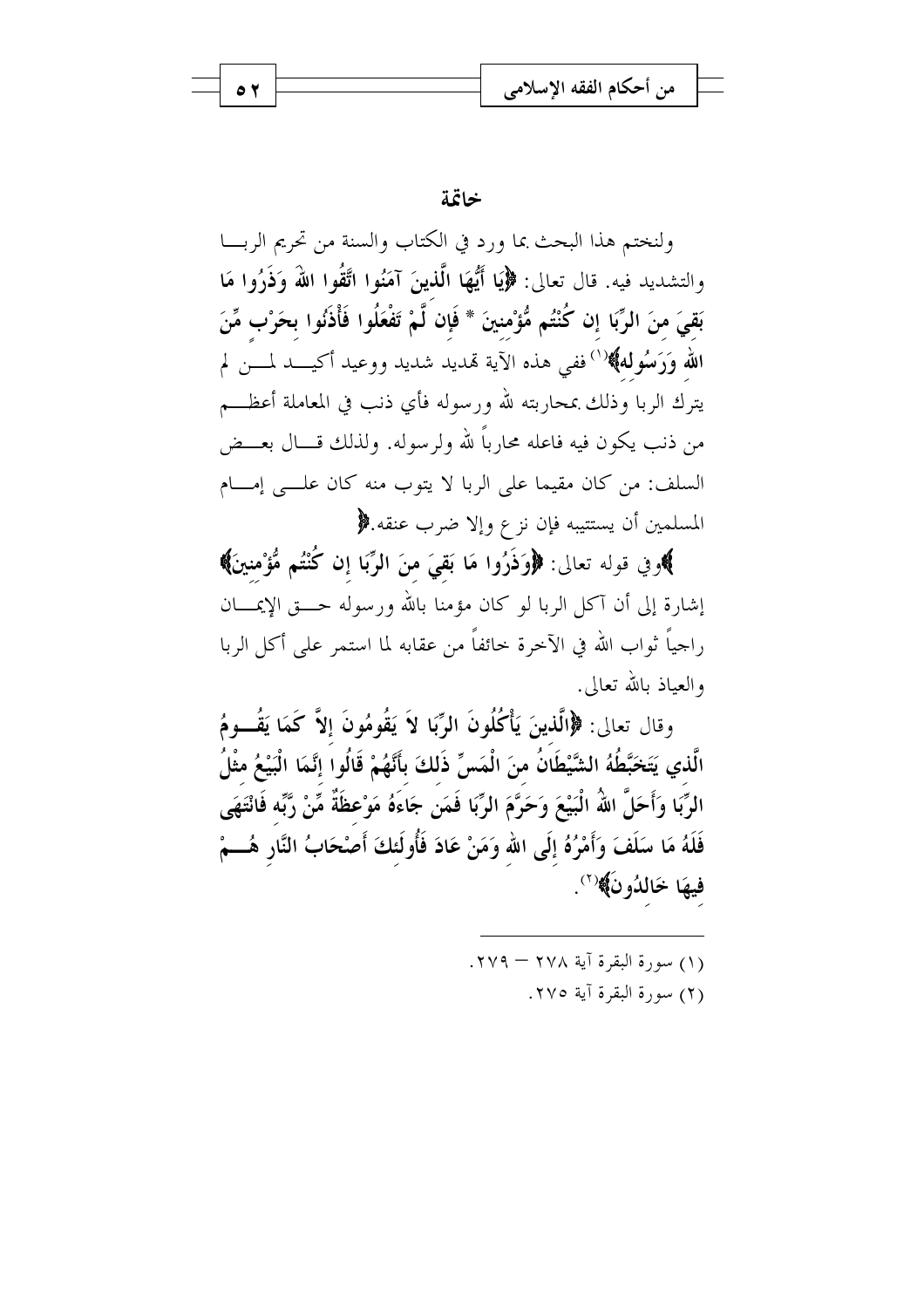ففي هذه الآية وصف آكلي الربا بأفمم يقومون من قبورهم يوم القيامة أمام العالم كلهم كما يقوم الذي يتخبطه الشيطان من المس؛ يعني كالمصروعين الذين تصرعهم الشياطين وتخنقهم. قال ابن عباس رضي الله عنهما: آكل الربا يبعث يوم القيامة مجنوناً يخنق. ثم بــــين الله ما وقع لهم من الشبهة التي أعمت بصائرهم عن التمييز بين الحق والباطل فقال تعالى: ﴿ذَلِكَ بِأَنَّهُمْ قَالُوا إِنَّمَا الْبَيْعُ مثْلُ الرِّبَا﴾ وهذا يحتمل أنهم قالوه لشبهة وقعت لهم، وتأويل فاسد لجؤوا إليه كمسا يحتج أهل الحيل على الربا ويحتمل أفمم قالوا ذلك عناداً وجحـــوداً. وعلى كلا الاحتمالين فإن هذا يدل على ألهم مستمرون في باطلهم، منهمكون في أكلهم الربا، مجادلون بالباطل ليدحضوا به الحق. نعوذ بالله من ذلك.

وقال تعالى: ﴿ إِلَّا أَيُّهَا الَّذِينَ آمَنُوا لاَ تَأْكُلُوا الرِّبَــا أَصْـــعَافًا مُّضَاعَفَةً وَاتَّقُوا اللّهَ لَعَلَّكُمْ تُفْلحُونَ \* وَاتَّقُوا النَّارَ الَّتي أُعـــدِّتْ للْكَافِرِينَ \* وَأَطِيعُوا اللَّهَ وَالرَّسُولَ لَعَلَّكُمْ تُرْحَمُونَ﴾ ('' ففي هذه الآيات:

لهي الله عباده المؤمنين بوصفهم مؤمنين عن أكـــل الربــــا، ثم حذرهم من نفسه في قوله واتقوا الله، ثم حذرهم النار التي أعــــدت للكافرين، وبين أن تقواه وطاعته سبب للفلاح والرحمة ﴿فَلْيَحْـــذَر الَّذينَ يُخَالفُونَ عَنْ أَمْرِه أَن تُصيبَهُمْ فتْنَةٌ أَوْ يُــصيبَهُمْ عَـــذَابٌ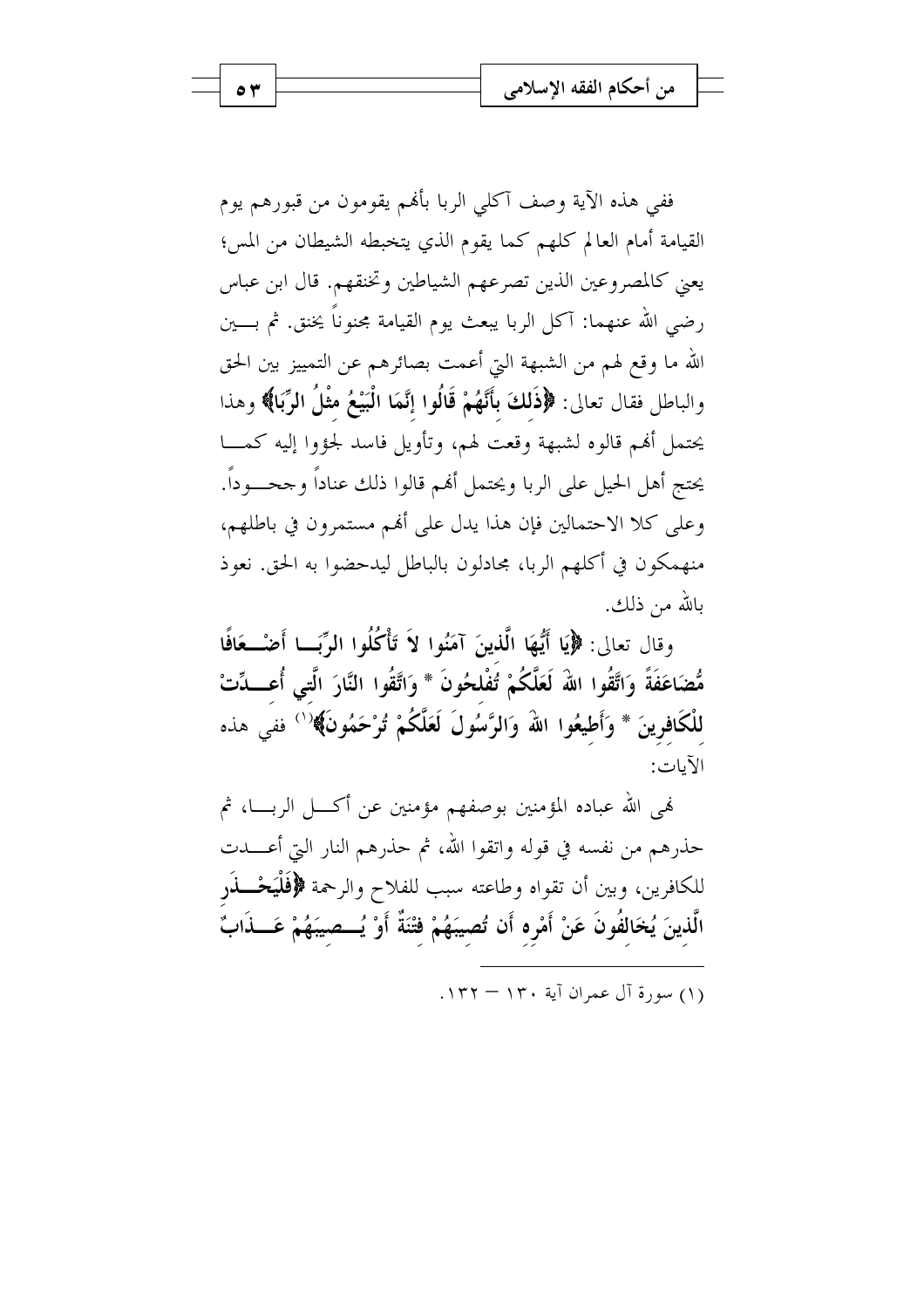

أليمً) ( '). وهذا كله دليل على تعظيم شأن الربا، وأنه سبب لعــــذاب الله تعالى ودخول النار والعياذ بالله تعالى من ذلك. وقال تعالى:

﴿وَمَا آتَيْتُم مِّن رِّبًا لِّيَرْبُوَ في أَمْوَال النَّاس فَلاَ يَرْبُـــو عنْــــدَ اللَّهُ ﴾ ```. ﴿يَمْحَقُ اللَّهُ الرِّبَا وَيُرْبِى الصَّدَقَاتِ﴾ ```.

فالربا لا يربوا عند الله ولا يزداد صاحبه به قربة عند ربه فإنــــه مال مكتسب بطريق حرام فلا حير فيه ولا بركة ولو أن صــــاحبه تصدق به لم يقبل منه إلا إذا كان تائباً إلى الله تعالى من ذلك الذنب الكبير فيتصدق به للخروج من تبعته عند عدم معرفته لأصـــحاب وبذلك يكون بارئاً منه. أما إن تصدق به لنفسه فإنه لا يقبل منــــه لأنه لا يربو عند الله بينما الصدقات المقبولة تربو عند الله، وإن أنفقه لم يبارك الله له فيه لأن الله يمحقه أو يمحق بركته، فلا خير ولا بركة في الربا.

وعن أبي هريرة رضي الله عنه قــــال: قــــال رســــول الله ﷺ : (اجتنبوا السبع الموبقات. وذكر منها الربا) – متفق عليه. وعن سمرة بن جندب قال: قال , سول الله ﷺ : (رأيت الليلـــة

- (١) سورة النور آية ٦٣. (٢) سورة الروم آية ٣٩
- (٣) سورة البقرة آية ٢٧٦.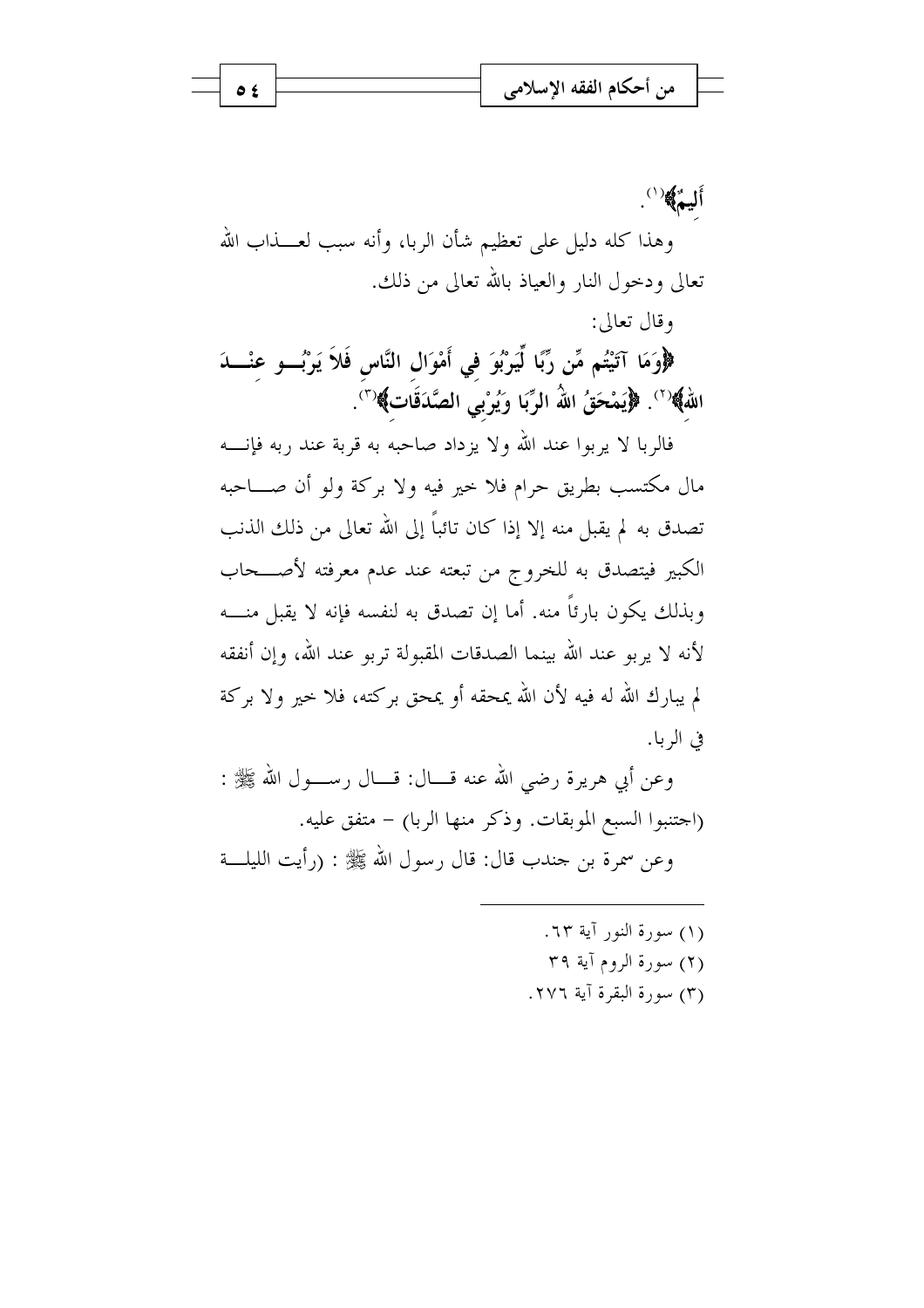ر حلين أتياني فأحرجاني إلى أرض مقدسة حيّ أتينا على لهر من دم فيه رحل قائم وعلى شط النهر رحل بين يديه ححـــارة، فأقبــــل الرجل الذي في النهر، فإذا أراد أن يخرج رمي الرجل بحجر في فمه فرده حيث كان، فجعل كلما أراد أن يخرج رمي في فمــــه بحجــــر فيرجع كما كان فقلت ما هذا الذي رأيته في النهر؟ قـــال: آكــــل الربا). (رواه البخاري).

وعن جابر بن عبد الله رضي الله عنهما قال: (لعن رســــول الله ﷺ آكل الربا وموكله وكاتبه وشاهديه. وقال: هم ســواء). رواه مسلم وغيره.

وعن البراء بن عازب ري الله عنه قال: قال , ســــول الله ﷺ : (الربا اثنان وسبعون بابا أدناها مثل إتيان الرجل أمه). رواه الطبراني وله شواهد.

وقد وردت أحاديث كثيرة في التحذير من الربا وبيان تحريمـــه وأنه من كبائر الذنوب وعظائمها، فليحذر المؤمن الناصح لنفسه من هذا الأمر العظيم، وليتب إلى الله تعالى قبل فوات الأوان وانتقاله عن المال، وانتقال المال إلى غيره فيكون عليه أثمه وغرمه، ولغيره كسبه وغنمه. وليحذر من التحيل عليه بأنواع الحيل لأنه إذا تحيل فإنمـــا يتحيل على من يعلم حائنة الأعين وما تخفي الصدور. ولن تفيـــده هذه الحيل لأن الصور لا تغير الحقائق. قال شيخ الإسلام ابن تيمية في كتاب أبطال التحليل ص١٠٨ : ..... فيا سبحان الله العظيم،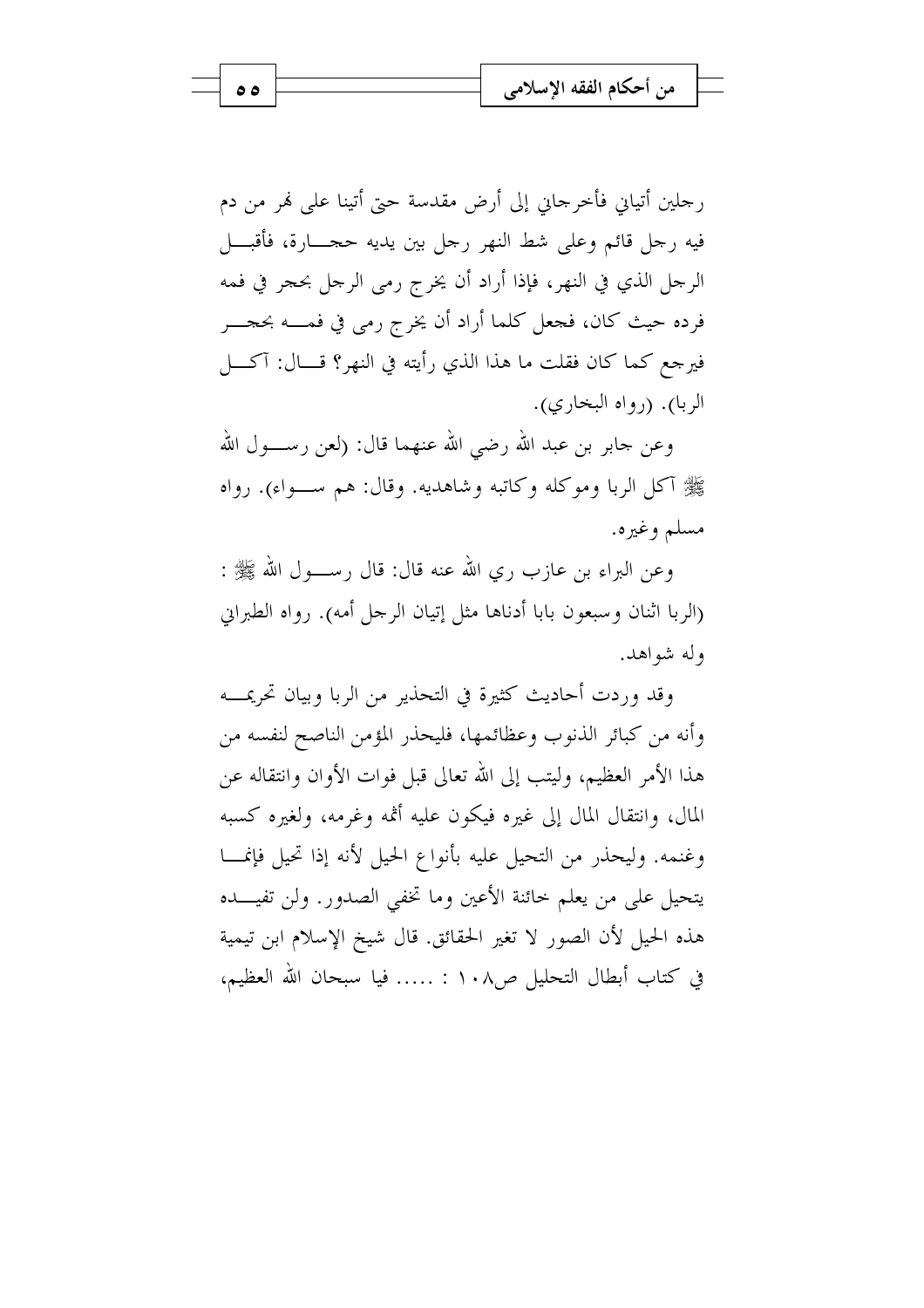أيعود الربا الذي قد عظم الله شأنه في القــــرآن وأوجــــب محاربــــة مستحله، ولعن أهل الكتاب بأخذه، ولعن آكله وموكله وشاهديه وكاتبه، وجاء فيه من الوعيد ما لم يجيء في غيره إلى أن يـــستحل جميعه بأدن سعى من غير كلفة أصلا إلا بصورة عقد هي عبـــث ولعب يضحك منها ويستهزأ ها.... أم يستحسن مؤمن أن ينسب رب العالمين إلى أن يحرم هذه المحارم العظيمة ثم يبيحها بنوع مــــن العبث والهزل الذي لم يقصد ولم يكن له حقيقة وليس فيه مقصود للمتعاقدين قط.

وقال في ص ١٣٧ : ...... وكلما كان المرء أفقه في الـــدين وأبصر بمحاسنه كان فراره من الحيل أشد. قال: وأظن كثيراً مــــن الحيل إنما استحلها من لم يفقه حكمة الشارع و لم يكن له بد مـــن التزام ظاهر الحكم، فأقام رسم الدين دون حقيقته، ولو هدى على رشده لسلم لله ورسوله وأطاع الله ظاهرا وباطناً في كل أمره.

أسال الله تعالى أن يوقظ بمنه وكرمه عباده المؤمنين من هــــذه الغفلة العظيمة، وأن يقيهم شح أنفسهم ويهديهم صراطه المستقيم إنه جواد كريم. وصلى الله وسلم على نبينا محمد وعلى آله وصحبه أجمعين''.

(١) انظر "بمجة الناظرين فيما يصلح الدنيا والدين: للمؤلف من صفحة ٢٧٧ إلى صفحة ٣٠٩.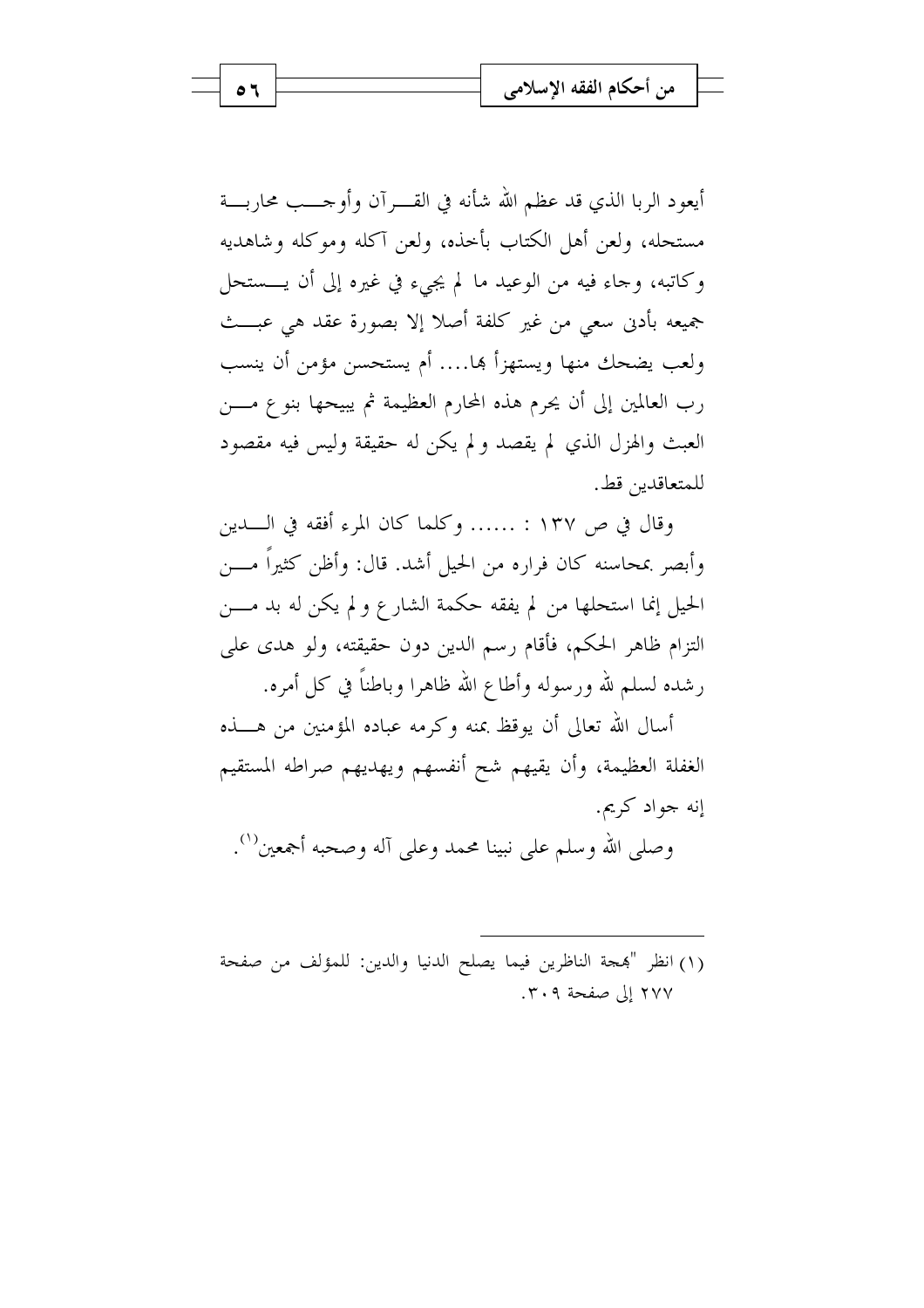|  | ِ من أحكام الفقه الإسلامي |  |
|--|---------------------------|--|
|  |                           |  |

الفهرس

| التحذير من المعاملات الربوية  ٢٢                                         |
|--------------------------------------------------------------------------|
| حكم البيع إلى أحل وبيع التورق والعينة والقرض بالفائدة <sup>0</sup> …. ٢٦ |
| للشيخ عبد العزيز بن عبد الله بن باز  ٢٦                                  |
| نصيحة في النهي عن الربا للشيخ  ٣٣                                        |
| محمد بن إبراهيم بن عبد اللطيف آل الشيخ رحمه الله ٣٣                      |
|                                                                          |
|                                                                          |
| لفضيلة الشيخ محمد بن صالح العثيمين  ٣٩                                   |
|                                                                          |